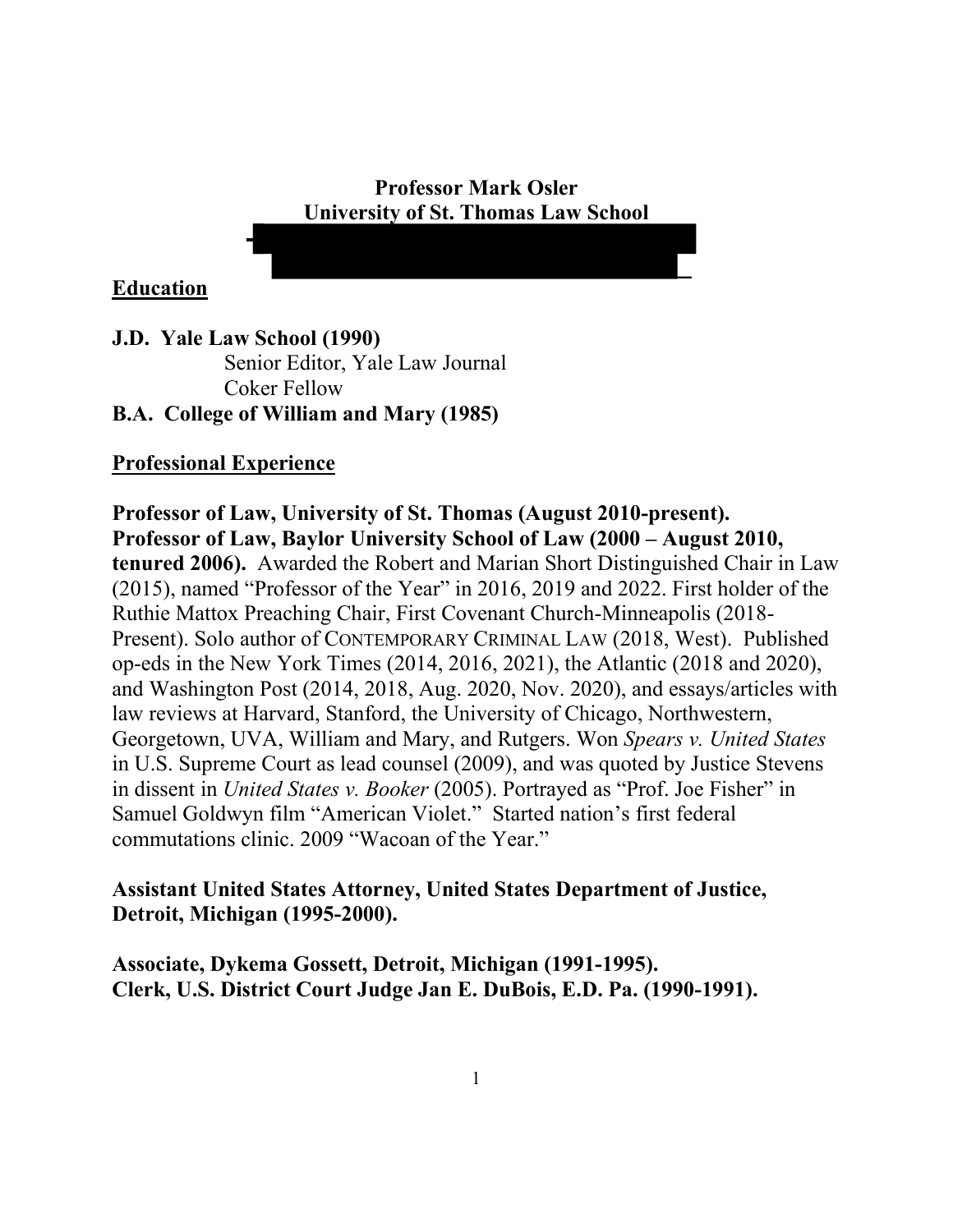# **Publications**

# *Books*

**Contemporary Criminal Law** (West Academic, 2018, 2nd ed. 2022). This all-new casebook presents a clean new approach to teaching criminal law to first year students. A consistent emphasis on the elements of crime centers the book on what matters most, and compelling exercises are rooted in the discretion of prosecutors and judges. Using only opinions from federal courts in the modern era, the book presents a coherence that is missing from texts rooted in a hodge-podge of time frames and jurisdictions. Narcotics, firearm crimes, and immigration all are addressed in complete chapters, reflecting the real-life world of criminal law as it now exists.

**Prosecuting Jesus** (Westminster/John Knox, 2016). This book recounts the experience of presenting the trial of Jesus as a challenge to Christian support for the death penalty, a project that spanned eleven states and a broad range of faith traditions.

**Jesus On Death Row: The Trial of Jesus and American Capital Punishment** (Abingdon Press, February, 2009). Jesus on Death Row describes the experience of Christ as a criminal defendant, from investigation to execution, with analogies to the modern criminal justice system and a critique of the death penalty.

# *Long-Form Articles, Essays, Book Reviews and Book Chapters*

**The State of Federal Clemency** (with Rachel Barkow), Annual Review of Criminology (forthcoming 2024). This solicited, peer-reviewed article will delve into the historical patterns and culture shifts that have hindered a fair and efficient use of clemency at the federal level.

**The Trump Clemencies: Chaos, Murderers, and Lost Opportunity,** \_\_ William and Mary Bill of Rights Journal (forthcoming 2023). This symposium article explores the legacy of the Trump clemencies and the remarkable lost opportunity that occurred during this presidency.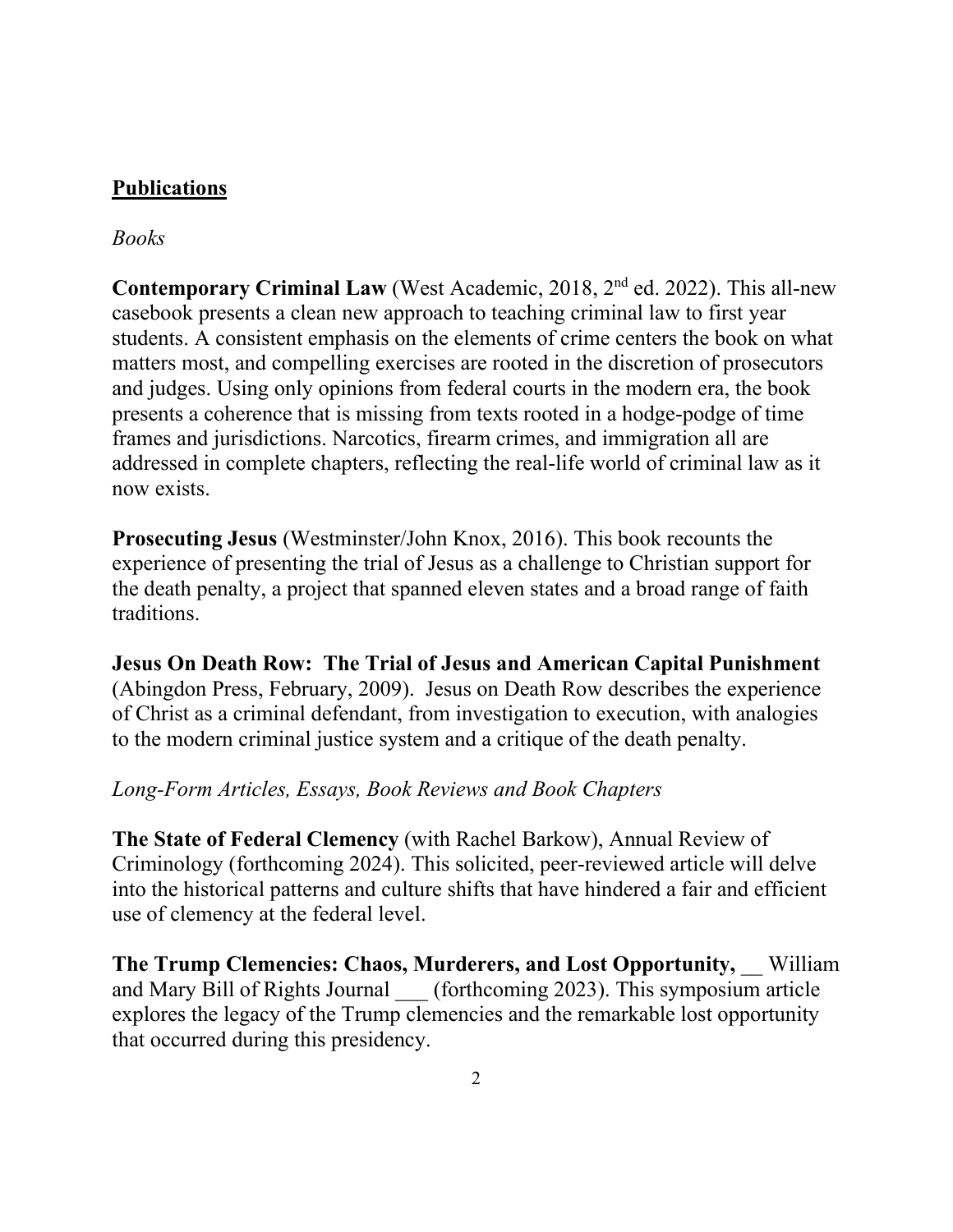**Book Chapter, Where Mercy Meets the Constitution** (with Maria) Hawilo)(forthcoming 2023)**.** This completed book chapter views clemency in the context of Catholic Social Teachings.

**The Role of Clemency in Criminal Justice Reform,** 34 Federal Sentencing Reporter 230 (2022). This peer-reviewed essay defends the role of clemency within the larger project of reforming a criminal justice system that promotes overincarceration.

**What We Got Wrong in the War on Drugs,** 17 St. Thomas Law Journal 968 (2022). The War on Drugs is over. Drugs won. This post-mortem evaluates what went wrong. This is by far my most-downloaded piece on SSRN.

**Book Review, Mass Pardons in America: Rebellion, Presidential Amnesty, and Reconciliation by Graham G. Dodds**, Criminal Law and Criminal Justice Books (January, 2022). Reviewing one of the few books in the field, I appreciate a perspective from Canada on our American institution of clemency.

**Book Review, Theaters of Pardoning by Bernadette Meyler**, 40 Criminal Justice Ethics 68 (2021). This review embraces Meyler's analysis of literature relating to pardons while challenging writers in the field to make their worthwhile ideas accessible and relevant.

**The Seven (at least) Lessons of the Myon Burrell Case (with Leslie Redmond),**  47 Mitchell Hamline L. Rev. 185 (2021). Written with the former president of the Minneapolis NAACP, this article focuses on the key take-aways from an important clemency case in Minnesota.

**14 Steps Biden's DOJ Can Take Now to Reform America's Criminal Justice System** (With Rachel Barkow), The Appeal, March 2021. This comprehensive menu for reform drew broad attention, including within the Biden Administration.

**Independent Panel's Report on the Case of Myon Burrell** (with Barry Scheck, Laura Nirider, Keith Findley, and Maria Hawilo), released December 2020. As chair of the independent panel, I led the crafting of this report, which led to the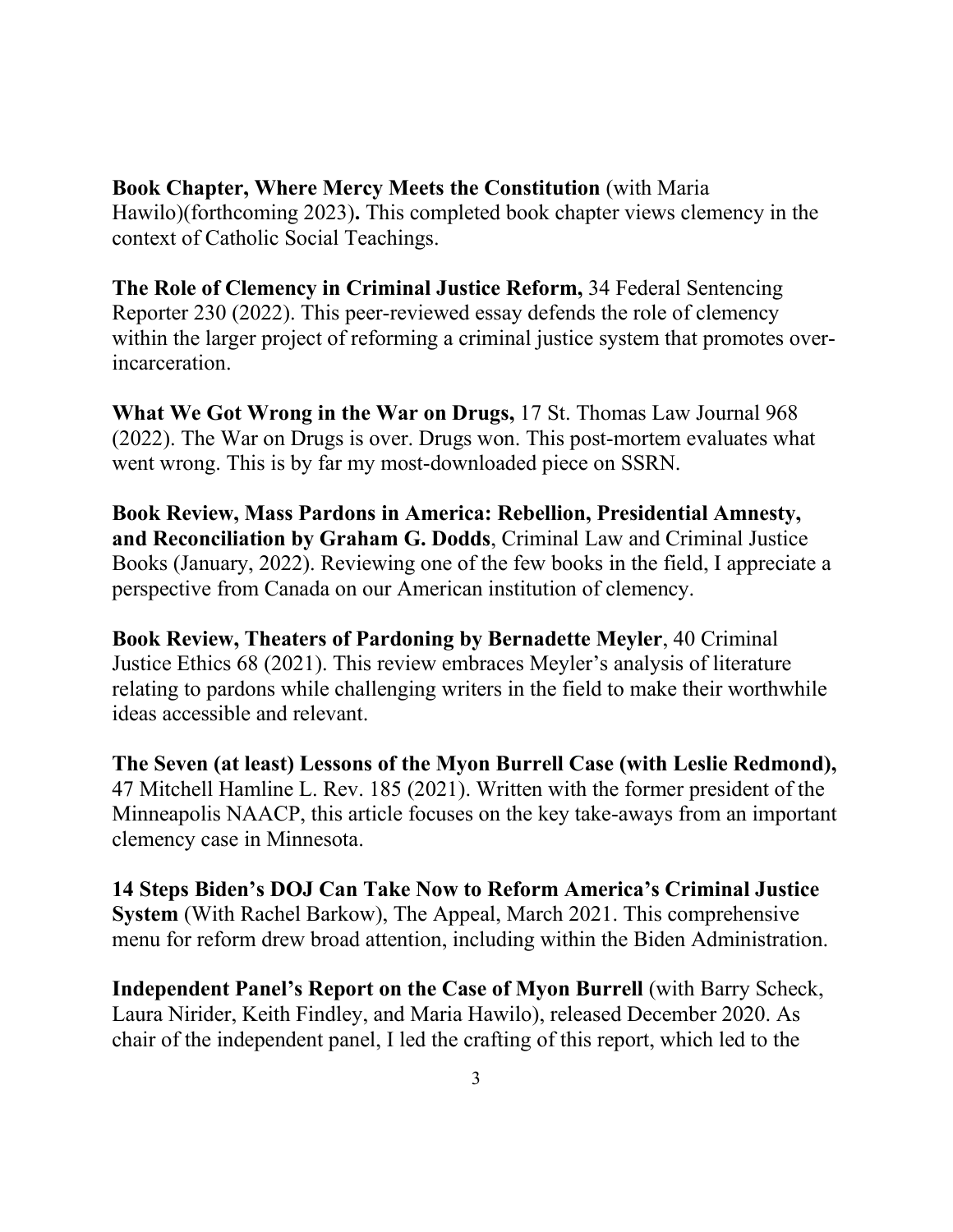release of Myon Burrell through clemency shortly after the report was issued.

**The First Step Act and the Brutal Timidity of Criminal Law Reform,** 54 New England Law Review 161 (2020). This piece, published with responses from Barbara McQuade, Joyce Vance and others, describes the aching slowness of reform and examines the causes before setting out discrete steps to accelerate the process.

**Memo to the President: Two Steps to Fix the Clemency Crisis,** 16 St. Thomas Law Journal 329 (2020). Written as a memo to a new president, this article sets out the problems with the federal system and two key steps towards reform.

**Negotiation Lessons from a Former Wiseguy, Michael Franzese (with Blaine McCormick and Christopher Meyer) 28** Journal of Management Inquiry 431 (October, 2019). Two negotiation experts and a criminal lawyer analyze an extended interview with a negotiator for the mafia.

**Clemency and the Soul of the Constitution,** 34 Journal of Law & Politics 131 (2019). This piece examines the historical record and argues that the pardon power is an essential part of the constitutional mandate that must be preserved through systemic reform.

**Short of the Mountaintop: Race Neutrality, Criminal Law, and the Jericho Road Ahead**, 49 University of Memphis Law Review 77 (2019). Part of the MLK50 project, this piece addresses the failures of race neutrality in criminal law, and offers two concrete short-term projects to address racial inequities.

**Designed to Fail: The President's Deference to the Department of Justice in Advancing Criminal Justice Reform (with Rachel Barkow)**. 59 William & Mary Law Review 387 (2017). The institutional role of the Department of Justice as a filter to the Executive in considering criminal justice reform serves as a brake on the process, even in a progressive administration. Here, Prof. Barkow and I establish the way that brake engages with attempts at reform.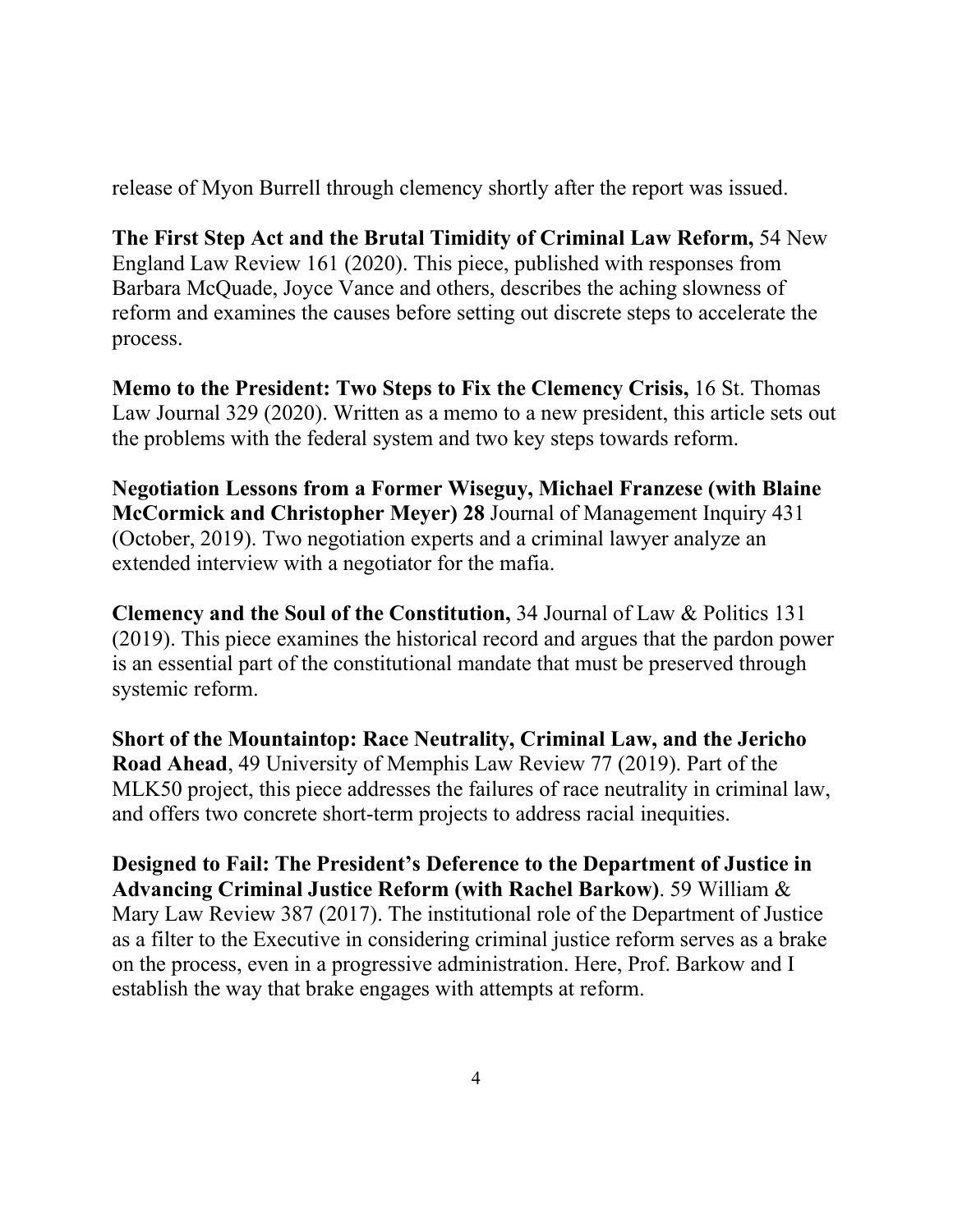**Clemency (Book Chapter)** in REFORMING CRIMINAL JUSTICE , VOLUME 1: CRIMINALIZATION AND PAN -SYSTEMIC ISSUES (2017). This chapter described the challenges to contemporary clemency, and was written for the first effort by the Academy for Justice group.

**Fewer Hands, More Mercy: A Plea for a Better Clemency System,** 41 Vermont Law Review 1 (2017). The overly complex process for considering federal clemency produces inefficiency and unfairness. This article sets out a better model.

**Clementia, Obama, and Deborah Leff**, 28 Federal Sentencing Reporter 309 (2016). This piece sets out the bureaucratic tangle strangling clemency, and suggests a fix.

**Prosecutors and Victims: Why Wrongful Convictions Matter** (with Jeanne Bishop), 105 Journal of Criminal Law and Criminology 101 (2016). We know that wrongful convictions matter to the wrongfully convicted. More complex is the relationship between victims and prosecutors to wrongful convictions.

**Treating Drug Crimes as White-Collar Crimes** (with Thea Johnson), 61Wayne State Law Review 1 (2016). For most of the nation's history, narcotics were treated as commercial products, not a super-category of crime. This piece argues that narcotics trafficking should be treated like other kinds of commerce-based crime.

**Restructuring Clemency: The Cost of Ignoring Clemency and a Plan for Renewal** (with Rachel Barkow), 82 University of Chicago Law Review 1 (2015). This argument for a radical change to the federal clemency process addresses the critical under-use of an important presidential power.

**Forfeitures in a New Market-Reality Narcotics Policy**, 52 Harvard Journal on Legislation 221 (2015). Criminal forfeitures have traditionally focused on the profits of narcotics trafficking. This article argues that it would be more productive to forfeit the cash flow within drug trafficking networks.

**1986: AIDS, Crack, and C. Everett Koop**, 66 Rutgers Law Review 851 (2014).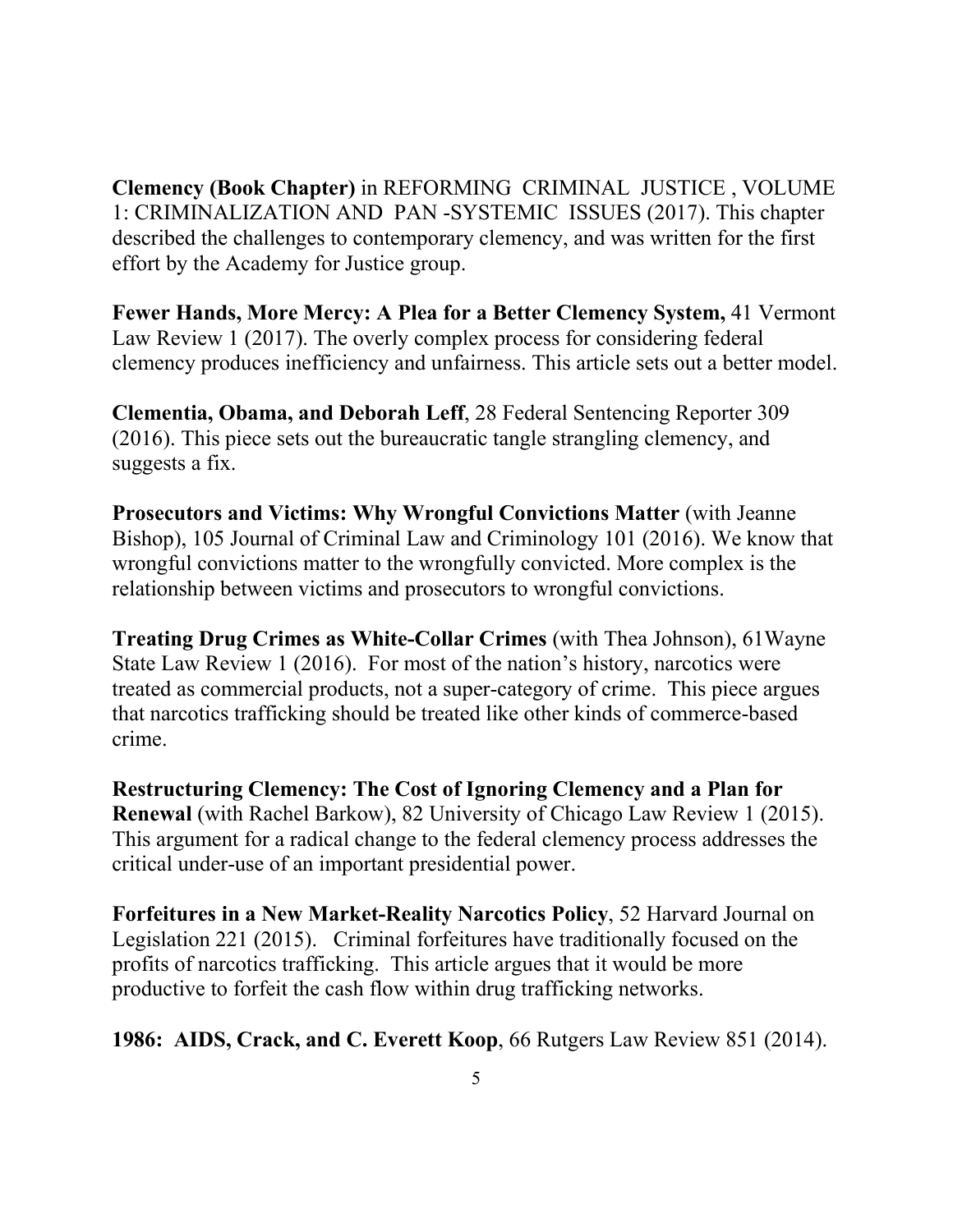Two health crises, both associated with oppressed groups, threatened the United States in 1986. The different approaches taken to AIDS and crack offer important lessons for the future.

**Narcotics Prosecutors as Problem Solvers**, 1 Stanford Journal of Criminal Law and Policy 1 (2014). With the shift of discretion from judges to prosecutors has come a correlating responsibility to solve problems. This article describes the ways in which narcotics prosecutors can embrace this role.

**A Holocaust in Slow Motion: America's Mass Incarceration and the Role of Discretion** (With Judge Mark W. Bennett), 7 DePaul Journal for Social Justice 117 (2014). Written with a sitting federal judge, this article looks to the role of discretion both in creating and solving the problem of mass incarceration.

**Victims: Transforming the Death Penalty Debate** *and* **Talking to Each Other in the Dark: The American Abolition Movement and The Christian Opportunity** (with Jeanne Bishop). These two book chapters appear in Ashgate Press's New Voices about Capital Punishment, edited by Peter Hodgkinson (2014).

**Drugs, Bombs, and the Erosion of Rights** , 11 Ohio State Journal of Criminal Law 249 (2013) A review of David K. Shipler's book, The Rights of the People: How Our Search For Safety Invades Our Liberties.

**Roe's Ragged Remnant,** 24 Stanford Law and Policy Review 215 (2013). One of Roe v. Wade's troubling legacies is two distinct time thresholds—viability and birth—for the attachment of rights. The issues relating to the gap between these thresholds have too often been missed.

**Learning From Crack**, 10 Ohio State Journal of Criminal Law 671 (2013). By seeing the crack "epidemic" as a product of economic forces, *Learning From Crack* offers a new perspective that also serves as a critique of our societal response to this problem.

**Amoral Numbers and Narcotics Sentencing,** 47 Valpariaso Law Review 755 (2013). Written for a symposium on narcotics sentencing, this article argues that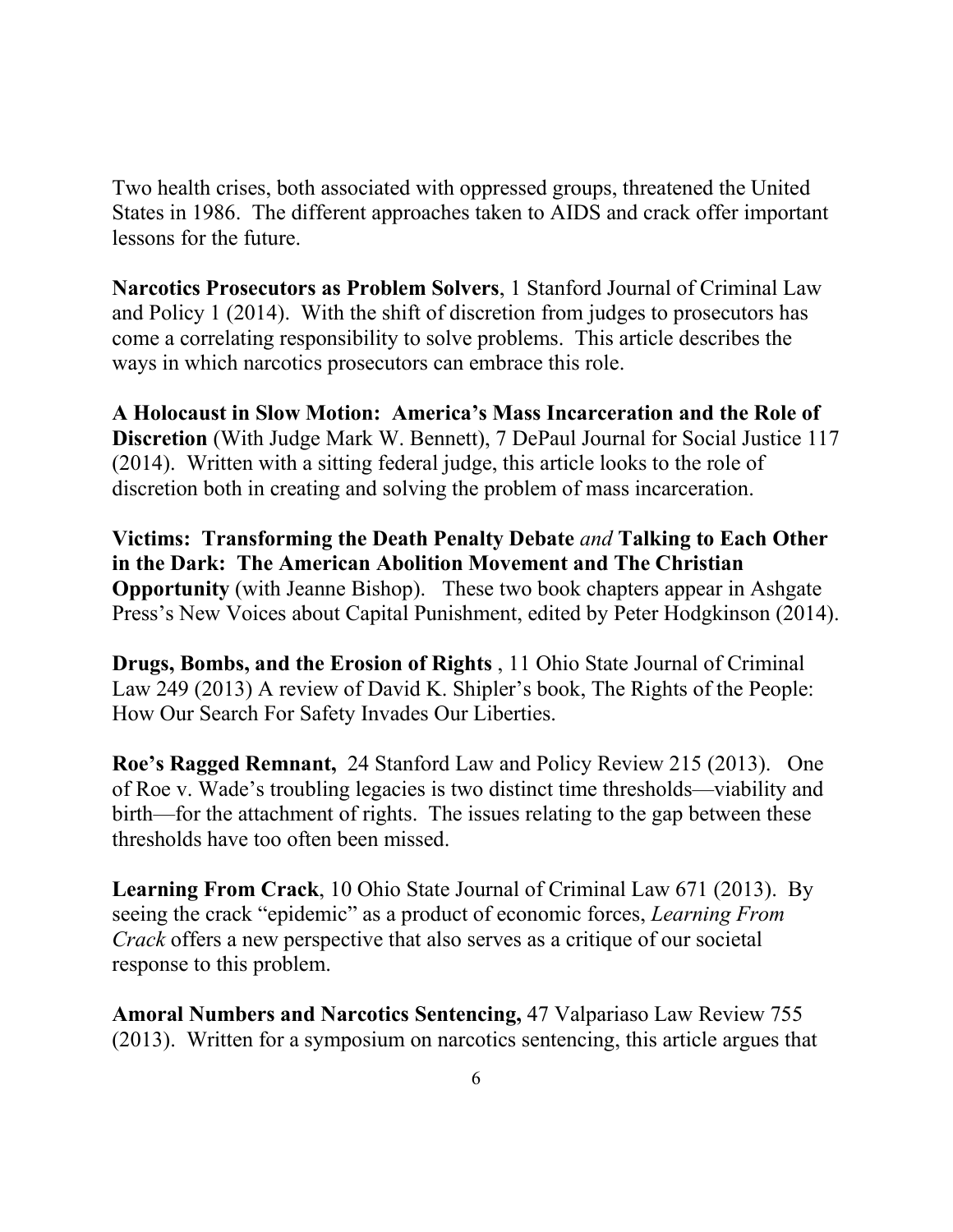several mistaken assumptions regarding narcotics are written into penal codes, setting false priorities and mandating failure.

# **A Biblical Value in the Constitution: Mercy, Clemency, Faith, and History** 9

St. Thomas Law Journal 769 (2012). While some try hard to see biblical values in the Constitution, they often fail to identify what may be the most obvious: The value of mercy written into the pardon power.

**The Promise of Trailing Edge Guidelines to Resolve the Conflict Between Uniformity and Judicial Discretion**, 14 University of North Carolina Journal of Law and Technology 203 (2012). The federal sentencing guidelines present a host of chronic problems, and many of them can be addressed through the use of a modern Sentencing Information System. This article explains how.

**What Would It Look Like If We Cared About Narcotics Trafficking? An Argument to Attack Narcotics Capital Rather Than Labor** 15 UDC Law Review 113 ( 2011). This symposium article argues that the goals of narcotics interdiction would be better served by intercepting money flowing to source countries rather than drugs flowing from them.

**Joseph Allegretti, The Lawyer's Calling: Christian Faith and Legal Practice**, 1 Journal of Christian Legal Thought 25 (2011) (book review).

**The Ford Approach and Real Fairness for Crack Convicts,** 23 Federal Sentencing Reporter 228 (2011) (with Matthew Fass). This piece promotes the use of a systemic commutation process for crack defendants not subject to retroactivity under the Fair Sentencing Act, using as a guide President Ford's approach to draft evaders.

**After the Implosion: Guidelines for a New Era** 7 Ohio State Journal of Criminal Law 795 (2010). Arguing that the sentencing guidelines are fundamentally flawed, this piece describes a better "trailing-edge" system that would be based primarily on the sentences that judges actually impose.

**Seeking Justice Below the Guidelines: Sentencing as an Expression of Natural Law**, 8 Georgetown Journal of Law and Public Policy 167 (2010). This article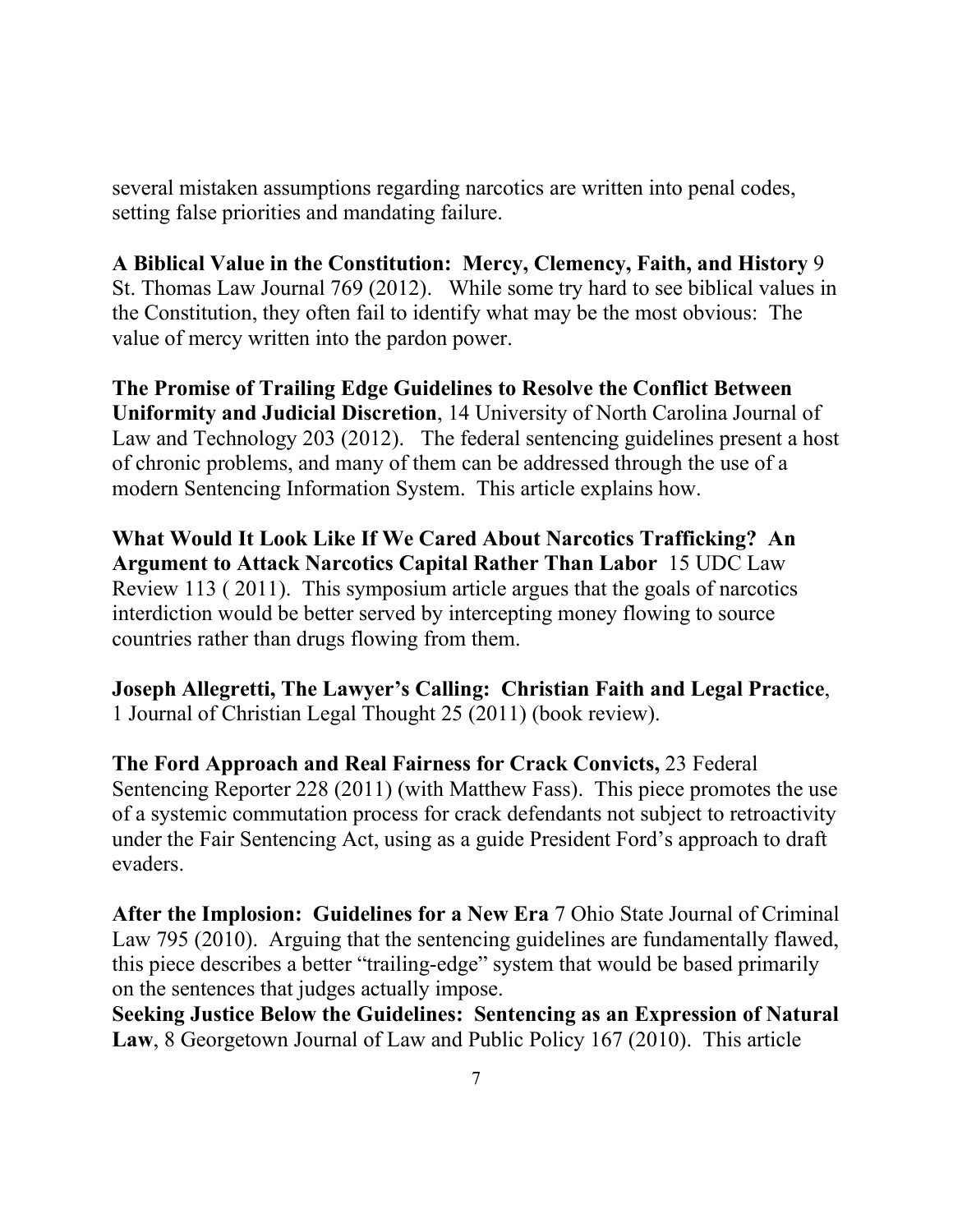critiques the federal sentencing guidelines as subject to constant subversion by judges as a natural law impulse towards mercy.

# **Buyer's Remorse: Texas Juries, Buyer's Remorse, and Booker's Fatal Flaw,**

22 Federal Sentencing Reporter 100 (December 2009). This essay surveys the disappointment of all constituencies with the 5-year results of the Supreme Court's seminal decision in *Booker*.

**Banishment and Intensive Parenting as Sentencing: Alternatives for Defendant Parents**, 22 Federal Sentencing Reporter 44 (2009). Describing two possible alternatives to incarceration, this article argues for a stronger focus on the role of parenting in sentencing.

**Policy, Uniformity, Discretion, and Congress's Sentencing Acid Trip**, 2009 BYU Law Review 293 (2009). A thorough critique of the policy basis for the Federal Sentencing Guidelines, followed by suggestions for reform.

**Death to These Guidelines, and a Clean Sheet of Paper,** 21 Federal Sentencing Reporter 7 (2008). Urging a re-writing of the sentencing guidelines, this article attacks the pointlessness of the statutory goals of the present system.

**Susan Glaspell Goes To Law School,** 4 Texas Theater Journal #1, 43 (2008) (with Dr. DeAnna Toten Beard). This article describes a collaborative teaching technique using drama in teaching law.

**Aseret Had'varim in Tension: The Ten Commandments and the Bill of Rights,** 49 Journal of Church and State 683 (2007). By closely analyzing the interaction between the Ten Commandments and the Bill of Rights, this article questions the supposition that the Ten Commandments are a basis of American law.

**More Than Numbers: A Proposal For Rational Drug Sentences**, 19 Federal Sentencing Reporter 326 (2007). With specific suggestions for the revision of the narcotics statutes and sentencing guidelines, this article describes a solution to the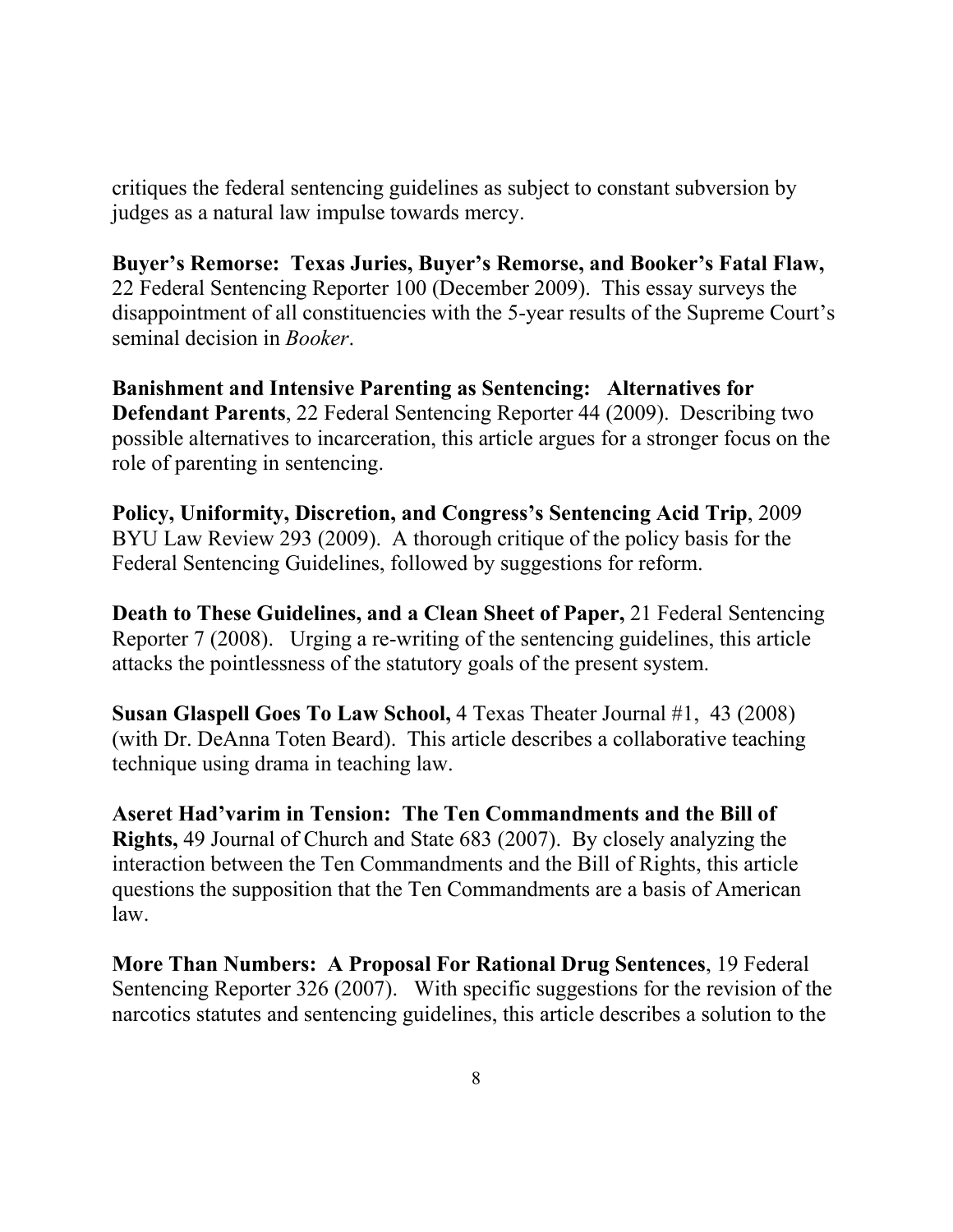problems created by over-reliance on the weight of narcotics as a proxy for culpability of the defendant possessing those narcotics.

**Crazy Eyes: The Discernment of Competence by a Federal Magistrate Judge,**  67 Louisiana Law Review 751 (2007) (With Hon. Jeffrey Manske). This article examines the gut-instinct decisions magistrate judges make when considering referral of a defendant for a custodial competency evaluation, and suggests systemic training to guide this process.

**Christ, Christians, and Capital Punishment**, 59 Baylor Law Rev. 1 (2007). Here, the trial of Christ is analyzed as a death penalty process raising many of the same problems faced under American law. A version of this article was included in **Morality, Justice, and the Law: The Continuing Debate** (Prometheus Press, M. Katherine B. Darmer & Robert M. Baird, eds, 2007), which also included articles by Ronald Dworkin, Oliver Wendell Holmes, and Cass Sunstein. **Ball in a Cup: The Case for Stability and Patience,** 18 Federal Sentencing Reporter 164 (2006). This essay analyzes and critiques the process of establishing federal sentencing policy and evaluates alternatives to that process.

**This Changes Everything: A Call for a Directive, Goal-Oriented Principle to Guide the Discretion of Federal Prosecutors,** 39 Valparaiso Law Review 625 (2005). This article suggests that the Attorney General announce a unifying principle to guide the exercise of prosecutorial discretion.

**The Lawyer's Humble Walk,** 32 Pepperdine Law Review 483 (2005). This article reflects on a panel discussion which I moderated at Pepperdine's inaugural conference for its institute of Law, Religion and Ethics. The panel was composed of three prominent attorneys, including Kenneth Starr.

**Indirect Harms and Proportionality: The Upside-Down World of Federal Sentencing**, 74 Univ. of Mississippi Law Journal 1, (2005). Starting with a comparison of the relative values assigned certain crimes under the Federal Sentencing Guidelines (such as possession of crack being punished more harshly than the theft of \$6,000,000), this article substantiates the thesis that the Sentencing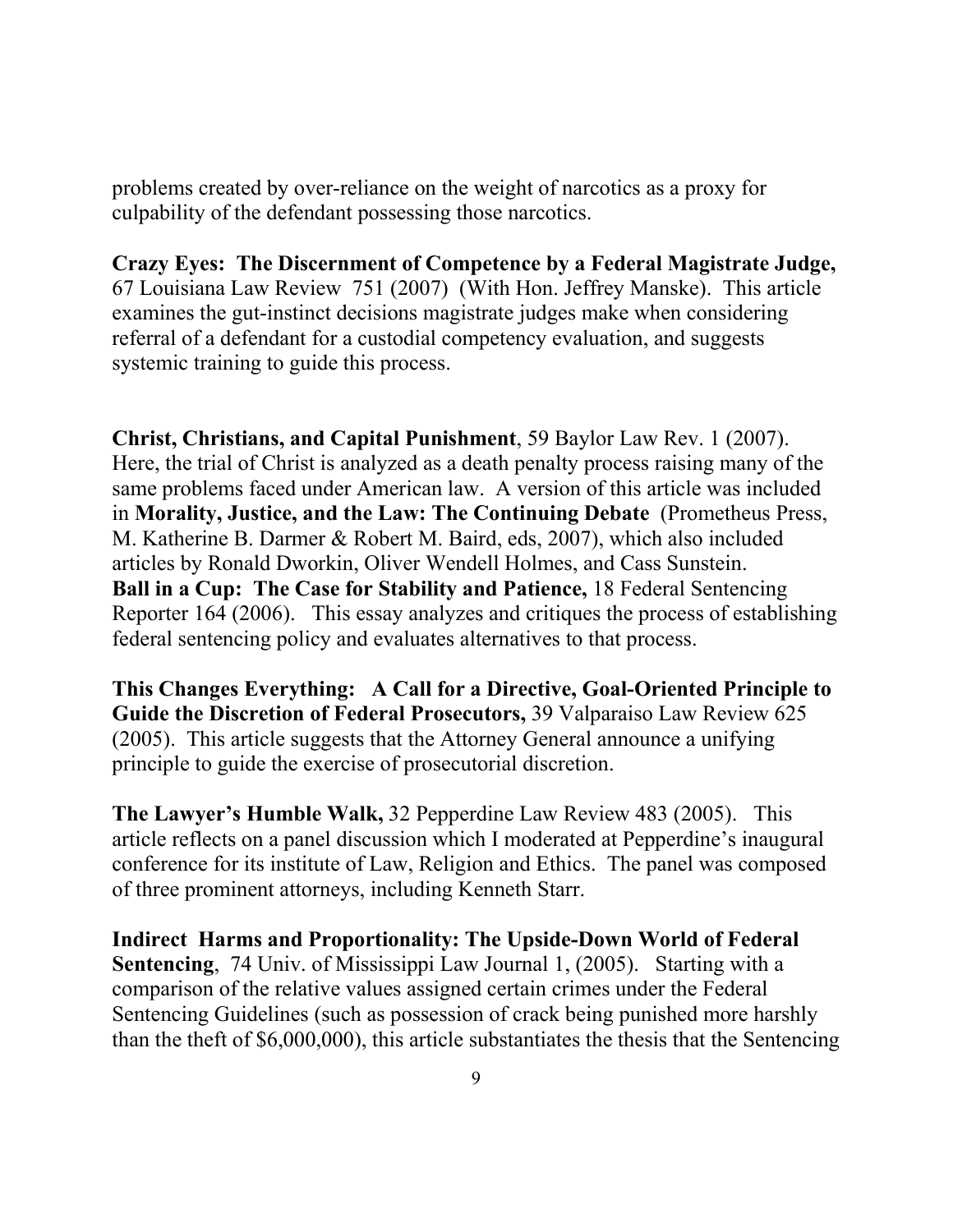Guidelines reflect a focus on the indirect effects of crime rather than the underlying offenses themselves.

**The** *Blakely* **Problem and the 3x Solution,** 16 Federal Sentencing Reporter 344 (June 2004). This detailed description of a legislative response to an important Supreme Court decision was solicited to be published in a special issue devoted to the most urgent issue in criminal law. It was cited in the State of Washington's brief seeking rehearing from the U. S. Supreme Court in *Blakely v. Washington.*

**Uniformity and the Death of Traditional Sentencing Goals in the Age of Feeney,** 16:4 Federal Sentencing Reporter 253 (2004). A detailed proposal for reinvigorating the federal Sentencing Guidelines in the wake of the Feeney Amendment. This article was quoted by Justice Stevens in the landmark sentencing case of *United States v. Booker.*

**Unashamed and Unafraid,** in **The Baptist and Christian Character of Baylor**  (2003). This book chapter presents a way of preserving both intellectual vigor and a Christian identity for Baylor by focusing on hiring some outstanding Christian scholars while remaining open to the hiring of those of other faiths and traditions.

**Must Have Got Lost: Traditional Sentencing Goals, The False Trail of Uniformity of Process, and the Way Back Home**, 54 South Carolina Law Review 649 (2003). Examines the structural flaws of the federal sentencing guidelines, and suggests broad reforms focused on the re-introduction of traditional sentencing goals into the federal sentencing scheme.

**Capone and bin Laden: The Failure of Government At the Cusp of War and Crime,** 55 Baylor L. Rev. 603 (2003). Argues that United States law and government create a gap between those agencies fighting wars and those fighting crime, and that entry into this gap poses particular dangers to rights.

**Criminal Procedure**, 34 Texas Tech Law Review 649 (2003) (with Brian Serr). A survey of case opinions issued by the federal Fifth Circuit Court of Appeals.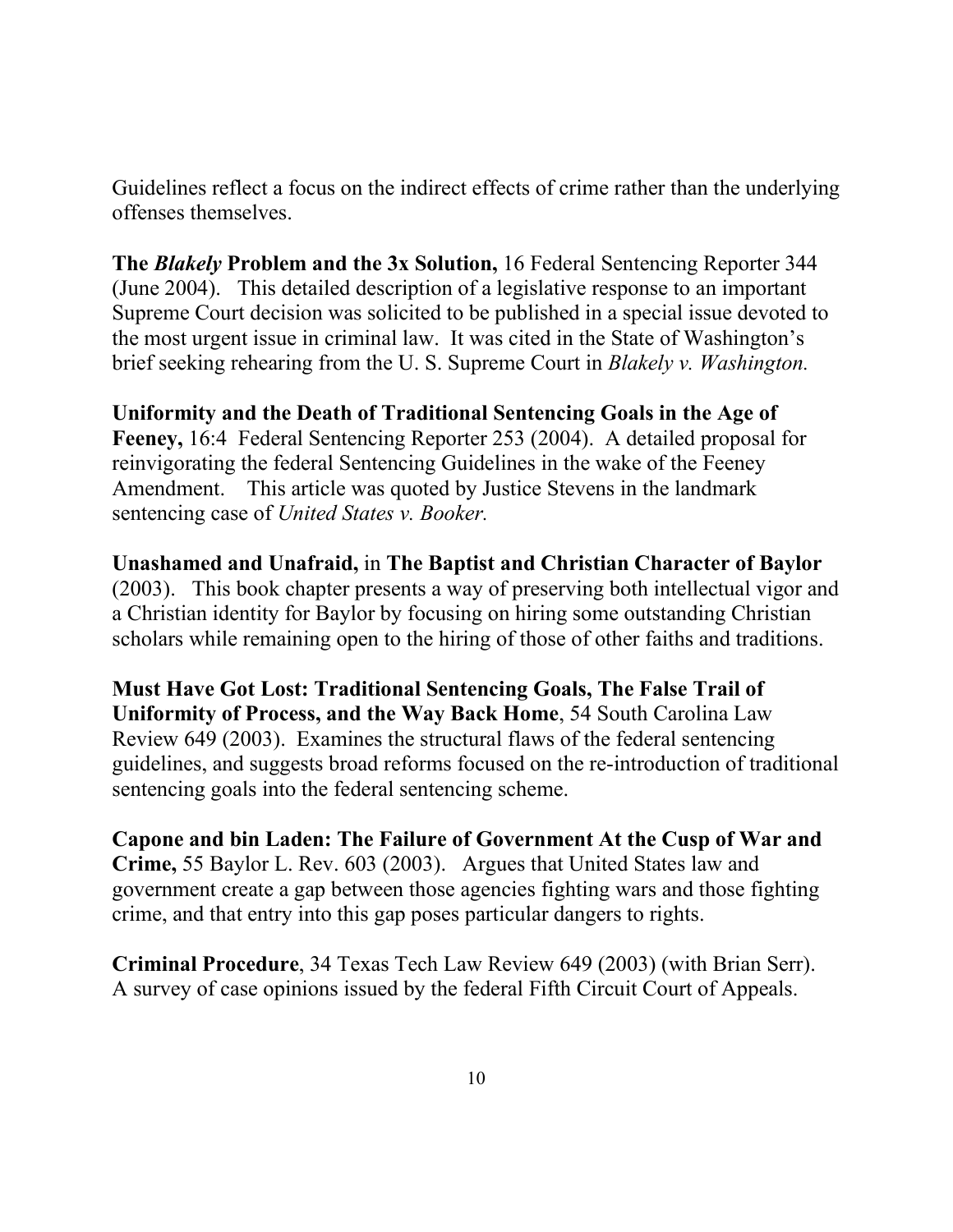**Two Preachers, A Trial Lawyer and Aristotle,** 29 (Number 2) Religion and Education 78 (2002). A reflective analysis of an Oral Advocacy course taught at Baylor Law School.

**Criminal Procedure**, 33 Texas Tech Law Review 811(2002) (with Brian Serr). A survey of case opinions issued by the federal Fifth Circuit Court of Appeals.

**The Calculation of Criminal History by AUSAs and Defendants: A Study of Inefficiency in the Eastern District of Michigan,** 13:6 Federal Sentencing Reporter (2001) (with Hon. Avern Cohn). An insider analysis of practical problems plaguing criminal history calculation.

**Editor's Observations,** Volume 13:6, Federal Sentencing Reporter (2001) (with Douglas Berman). A scholarly overview of criminal history issues addressed in publication for which the author served as Guest Editor.

**Shock Incarceration: Hard Realities and Real Possibilities,** Volume LV, Federal Probation (1991). Critiques the expectations for boot camp prisons, and suggests more realistic expectations for these facilities.

# **Selected Pro Bono Work**

Commutation Petition (forthcoming 2022) for John J. Lennon (with Reginald Dwayne Betts and Alexandra Cox).

United States v. Kerry Howard, U.S. 6<sup>th</sup> Cir., twice successfully challenging denial of First Step Act relief (2019 & 2021).

Chair, Independent Panel to Review the Conviction and Sentence of Myon Burrell (2020).

United States v. Norman Lee Harris, U.S. 6<sup>th</sup> Cir., successfully challenging denial of First Step Act relief (2020).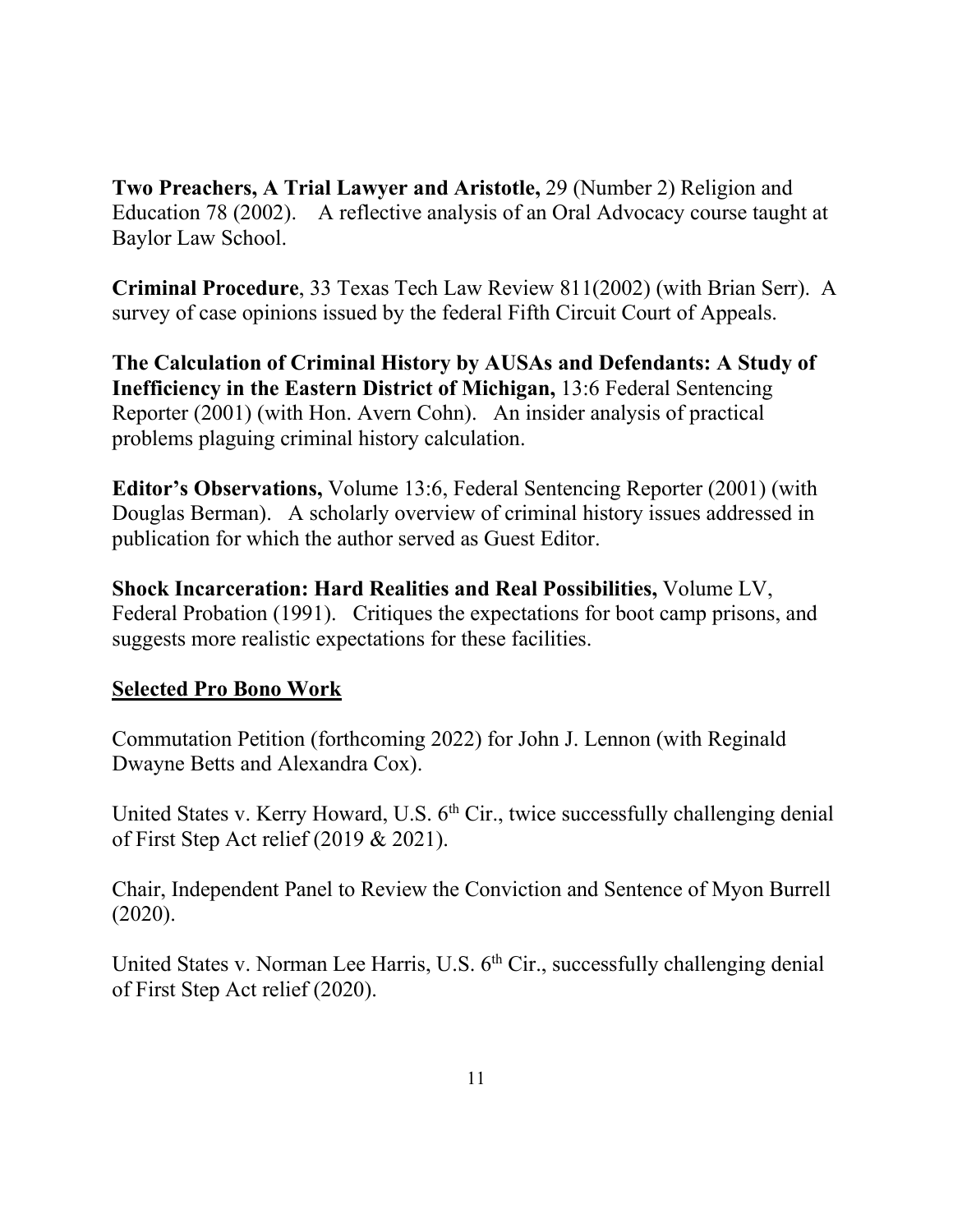United States v Samuel Clay, U.S.  $6<sup>th</sup>$  Cir., successfully challenging denial of First Step Act relief (2020).

United States v. Christopher Holloway, U.S. 6<sup>th</sup> Cir., successfully challenging denial of First Step Act relief. (2019).

Gloor v. United States, U.S. Supreme Court, amicus brief on behalf of Congressman Dana Rohrabacher in support of petition for certiorari (2018)

Commutation Petition, Rudy Martinez (2016, released 2016)

Commutation Petition, Kristopher Davis (2016)

Commutation Petition, Robert Shipp (2016 & 2018)

Commutation Petition, Ronald Blount (2014, released 2016)

Commutation Petition, Weldon Angelos (2012, released 2016)

Commutation Petition, Percy Dillon (2011)

Commutation Petition, David Chiles (2011)

Dillon v. United States, U.S. Supreme Court, briefing on behalf of amicus, the Washington Legal Foundation. (2010)

United States v. Burgess, U.S. Supreme Court, briefing on behalf of amicus, the National Association of Federal Defenders. (2010)

United States v. Spears II, U.S. Supreme Court (January 21, 2009), lead counsel for Steven Spears. Certiorari granted and *per curiam* opinion issued granting Spears a reversal of the opinion below, over the opposition of the Solicitor General. Opinion reported at 129 S.Ct. 840 (2009). Opinion held that sentencing judges could "categorically" reject the 100-1 ratio between powder and crack cocaine in the federal sentencing guidelines.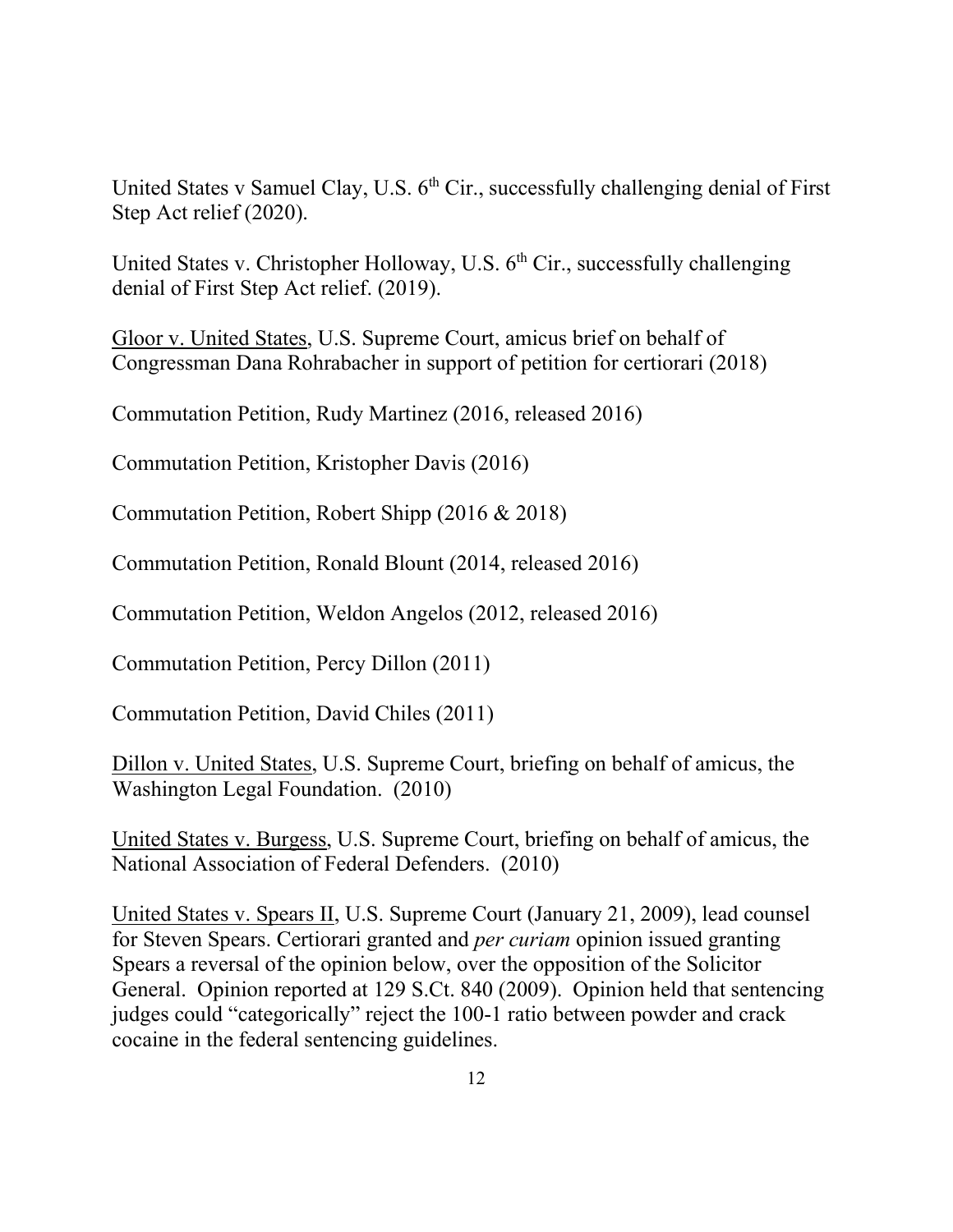Kimbrough v. United States, U.S. Supreme Court (2007), briefed on behalf of amicus, the National Association of Federal Defenders.

United States v. Spears, U.S. Supreme Court (2007), counsel of record. Petition was granted and decision below was vacated and remanded pursuant to Kimbrough.

United States v. Castillo, 2d Cir. (2006), briefed and argued (May 31, 2006) on behalf of amici the A.C.L.U. and several sentencing experts.

United States v. Starks,  $9<sup>th</sup>$  Cir. (2006), briefed and argued (June 13, 2006) on behalf of amici the A.C.L.U. and several sentencing experts.

United States v. Spears, 8<sup>th</sup> Cir. (2006), briefed and argued (June 14, 2006) on behalf of amici the A.C.L.U. and several sentencing experts.

United States v. Ricks, 3d Cir. (2006), briefed on behalf of amici the A.C.L.U. and several sentencing experts.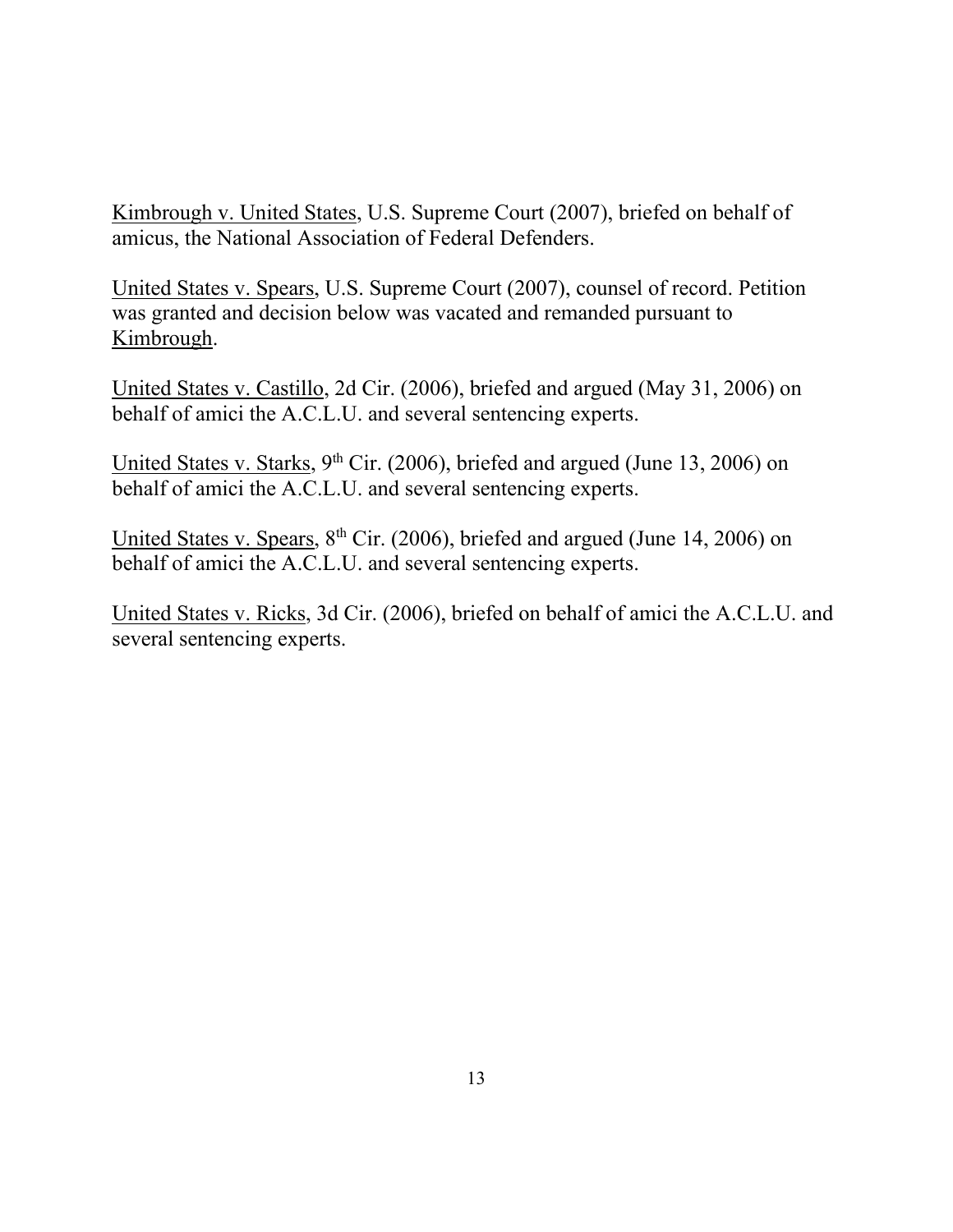### **Selected Short Publications, Presentations and Appearances**

Mark Osler, "Straight Talk on Bail and Violent Crime," Minneapolis Star Tribune, April 9, 2022.

Lecture, "No Knock Warrants," Bryant Neighborhood Association, March 21, 2022.

Moderator, Clemency Panel, Univ. of St. Thomas Law Journal Symposium, March 18, 2022.

Guest Lecture, "Police Violence in Minnesota," American University, March 21, 2022.

Lecture, "Policing in the Twin Cities," Ramsey County Library, March 15, 2022.

Lily Osler & Mark Osler, "Governor's Order on Transgender Youth is Cruel, Short-Sighted," Waco Tribune Herald, March 13, 2022.

Keynote Address, Reconciliation Symposium, Baylor University, March 1, 2022.

Mark Osler, "The Right Questions in the District Attorney Race," Waco Tribune Herald, February 28, 2022.

Panelist, Second Chances Symposium, University of Chicago Law School, February 18, 2022.

Lecture, "The Brutal Timidity of Criminal Law," New England Law School, February 10, 2022.

Interview, "Newly Released Body Camera Video Shows Fatal Shooting of 22- Year-Old Man Inside Minneapolis Apartment," CBS News, February 4, 2022.

Interview, "Minneapolis Cops on Trial," MSNBC's Morning Joe, January 24, 2022.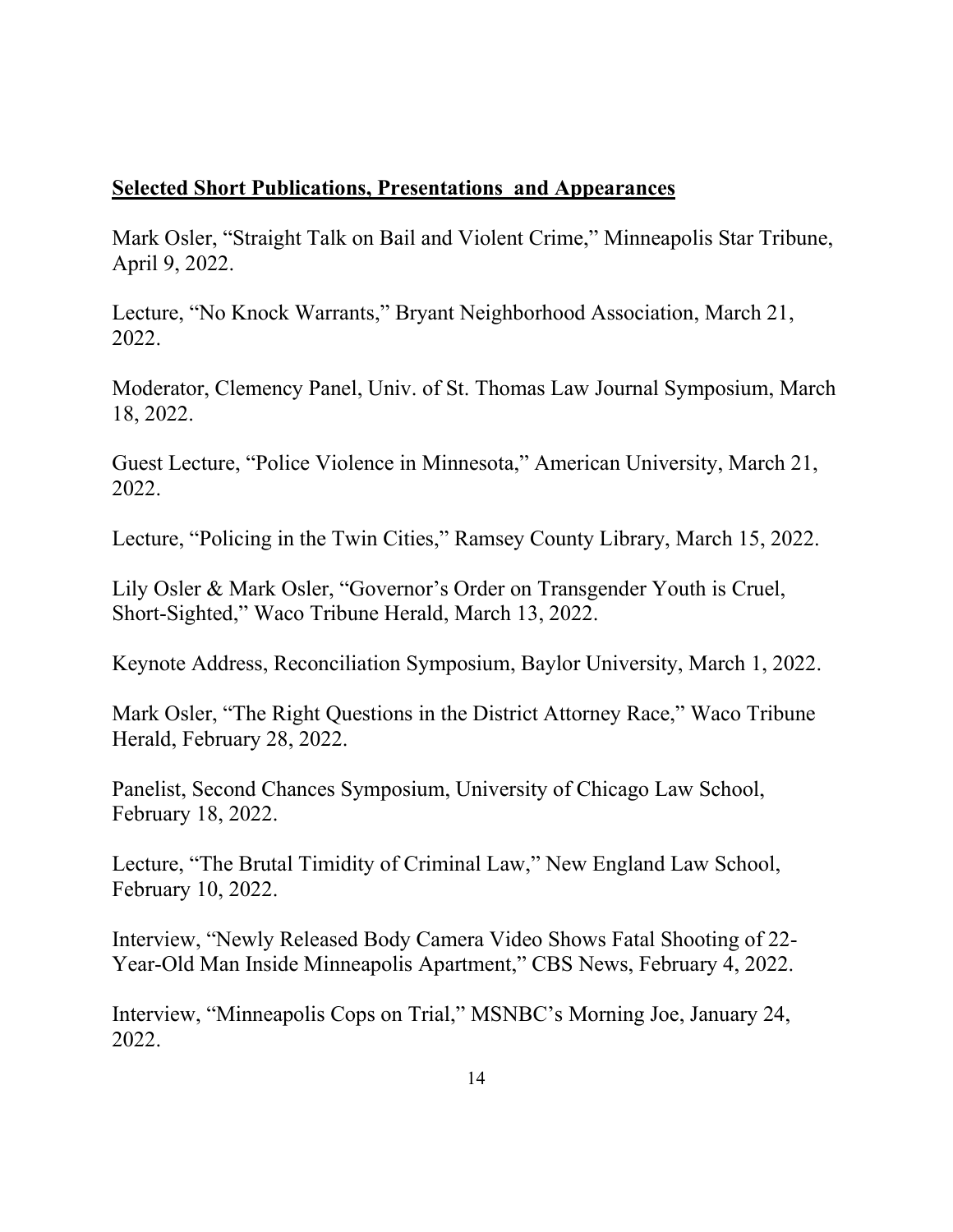Interview, "Jury Selection in George Floyd Trial," Morning Edition, NPR, January 20, 2022.

Mark Osler, "Former Veep Helped Prevent Constitutional Crisis," Waco Tribune Herald, January 6, 2022.

Letter to the Editor, Mark Osler & Blaine McCormick, "Plea Bargaining," Wall Street Journal, December 17, 2021.

Mark Osler, "Raymond Bailey's Very Hard Job," Waco Tribune Herald, December 4, 2021.

Mark Osler, "The Unseen Twist of the Great Resignation," Waco Tribune Herald, November 21, 2021.

Mark Osler, "When it Comes to Human Pardons, Thanks for Nothing," Minneapolis Star Tribune, November 20, 2021.

Rachel Barkow & Mark Osler, "Biden Can't Let Trump's DOJ Legacy Stifle Reform, The Hill, November 17, 2021.

Sermon, "Overturning Tables," First Covenant Church, Minneapolis, November 7, 2021.

Mark Osler, "Police, Minneapolis Residents Caught in Cycle of Mutual Contempt," Minneapolis Star Tribune, October 21, 2021.

Mark Osler, "The Case for Universities," Waco Tribune Herald, October 17, 2021.

Moderator, Panel on Clemency, Ohio State Univ., October 7, 2021.

Mark Osler, "No Easy Answer on Crime Rates," Waco Tribune Herald, August 8, 2021.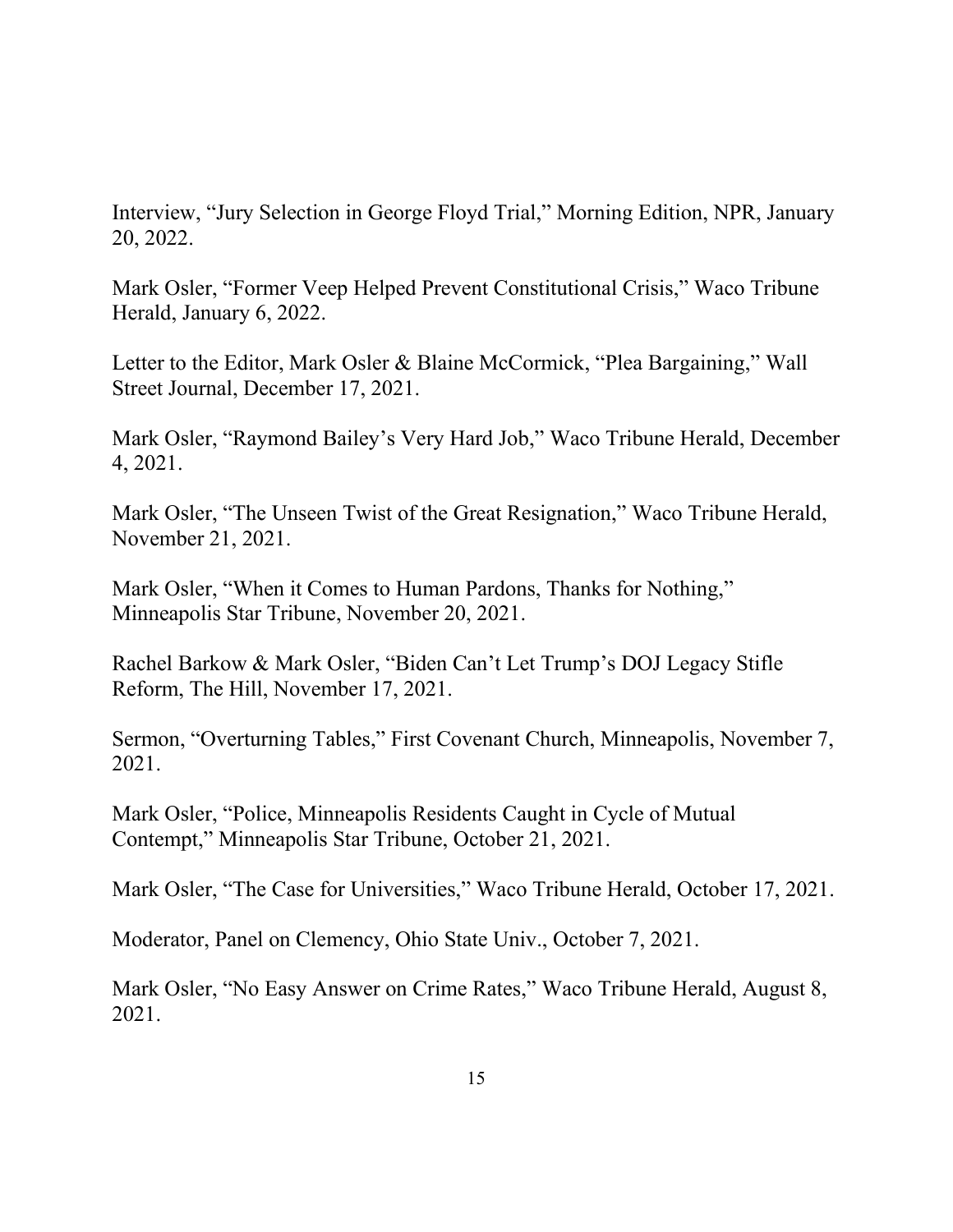Press Conference, Creation of Conviction Review Unit, August 7, 2021 (with Keith Ellison).

Rachel Barkow & Mark Osler, "Where Reform Goes to Die," Inquest (Harvard Law School), July 26, 2021.

Rachel Barkow & Mark Osler, "We Know How to Fix the Clemency Process. So Why Don't We?" New York Times, July 13, 2021.

Sermon, "Draw a Circle Instead of a Line," First Covenant Church, Minneapolis, June 6, 2021.

Lecture, "After George Floyd," Ramsey County Bar Association, May 19, 2021.

Mark Osler, "Now We Face the Real Transition," Waco Tribune Herald, May 15, 2021.

Panelist, "Achieving Our Country," Harvard Kennedy School Center for Public Leadership, May 14, 2021.

Lecture, "Clemency and Mercy in a Retributivist World," Our Lady of Lourdes Catholic Church, Minneapolis MN, April 28, 2021.

Lecture, "Clemency Then and Now," American University (DC), April 26, 2021.

Mark Osler "When the Blue Wall Crumbled," CNN.com, April 21, 2021.

March 29-April 23, Continuing commentary on the trial of Derek Chauvin for ABC World News Tonight, Good Morning America, Al Jazeera, Almanac (PBS), KSPT, WBZ (Boston) and other outlets in the US, China, New Zealand, and the UK.

Mark, Osler, "Letter from Minneapolis," Waco Tribune Herald, March 20, 2021.

Lecture, "Clemency Then and Now," University of Tulsa, March 17, 2021.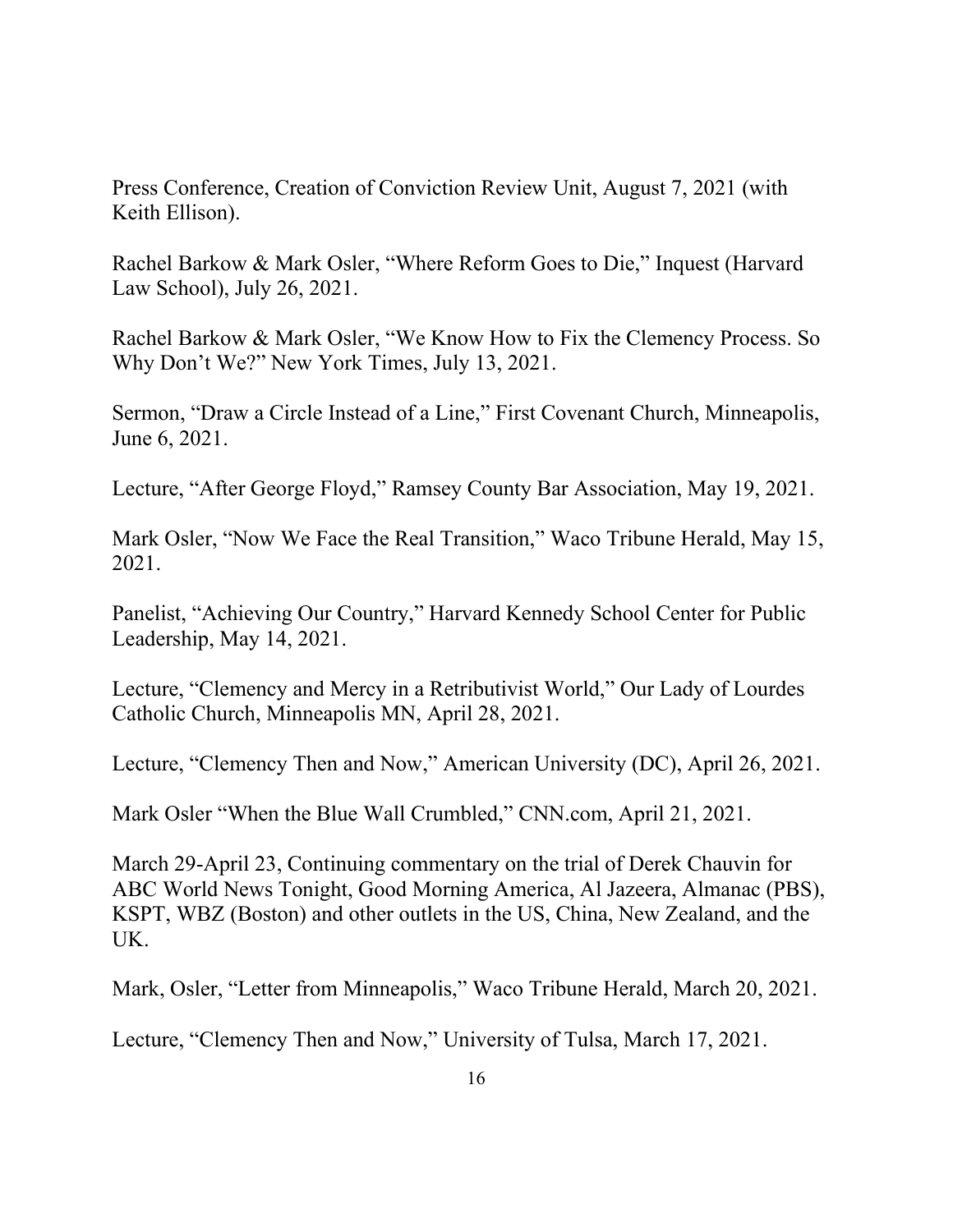Interview, "Derek Chauvin Trial," Background Briefing, NPR, March 7, 2021.

Sermon, "Overturning Tables," First Covenant Church-Minneapolis, March 7, 20201.

Mark Osler, "The Missing Element in the George Floyd Murder Trial," CNN.com, March 5, 2021.

Mark Osler, "Interdependency and Tragedy in Texas," Waco Tribune Herald, February 23, 2021.

Lecture, "Clemency and Advocacy," Harvard Kennedy School of Government, February 11, 2021.

Interview, "Preview of the Derek Chauvin Trial," Almanac, PBS, January 29, 2021.

Mark Osler, "The Recency Effect and Trump's Ruined Legacy," Waco Tribune Herald, January 24, 2021.

Mark Osler, "Problem with American Tech Companies Rooted in Antitrust, Not Free Speech," Waco Tribune Herald, January 16, 2021.

Sermon, "Baptized with Water," First Covenant Church-Minneapolis, January 10, 2021.

Interview, "The Power of Presidential Pardons," PBS NewsHour, December 25, 2020.

Mark Osler, "Clemency and the Last Days of Trump," Waco Tribune Herald, December 19, 2020.

Interview, "Myon Burrell," Rise Up with Nekima Levy Armstrong, December 13, 2020.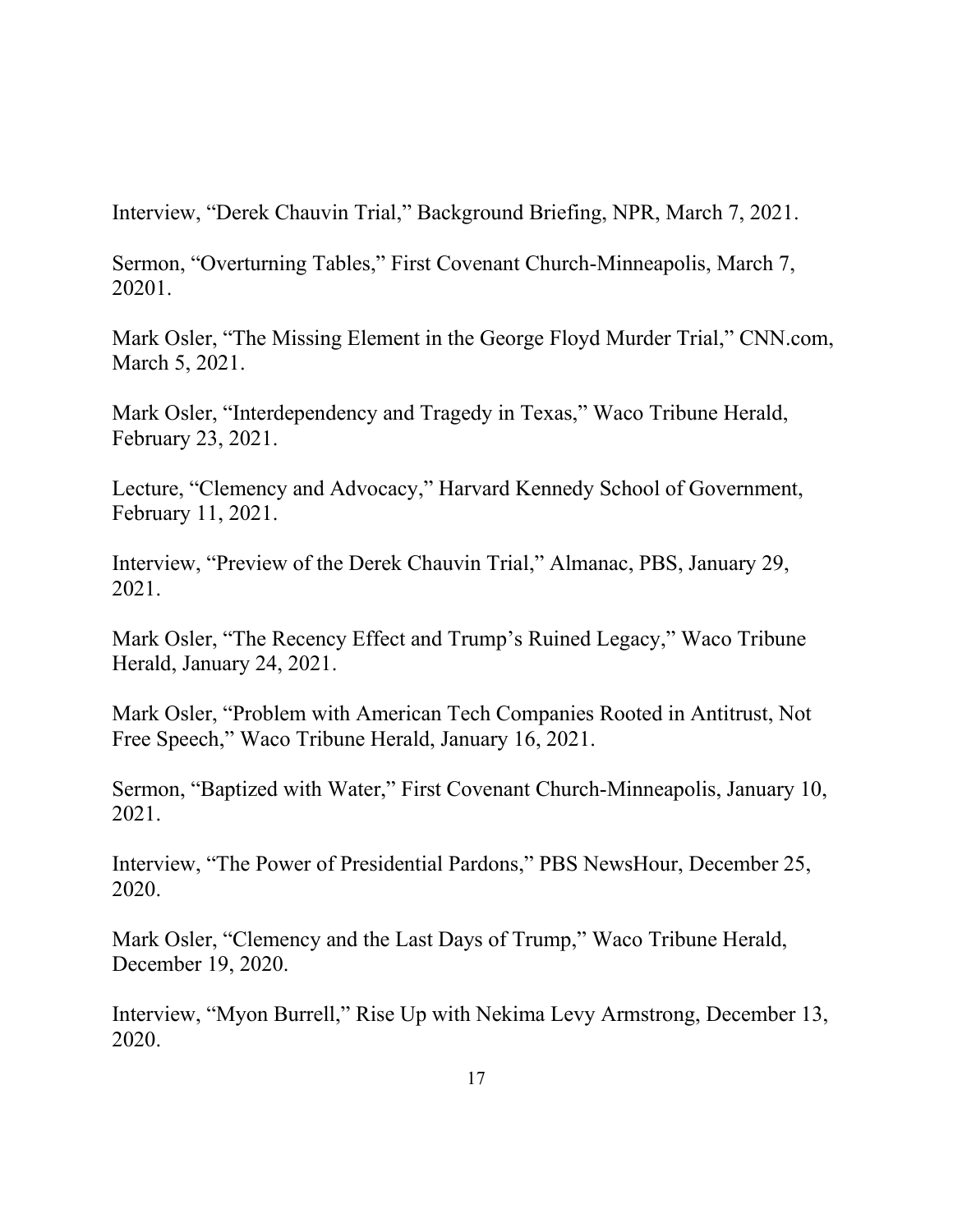Mark Osler, "Imperative of Freedom Should Guide Review of Myon Burrell Case," Minneapolis Star Tribune, December 11. 2020.

Mark Osler, "It's Finally Time for Biden's Bass Solo," Minneapolis Star Tribune, November 28, 2020.

Mark Osler, "The Flynn Pardon is a Despicable Use of an Awesome Power, The Atlantic, November 25, 2020.

Mark Osler & Rachel Barkow, "Trump Abused the Clemency Power. Will Biden Reform It?," Washington Post, November 16, 2020.

Lecture, "Grand Juries and Justice," Byrant Community Organization, Abandoned Speedway Gas Station, George Floyd Square, Minneapolis, November 5, 2020.

Sermon, "There is One Teacher," First Covenant Church, November 1, 2020.

Consulting Lecture, "DC Clemency," Howard Univ. Law School, October 22, 2020.

Mark Osler, "Get Ready for a Flood of Trump Pardons," CNN.com, October 29, 2020.

Mark Osler, "Trump Has Failed to Set National Example For America," Waco Tribune-Herald, October 3, 2020.

Lecture, "How We Lost the War on Drugs," Catholic Univ. Faculty Colloquium, September 25, 2020.

Mark Osler, "Discuss Your Political Views with Civil Fellow Americans Who Disagree," Waco Tribune Herald, September 13, 2020.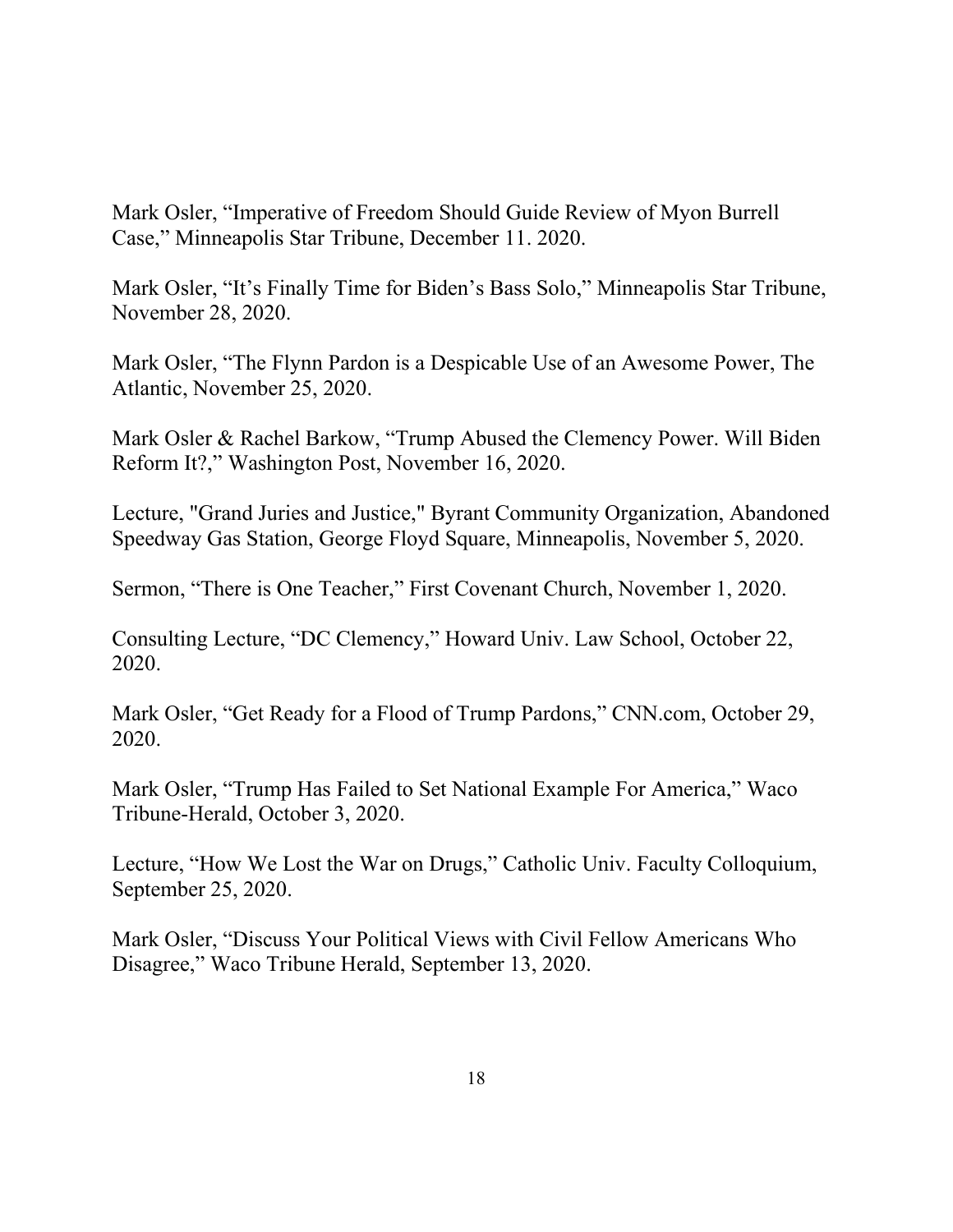Mark Osler & Jon Geffen, "Some States Have Failed to Protect Inmates from COVID. Minnesota is One of Them," Minneapolis Star-Tribune, September 3, 2020.

Mark Osler, "Trump's Failed Promise of Criminal Justice Reform Gives Biden and Opening," Washington Post, August 27, 2020.

Mark Osler, "John Lewis Portrait Request Turned into Personal Journey," Waco Tribune-Herald, August 1, 2020.

Panelist, "Criminal Reform," SEALS Conference, July 30, 2020.

Mark Osler, "Independent Clemency Board Could Deter Abuses," Waco Tribune-Herald, July 17, 2020.

Mark Osler, "The Roger Stone Commutation Was Bad. Congress Shouldn't Make Things Worse," The Appeal, July 15, 2020.

Mark Osler & James Grotz, "How a Finance Database Could Help Improve Policing," CNN.Com, June 27, 2020

Interview (1 Hr.), "Nightside with Dan Rea," WBZ-Boston, June 10, 2020.

Sermon, "Genesis and Change," 1<sup>st</sup> Covenant Church, Minneapolis, June 7, 2020.

Mark Osler, "Time Ripe to Re-evaluate Police Duties, Multitude of Laws," Waco Tribune Herald, June 7, 2020.

Panelist, "COVID and Incarceration," Webinar sponsored by the Braxton Institute, May 20, 2020.

Mark Osler, "Minnesota's Coach-Governor Has His Own COVID Playbook," CNN.com, May 10, 2020.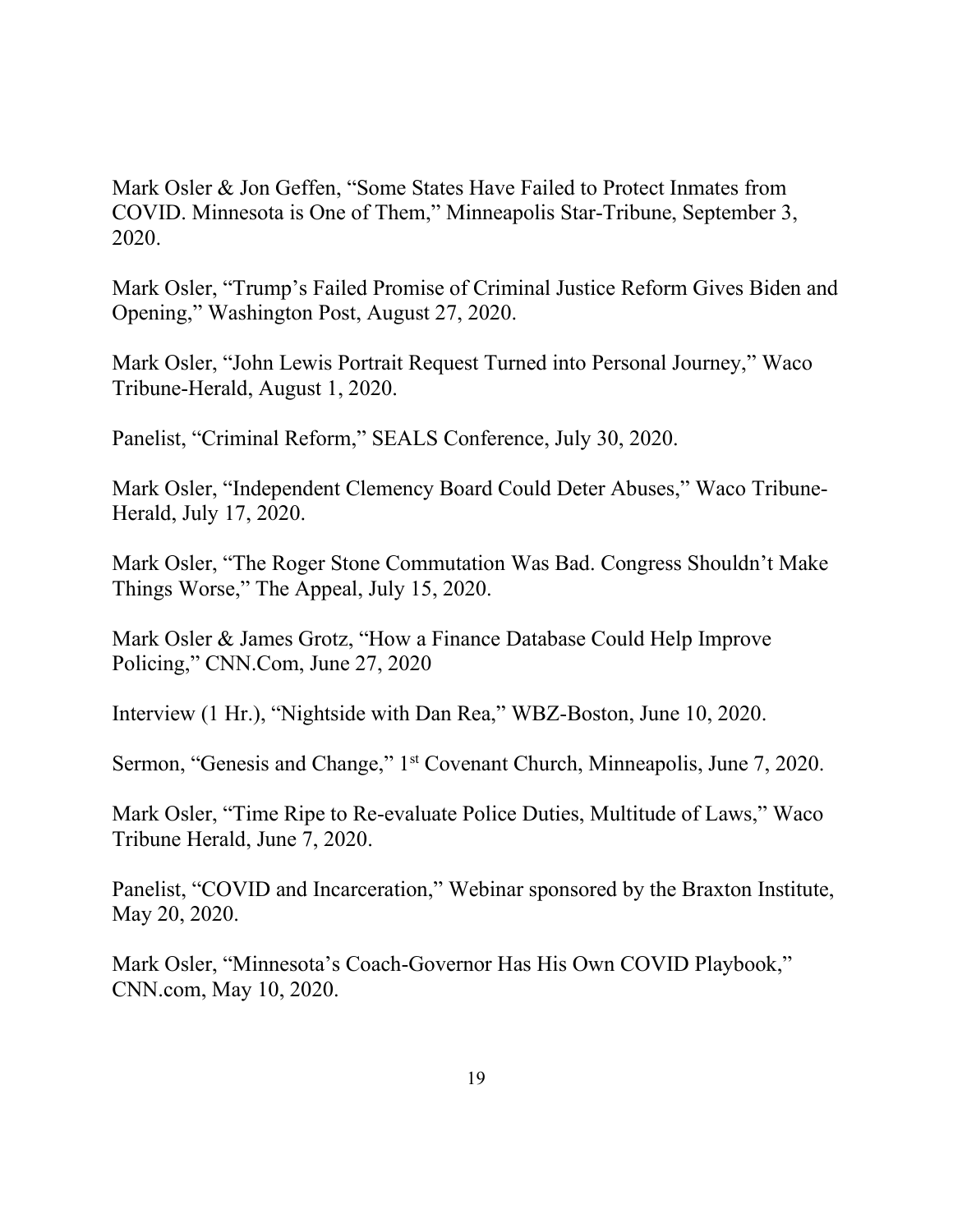Mark Osler, "Crushing Debt, Fleeting Jobs Will Challenge Our Leadership in 2020 and Beyond," Waco Tribune Herald, May 3, 2020.

Host, UST Mission Awards, April 29, 2020.

Panelist, "Commutations in Michigan," Sponsored by Safe and Just Michigan, April 15, 2020.

Mark Osler, "Cherished Institutions, Businesses, May Not Survive Pandemic Intact," Waco Tribune Herald, April 4, 2020.

Mark Osler, "We Must Thin the Prison Populations Before Pandemic Hits Them, Minneapolis Star-Tribune," March 27, 2020.

Testimony, U.S. House Judiciary Committee, "Presidential Clemency and Opportunities for Reform," March 5, 2020.

Mark Osler, "Trump's Three-Track Clemency Process Just Might Work," The Hill, March 4, 2020.

Testimony, MN House, Clemency Reform Bill, February 27, 2020.

Mark Osler, "America Not Likely to Feel the Bern, Even with Sanders Win," Waco Tribune Herald, February 22, 2020.

Lecture, "Clemency and the Law," Harvard Kennedy School, February 4, 2020 (w/ Cornell William Brooks).

Lecture, "Clemency Realities," Herlong Federal Correctional Institute, Herlong, California, January 16, 2020.

Mark Osler, "Grand Juries Aren't a Check on Prosecutor's Power," Minneapolis Star-Tribune, January 8, 2020.

Sermon, "Cain & Abel," 1<sup>st</sup> Covenant Church, Minneapolis, January 5, 2020.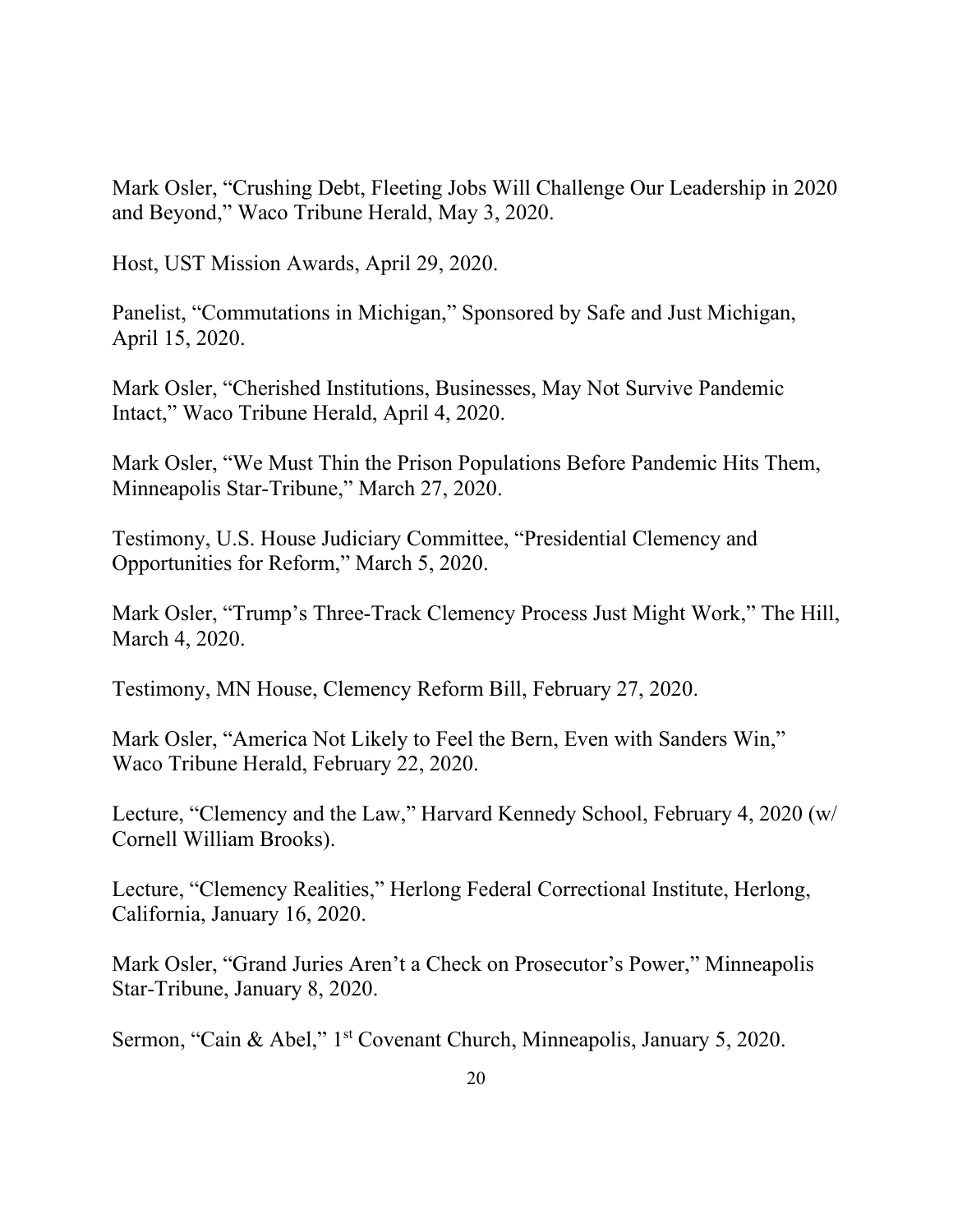Mark Osler & Leslie Redmond, "Justice for Christmas," Insight News, Dec. 24, 2019.

Mark Osler, "Christmas is Also for the Lonely, Forsaken, Forgotten," Waco Tribune Herald, Dec. 24, 2019.

Mark Osler, "It's Time to Stop Pardoning Turkeys," Washington Post, November 21, 2019.

Mark Osler, "How I Got Trump Wrong," Waco Tribune Herald, November 17, 2019.

Mark Osler, "Wisconsin's Governor Should Pardon Brendan Dassey," CNN.com, November 4, 2019.

Sermon, "Sabbath," First Covenant Church, Minneapolis, Minnesota, November 3, 2019.

Lecture, "Clemency in America," American Association of University Women, Minneapolis, Minnesota, October 21, 2019.

Mark Osler, "DC Follies Could Really Get Crazy in the Coming Months," Waco Tribune Herald, October 19, 2019.

Mark Osler, "A New Pardon Process Would Nix Drama, Meet Constitutional Standard," Minneapolis Star-Tribune, October 11, 2019.

Interview, Wisconsin Public Radio, "Brendan Dassey," October 8, 2019.

Press Briefing, "Clemency and Brendan Dassey," Madison, Wisconsin, October 2, 2019.

Panel Discussion, "Next Steps," The Weldon Project, Los Angeles, California, September 25, 2019.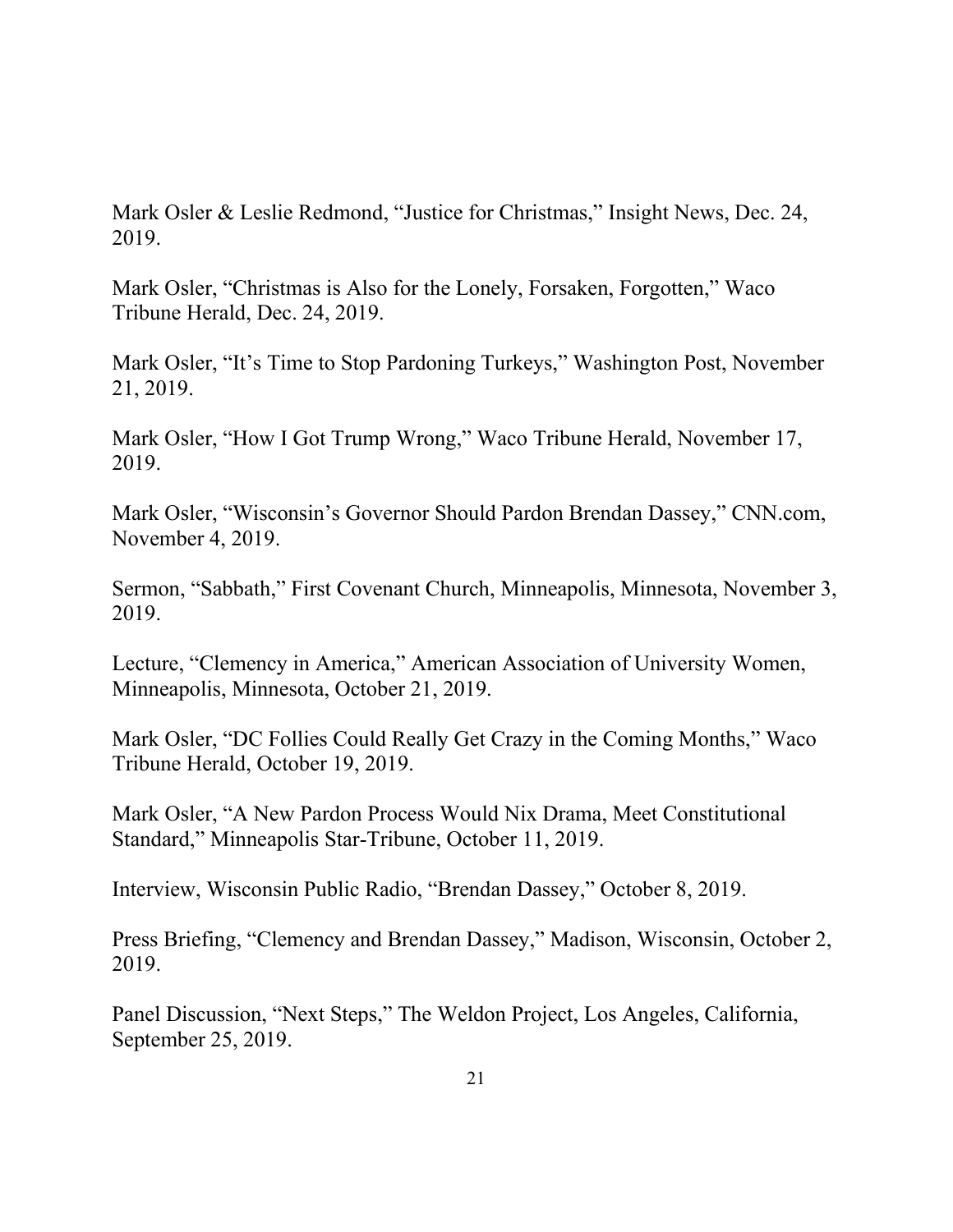Mark Osler, "Taking the Grim Truth About Clemency Behind Bars," Waco Tribune Herald, September 1, 2019.

Lecture, "Clemency Realities," Sandstone Federal Correctional Institution, August 22, 2019.

Mark Osler, "Holding Forth on Fireworks and Presidential Timbre," Waco Tribune Herald, July 14, 2019.

Mark Osler, "Downtown Church May Be Ejected From Denomination for Accepting LGBT Members," Minneapolis Star-Tribune, June 12, 2019.

Interview re Mueller report, CBC television, May 29, 2019.

Lecture re clemency, East Town Business Association, Minneapolis, May 17, 2019.

Panel Discussion on Reparations, The Potter's House, Washington DC (with Nkechi Taifa and Joanne Braxton), May 7, 2019.

Interview re Noor trial, TPT's "Almanac," April 26, 2019.

Mark Osler, "Mueller Report Sent a Clear Message," Minneapolis Star-Tribune, April 25, 2019.

Sermon, "Getting Ready for the Trial," First Covenant Church-Minneapolis, April 18, 2019.

Mark Osler, "What's Really Buzzing About Waco," Waco Tribune-Herald, April 13, 2019.

Mark Osler, "Time for Baylor to Hear Out Both Sides of the Issue," Waco Tribune-Herald, April 8, 2019.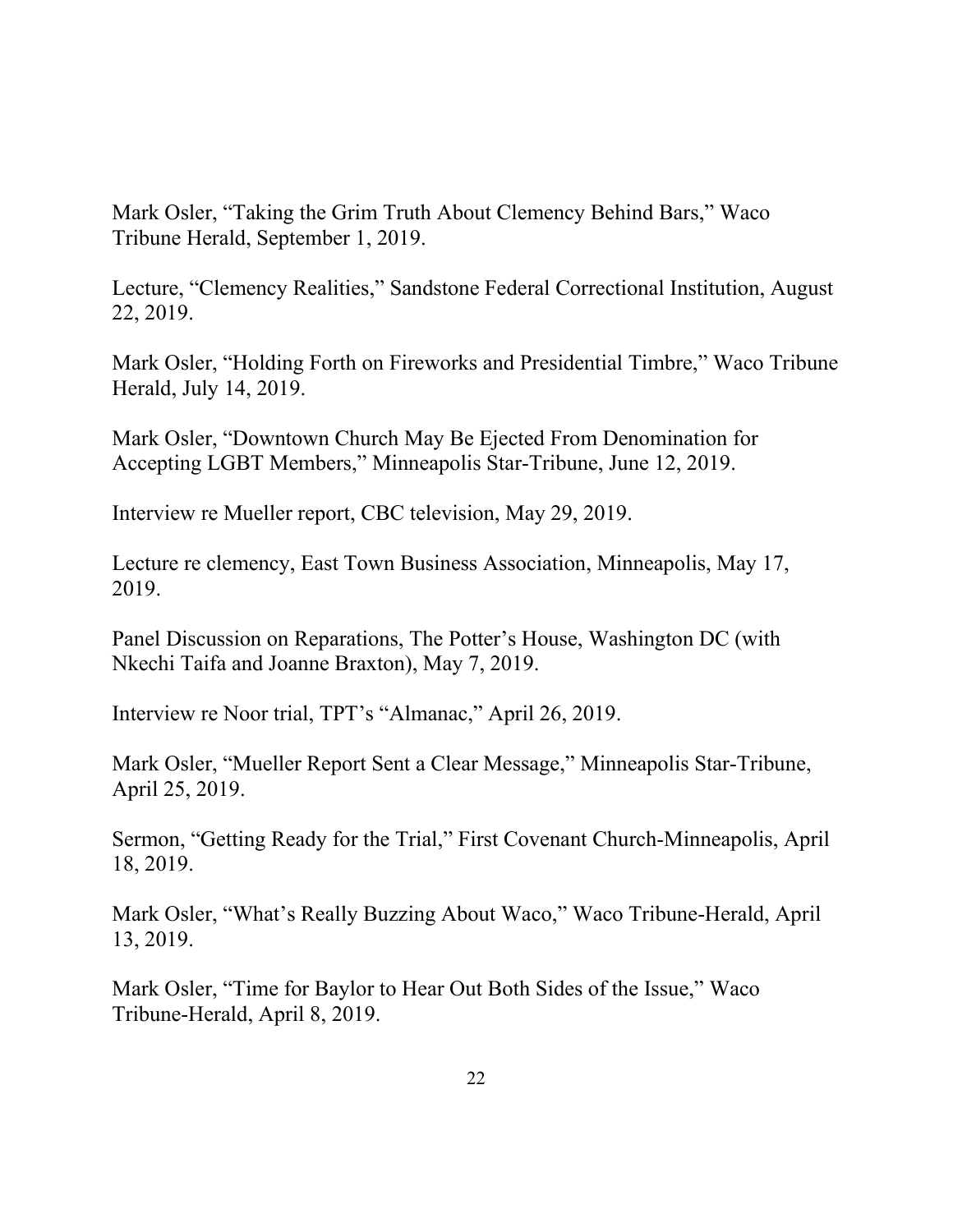Interview, "Wisconsin's Incarceration Challenges," Wisconsin Public Radio, April 3, 2019.

Moderator and Convening Faculty Member, UST Law Journal Spring Symposium on Clemency, March 29, 2019.

Mark Osler, "Don't Dismiss Paul Manafort's Sentence as 'Lenient'," Waco Tribune-Herald, March 16, 2019.

Interview re clemency with Audie Cornish, NPR's "All Things Considered," March 14, 2019.

Mark Osler, "Can Klobuchar's Record as a Prosecutor Be an Asset in Her Presidential Run?" Minneapolis Star-Tribune, Feb. 20, 2019.

Mark Osler, "Keep the Focus on Policy, Not Superficiality, in 2020 Election," Waco Tribune-Herald, Feb. 2, 2019.

Lecture, "Cyntoia Brown and Clemency," Harvard Kennedy School of Gov't, Cambridge MA, Jan. 31, 2019 (with Cornell William Brooks).

Mark Osler & Nkechi Taifa, "The Big Lie About Race & Dr. Martin Luther King, Jr.," Medium.com, Jan. 19, 2019.

Rachel Barkow, Mark Holden & Mark Osler, "The Clemency Process is Broken. Trump Can Fix It," The Atlantic, Jan. 15, 2019.

Sermon, "The Meaning of Time," First Covenant Church-Minneapolis, Jan. 6, 2019.

Lecture, "Race and Clemency," Univ. of Arizona, Jan. 4, 2019.

Mark Osler, "First Step Act Makes Key Fixes," Waco Tribune-Herald, Dec. 29, 2018.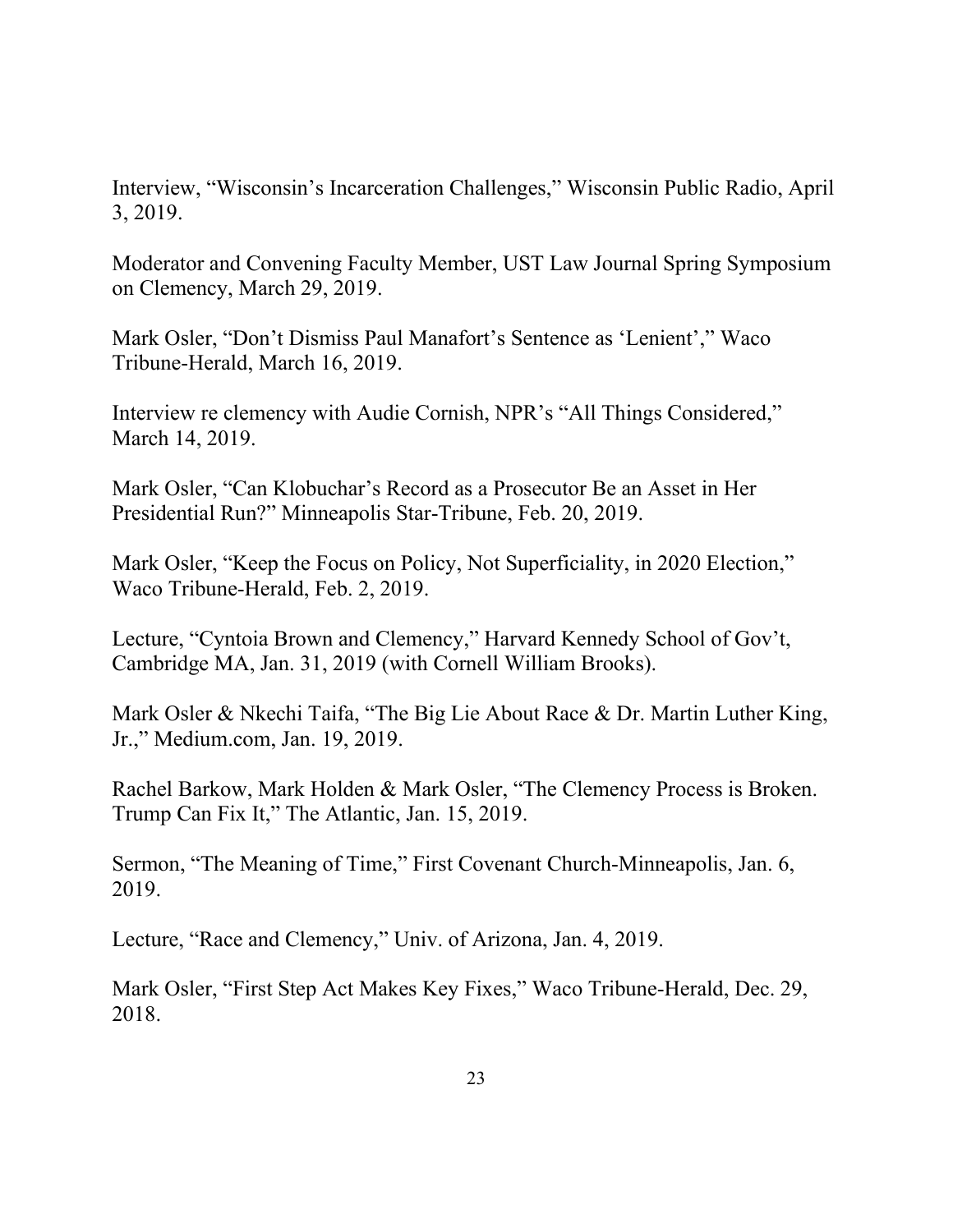Interview, Wisconsin Public Radio, "Criminal Justice Reform Bill Passes the Senate," Dec. 20, 2018.

Mark Osler, "Four Coins of Political Wisdom for 2020 Presidential Challengers," Waco Tribune-Herald, Dec. 8, 2018.

Mark Osler, "GM Will Never Love Us Back," CNN.com, Dec. 2, 2018.

Mark Osler, "First Step Act Makes Sense for Prisoners and Society," Minneapolis Star-Tribune, Nov. 29, 2018.

Mark Osler, "The Process to Pardon Turkeys is More Rational That the One Used for Humans," CNN.com, Nov. 19, 2018.

Mark Osler, "Some of Us Midwesterners Think Maybe Amy Klobuchar Would Do OK as President," The Hill, Nov. 18, 2018.

Sermon, "Today, Joy," First Covenant Church, Minneapolis, Nov. 4, 2018.

Mark Osler, "An Open Letter to the Next District Attorney," Waco Tribune Herald, October 28, 2018.

Lecture, "Clemency in America," Roseville Public Library, October 9, 2018.

Interview, MSNBC's "Hardball with Chris Matthews," October 4, 2018.

Interview, "CNN Tonight with Don Lemon," October 3, 2018.

Interview, MSNBC's "The Beat with Ari Melber," October 3, 2018.

Interview, "All Things Considered," National Public Radio, October 3, 2018.

Interview, "CNN Tonight with Don Lemon," September 27, 2018.

Interview, "CNN Tonight with Don Lemon," September 23, 2018.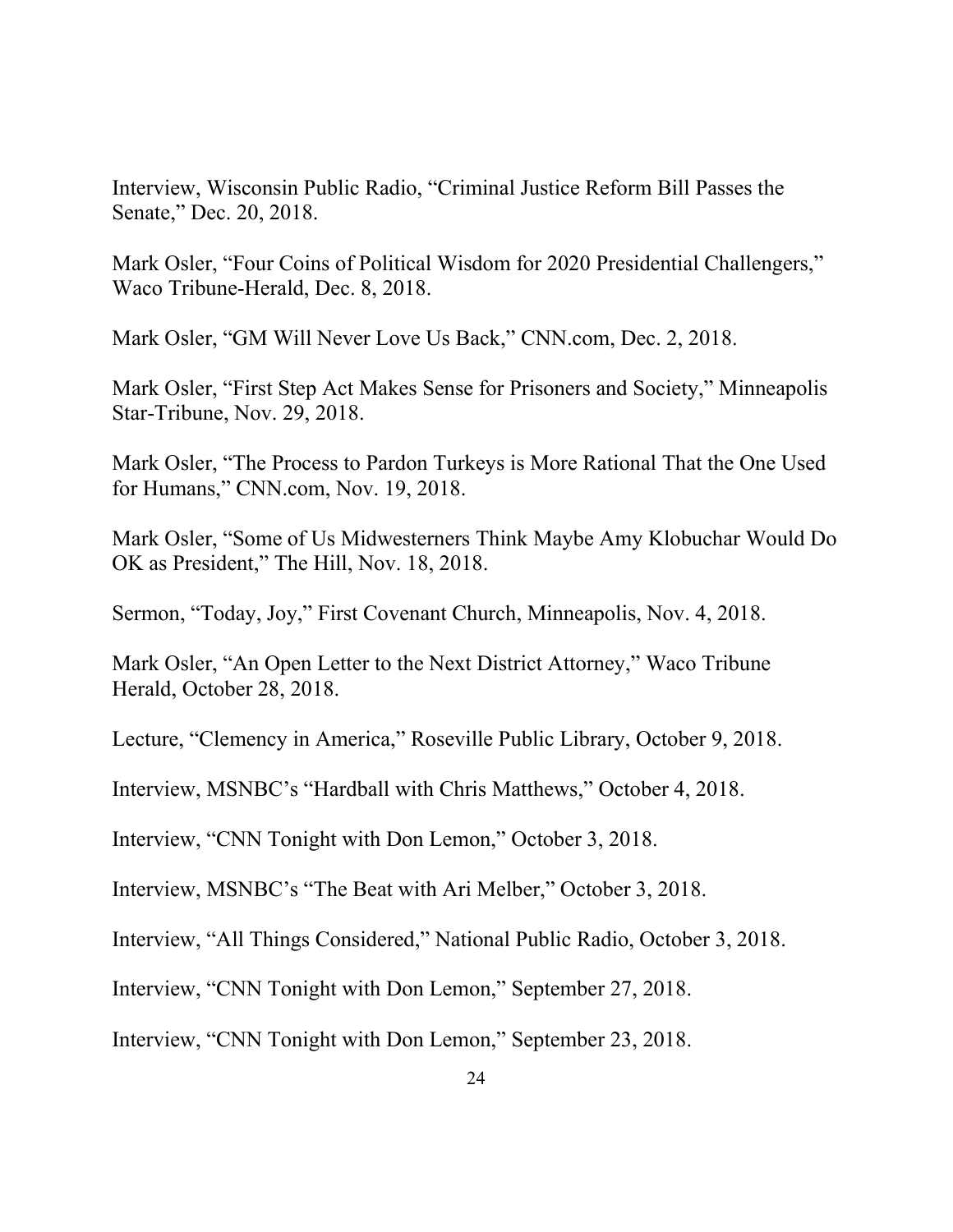Presenter, NACDL Death Penalty Defender Conference, Memphis TN, September 13-14, 2018.

Interview, MSNBC's "Velshi & Ruhle" September 7, 2018.

Presenter, Clemency Roundtable Meeting, White House, Washington DC, September 5, 2018.

Mark Osler, "Worry about Exploding National Debt" Waco Tribune Herald, August 14, 2018.

Panel Discussion, "Clemency: What It Was, What It Is, What it Can Be" George Washington University, Washington DC, July 25, 2018.

Sermon, "On Freedom" (with Alice Johnson), First Covenant Church, July 8, 2018.

Mark Osler, "Key to a Better America May Be Staying Engaged, Civil" Waco Tribune Herald, July 1, 2018.

Interview, "Almanac," Minnesota Public Television, June 29, 2018.

Lecture, "Faith and Death Penalty Juries," Arizona Defender Conference, Tempe Arizona, June 22, 2018.

Interview, "On the Media," June 8, 2018.

Mark Osler, "Reflecting on the Good Guys" Waco Tribune Herald, June 4, 2018.

Interview, "All Things Considered," NPR, May 31, 2018.

Mark Osler, "With His Pardons, Trump is Turning a Tool of Mercy Into a Sword of Retribution," CNN.com, May 31, 2018.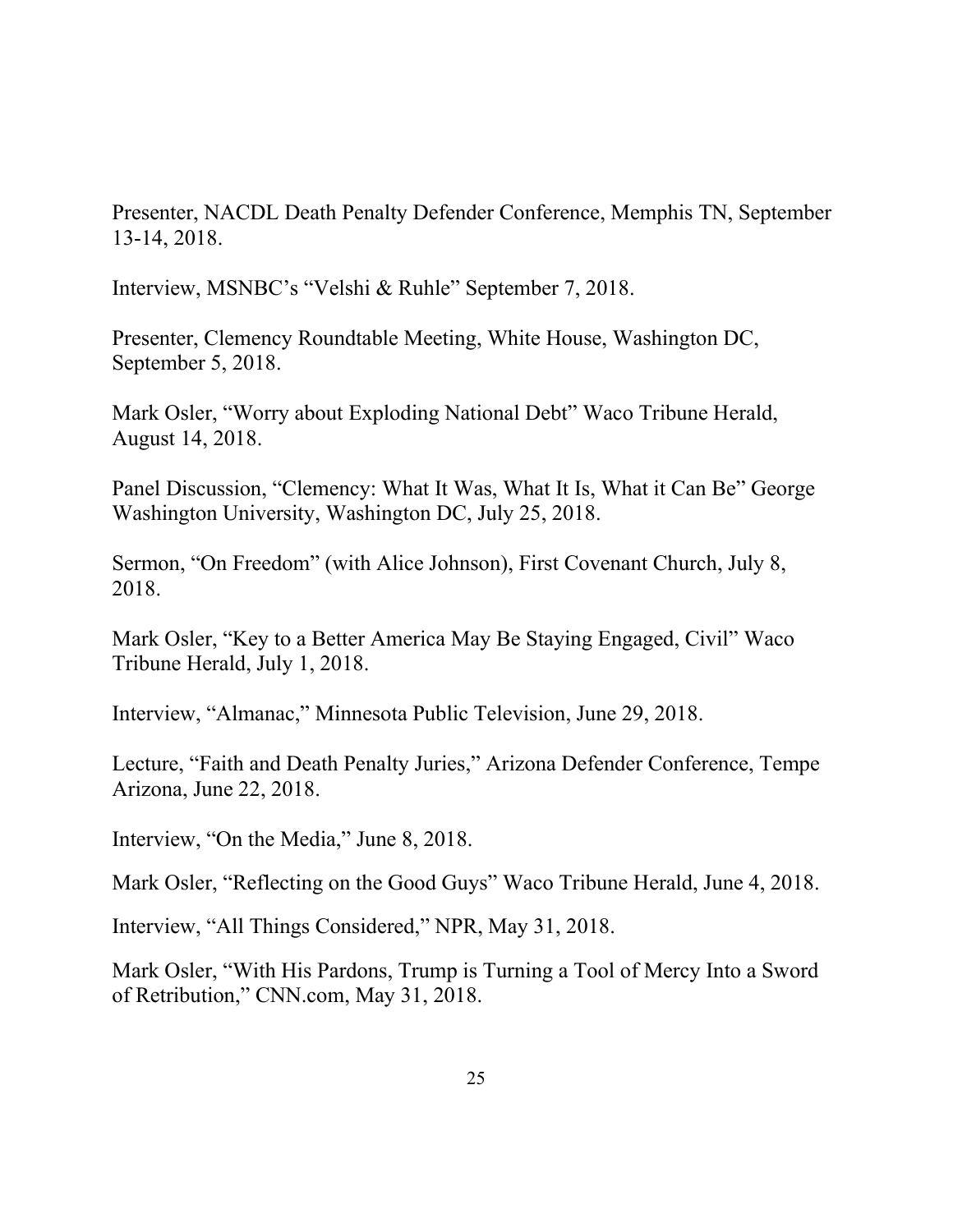Mark Osler, "Grand Jury Looms Over Trump Team in Quagmire," Waco Tribune Herald, May 12, 2018.

Interview, CNN Tonight with Don Lemon, April 23, 2018.

Mark Osler, "Presidential Pardons for Friends are Legal, but They're Wrong," Washington Post, April 20, 2018.

Mark Osler, "Fizzling Out of Prince Case Shows That Opioids are Winning," Minneapolis Star-Tribune, April 20, 2018.

Mark Osler, "How Robert Mueller Could Finesse His Endgame," CNN.com, April 4, 2018.

Panelist, "Criminal Law," MLK50 commemoration, Peabody Hotel/Univ. of Memphis, April 2, 2018.

Mark Osler, "The Justine Damond Shooting: A Look at the Complaint Against Former Officer Noor," Minneapolis Star-Tribune, March 30, 2018.

Interview, "The Charges Against Mohamed Noor," PBS' Almanac, March 27, 2018.

Sermon, "Influence and Power," First Covenant Church, Minneapolis, March 25, 2018.

Mark Osler, "Special Counsel More Likely to Steer Away from Indicting the President," Waco Tribune-Herald, March 24, 2018.

Speaker (Introduction of Jefferson Award Winner Joanne Braxton), Charter Day  $(325<sup>th</sup>$  Anniversary), College of William & Mary, February 9, 2018.

Mark Osler, "Best DA's Look Beyond Merely Prosecuting Cases," Waco Tribune-Herald, February 3, 2018.

Mark Osler, "Grand Jury: The Prosecutor's Powerful, Truth-Seeking Tool," Minneapolis Star-Tribune, January 25, 2018.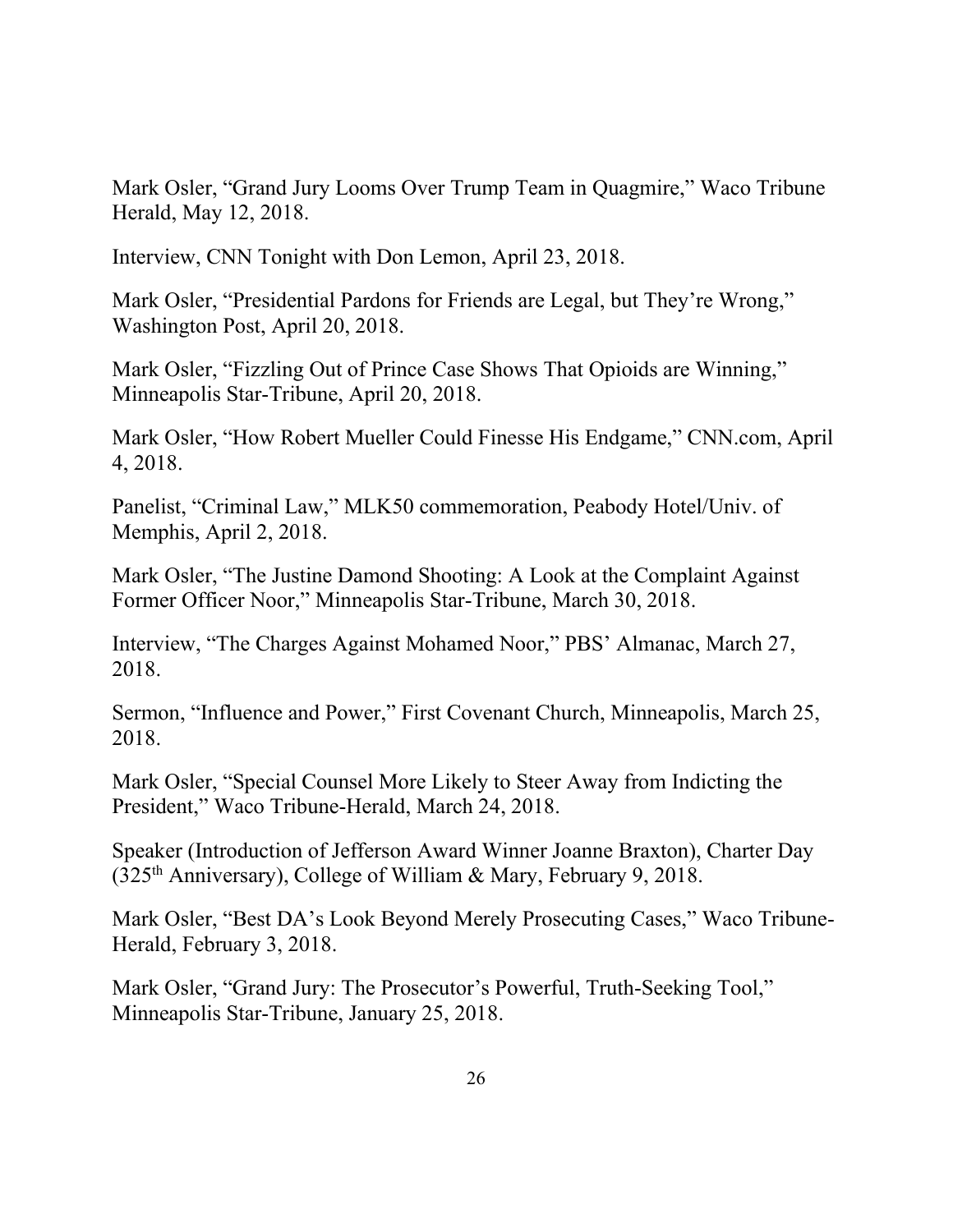Lecture, "Faith and the Death Penalty Jury," Pinal County Courthouse, Florence AZ, January 9, 2018.

Mark Osler, "Putting Christmas and Life in Meaningful Context," Waco Tribune-Herald, December 24, 2017.

Mark Osler, "The (Very Informal) Mike Freeman Statement," Minneapolis Star-Tribune, December 19, 2017.

Mark Osler, "Robert Mueller's Investigation: Understanding an Expert at Work," Minneapolis Star-Tribune, December 6, 2017.

Mark Osler, "Mueller Team Lean, Organized, Smart," Waco Tribune-Herald, November 19, 2017.

Lecture, "Criminal Law and the Press," NYU (with Rachel Barkow & Jesse Wegman), November 1, 2017,

Mark Osler, "A Closer Look at the Other End of Interstate 35," Waco Tribune-Herald, October 15, 2017.

Lecture, "Narcotics Sentencing," (with Hon. Richard Sullivan), NYU, October 11, 2017.

Interview, "Yom Kippor Apology Show," Unorthodox Podcast, September 29, 2017.

Mark Osler, "Ideas for Waco from Another City on the Comeback Trail," Waco Tribune-Herald, September 24, 2017.

Mark Osler, "It's Hard Not to Root for an Underdog Like Detroit," Minneapolis Star-Tribune, September 20, 2017.

Sermon, "What is Truth?" First Covenant Church, Minneapolis, September 17, 2017.

Mark Osler, "Trump Perverted Clemency When He Pardoned Arpaio," Sojourners, August 30, 2017.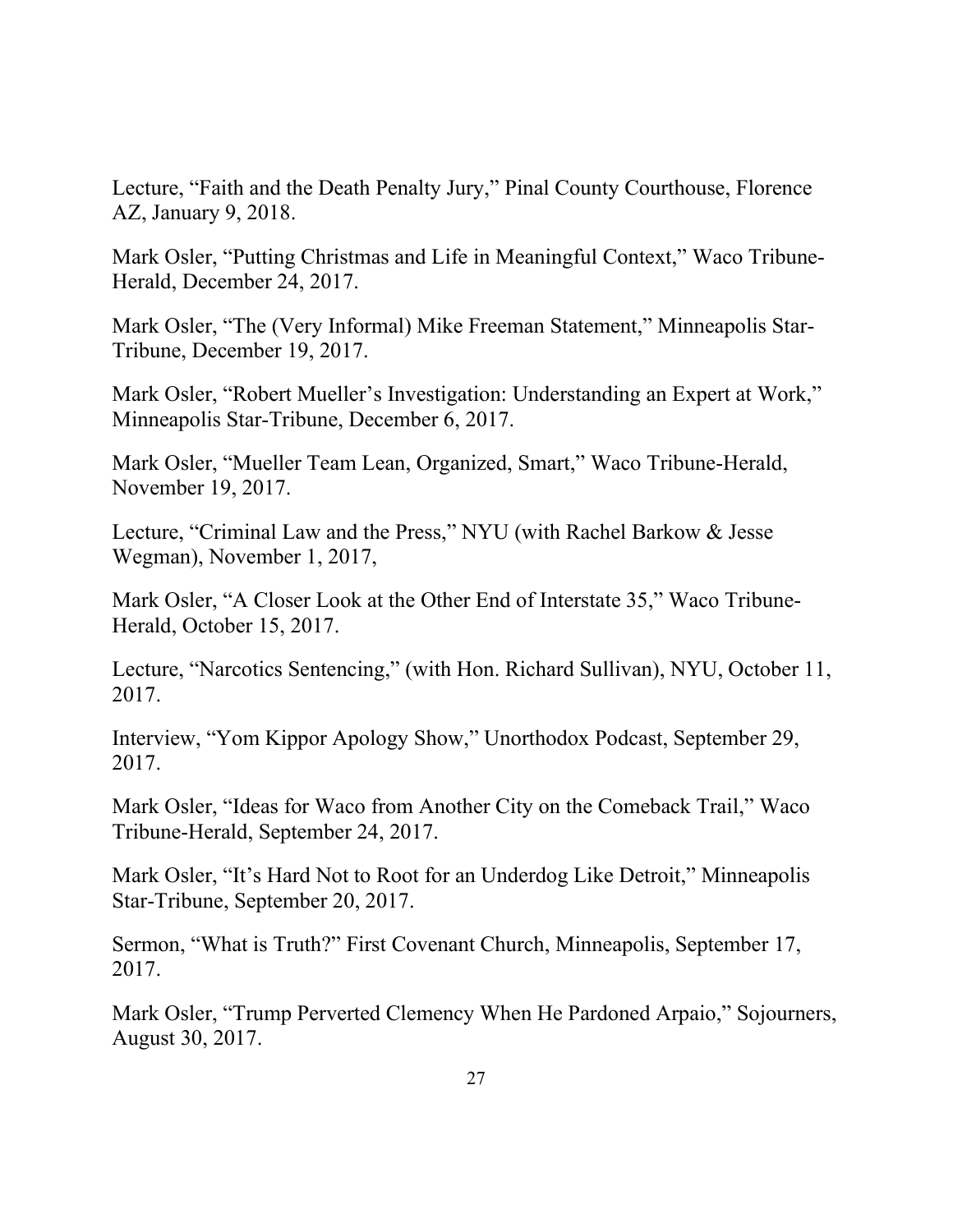Mark Osler, "Arpaio Pardon Only Aggravates Flawed Trump Message on Race, Fairness and the Rule of Law," Waco Tribune-Herald, August 26, 2017.

Interview, "Trump Hints at Pardon for Arpaio," Bloomberg Law Brief (radio), August 24, 2017.

Mark Osler, "Grand Old Party Sheds Principle of Personal Responsibility," Waco Tribune-Herald, July 30, 2017.

Mark Osler, "Presidential Pardon Power: Trump Takes Aim at Constitution's Soul," Minneapolis Star-Tribune, July 25, 2017.

Mark Osler, "Trump, Pardons, and Guilt," Take Care (legal blog), July 25, 2017.

Interview, Lions of Liberty (podcast), July 7, 2017.

Mark Osler, "Federal Government Grown Out of Control," Waco Tribune-Herald, June 29, 2017.

Mark Osler, "What Sessions Doesn't Get: Narcotics Trafficking is a Market," Forbes, June 29, 2017.

Lecture, "Faith and the Death Penalty Juror," Arizona Public Defender Association Conference, Tempe AZ, June 23, 2017.

Panelist, "Redefining the Role of the Prosecutor in the Community," Harvard Law School, June 16, 2016.

Mark Osler, "The Presidential Pardon's Roots in Christian Faith," Sojourners, June 8, 2017.

Mark Osler, "The Problem with the Justice Department," The Marshall Project, May 30, 2017.

Mark Osler, "Genius Argye Hillis Defied All the Central Texas Stereotypes," Waco Tribune-Herald, May 5, 2017.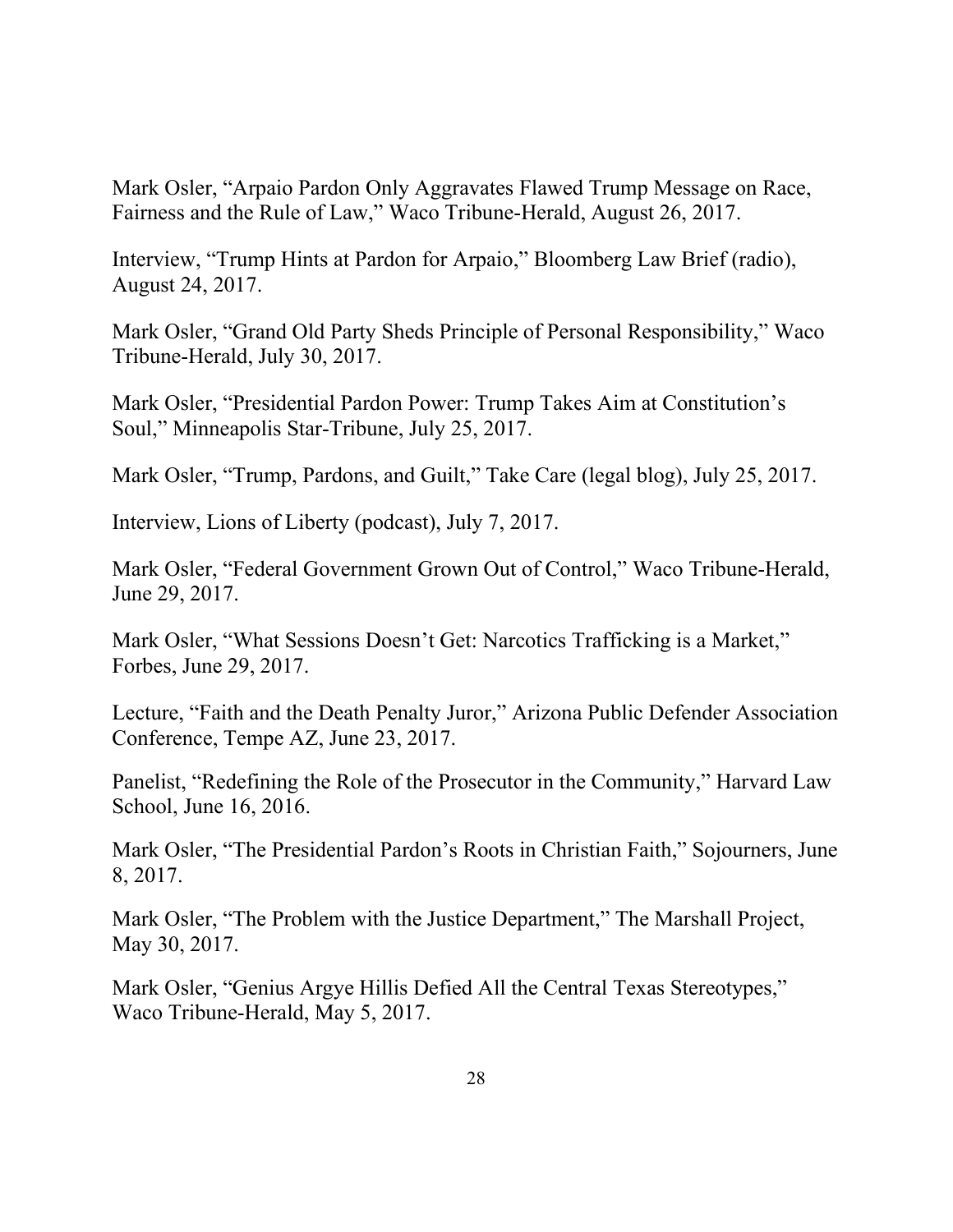Mark Osler, "In Arkansas, Is This Capital Punishment's Last Gasp?" Minneapolis Star-Tribune, April 25, 2017.

Mark Osler, "Easter is Our Season for Gentleness, Unity," Waco Tribune-Herald, April 16, 2017.

Lecture, "The Clemency Legacy," Selim Center, Minneapolis, April 7, 2017.

Profile, "Mark Osler—Clemency Attorney," Drug War Stories, April 1, 2017.

Panelist, "The Changing Face of the War on Drugs," Wayne State Law School, Detroit, March 24, 2017.

Mark Osler, "So What Should Americans Look Like?" Waco Tribune-Herald, March 18, 2017.

Lecture, "The Freedom Balance," College of William and Mary (co-sponsored by the College Libertarians and the NAACP), March 15, 2017.

Sermon, First Covenant Church, Minneapolis, "The Eye is the Lamp of Your Body," February 19, 2017.

Mark Osler, "Snowflakes Even Falling in Baylor Chapel," Waco Tribune-Herald, February 12, 2017.

Mark Osler, "President Trump Undermines Goals, Supporters by Foresaking Business Skills," Waco Tribune-Herald, February 5, 2017.

Interview, Public Radio International's "The Takeaway," discussion of Chelsea Manning clemency with John Hockenberry, January 18, 2017.

Mark Osler, Book Review of Andrew Novak's COMPARATIVE EXECUTIVE CLEMENCY: THE CONSTITUTIONAL PARDON POWER AND THE PREROGATIVE OF MERCY IN GLOBAL PERSPECTIVE, Rutgers Criminal Law and Criminal Justice Book Review, January, 2016.

Mark Osler, "Jesus's Inspired Teachings Should Rouse Us From the Pews," Waco Tribune-Herald, December 25, 2016.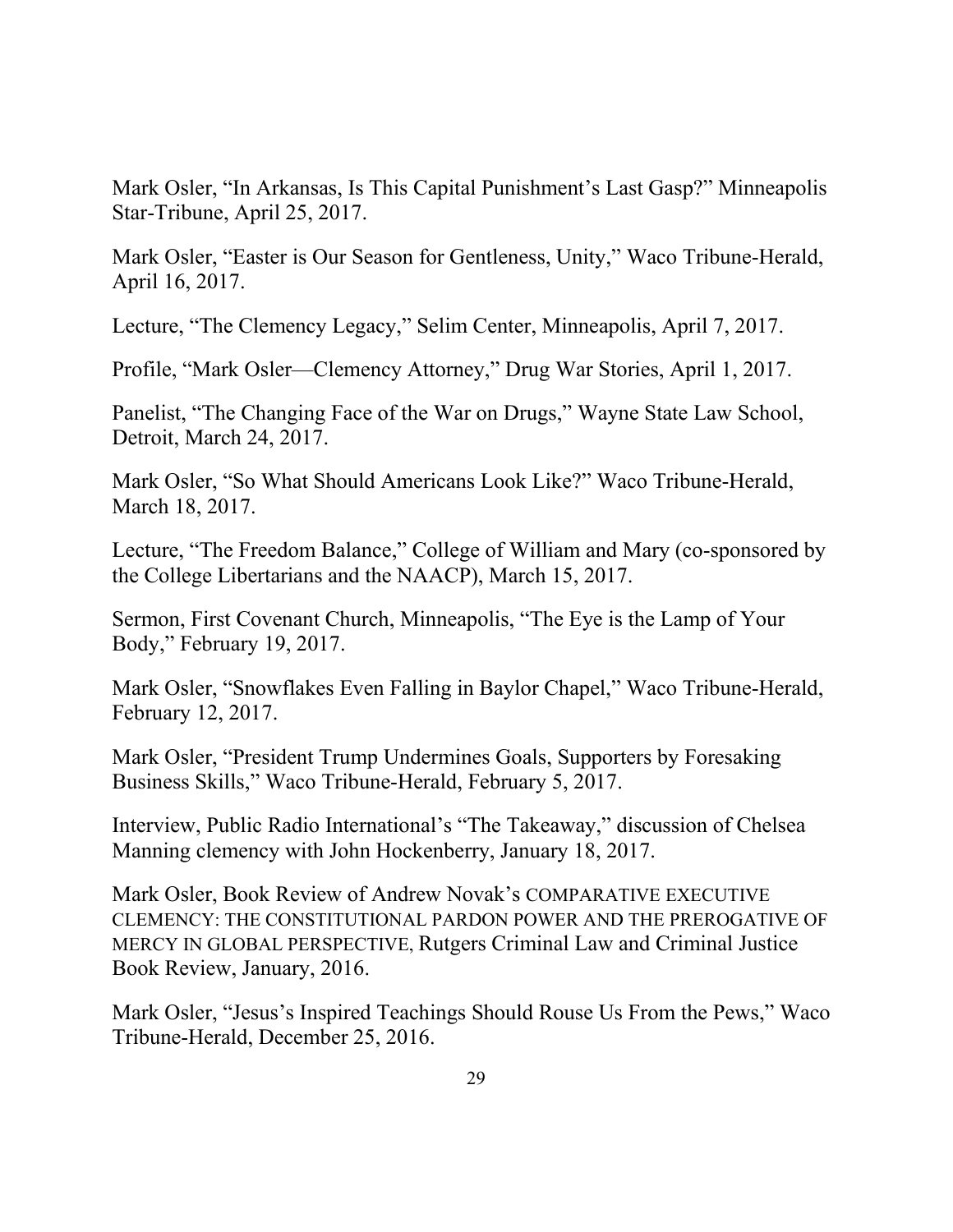Interview, NPR's "On the Media," December 23, 2016.

Invited participant, White House Convening on Criminal Justice Reform, November 30, 2016.

Mark Osler, "Presidential Clemency: Obama's 900 Pardons Leave Too Many in Limbo," Minneapolis Star-Tribune, November 21, 2016.

Mark Osler, "How Coastal Elites Ignore the Big Red Middle," The Hill, November 10, 2016.

Mark Osler, "Baylor's Integrity Fragmenting," Waco Tribune-Herald, November 6, 2016.

Lecture, "Prosecuting Jesus," Colonial Church, Edina, Minnesota, November 6, 2016.

Keynote speaker, TCCLDA Banquet, Minneapolis, November 3, 2016.

Public Lecture, "Not Falling," Carson-Newman University, Jefferson City, Tennessee (Chapel Speaker), November 1, 2016.

Public Lecture, "Federal Drug Sentencing," (with Hon. Richard Sullivan), Harvard Law School, October 26, 2016.

Lecture, "Mercy," Our Lady of Lourdes Catholic Church, Minneapolis, October 16, 2016.

Book Reading, "Prosecuting Jesus," 57<sup>th</sup> Street Books, Chicago IL, October 11, 2016.

Interview, "The Faithful Futility," Chicago Sunday Evening Club/Things Not Seen, October 9, 2016.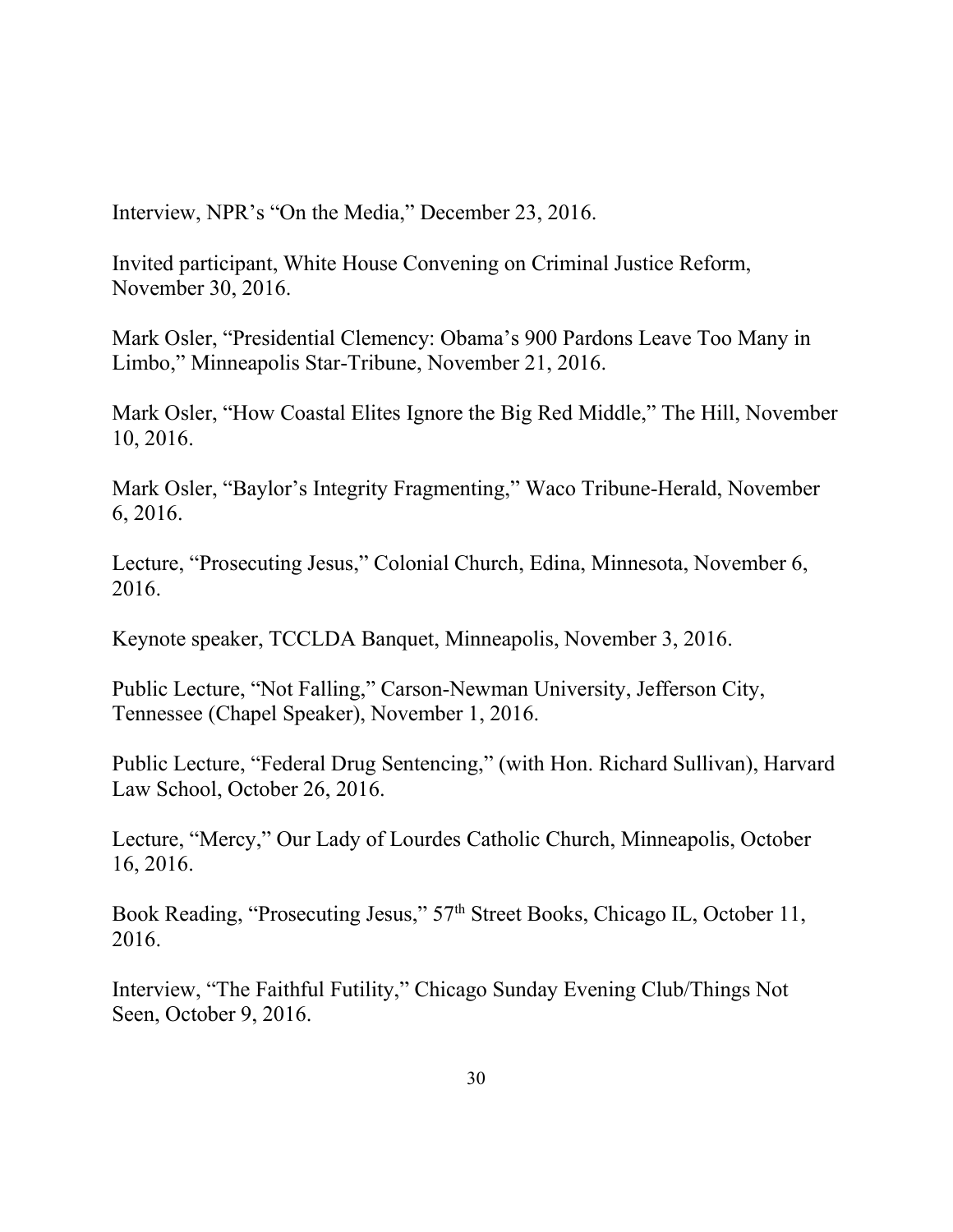Mark Osler, "Out Attitudes Better Improve, Win or Lose," Waco Tribune-Herald, October 9, 2016.

Sermon, "Blessed are the Merciful," First Covenant Church, Minneapolis, October 9, 2016.

Invited expert, United States Sentencing Commission Roundtable, Washington, DC, October 6, 2016.

Mark Osler, "Obama Should Kick to the Finish on Clemency," The Hill, October 5, 2016.

Panelist for Symposium, "Criminal Culpability: Who Deserves Punishment?" Vermont Law School, September 16, 2016.

Lecture, "Prosecuting Jesus," Fourth Presbyterian Church, Chicago, September 11, 2016.

Mark Osler, "Donald Trump, Meet Ronald Blount," Minneapolis Star-Tribune, September 2, 2016.

Interview, "Obama Grants Clemency to 111 Prisoners; DOJ Confident it Will Clear Backlog," NPR's All Things Considered, August 30, 2016.

Mark Osler, "Let Us Now Praise Miriam the Brave," Waco Tribune-Herald, August 21, 2016.

Erik Luna & Mark Osler, "Mercy in the Age of Mandatory Minimums," U.S. News and World Report, August 5, 2016.

Mark Osler, "Baylor Paying Price for Choosing One Religion Over Another," Waco Tribune Herald, June 26, 2016.

Interview, "Justice Reform Advocates Urge Obama to Speed Action on Clemency," NPR's "Morning Edition," June 21, 2016.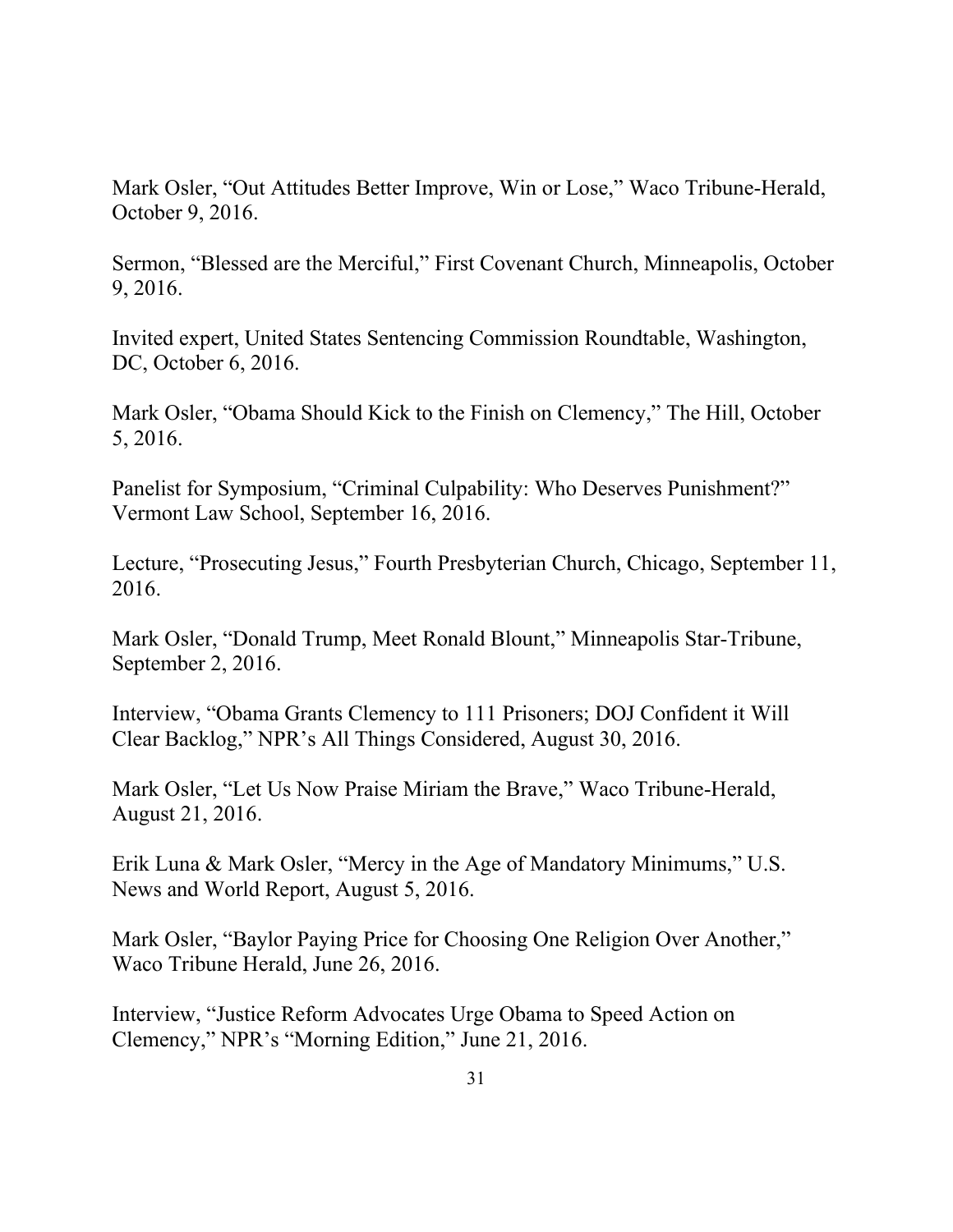Panelist, National Clemency and Criminal Justice Reform Radiothon, Pacifica Radio Network, June 17, 2016.

Mark Osler, "Regent Transparency Might Help Baylor Keep It's Leadership, Invite Helpful Dialogue," Waco Tribune Herald, June 8, 2016.

Mark Osler and Nkechi Taifa, "Clinton and Sanders Should Commit to Clemency," Baltimore Sun, May 19, 2016.

Mark Osler, "Congressman Bill Flores Can Play Lead Role in Reforming Criminal Drug Sentencing," Waco Tribune Herald, May 8, 2016.

One hour interview, AM950's Daily Report, "Criminal Justice Reform + Clemency," May 3, 2016.

Lecture, "Clemency Now," 331 Club, Minneapolis MN, April 28, 2016.

Lecture, "Incarceration, Liberty, and Mercy," St. Olaf College, Northfield MN, April 21, 2016.

Sermon, First Covenant Church, Minneapolis MN, April 10, 2016.

Presenter, Reginald Dwayne Betts reading, University of St. Thomas, April 6, 2016.

Mark Osler, "Obama's Clemency Problem," New York Times, April 1, 2016.

Mark Osler and Nkechi Taifa, "If Black Lives Matter, Hillary and Bernie Should Commit to Clemency," New York Amsterdam News, March 31, 2016.

Panelist, White House Briefing, "Life After Clemency," Washington DC, March 31, 2016.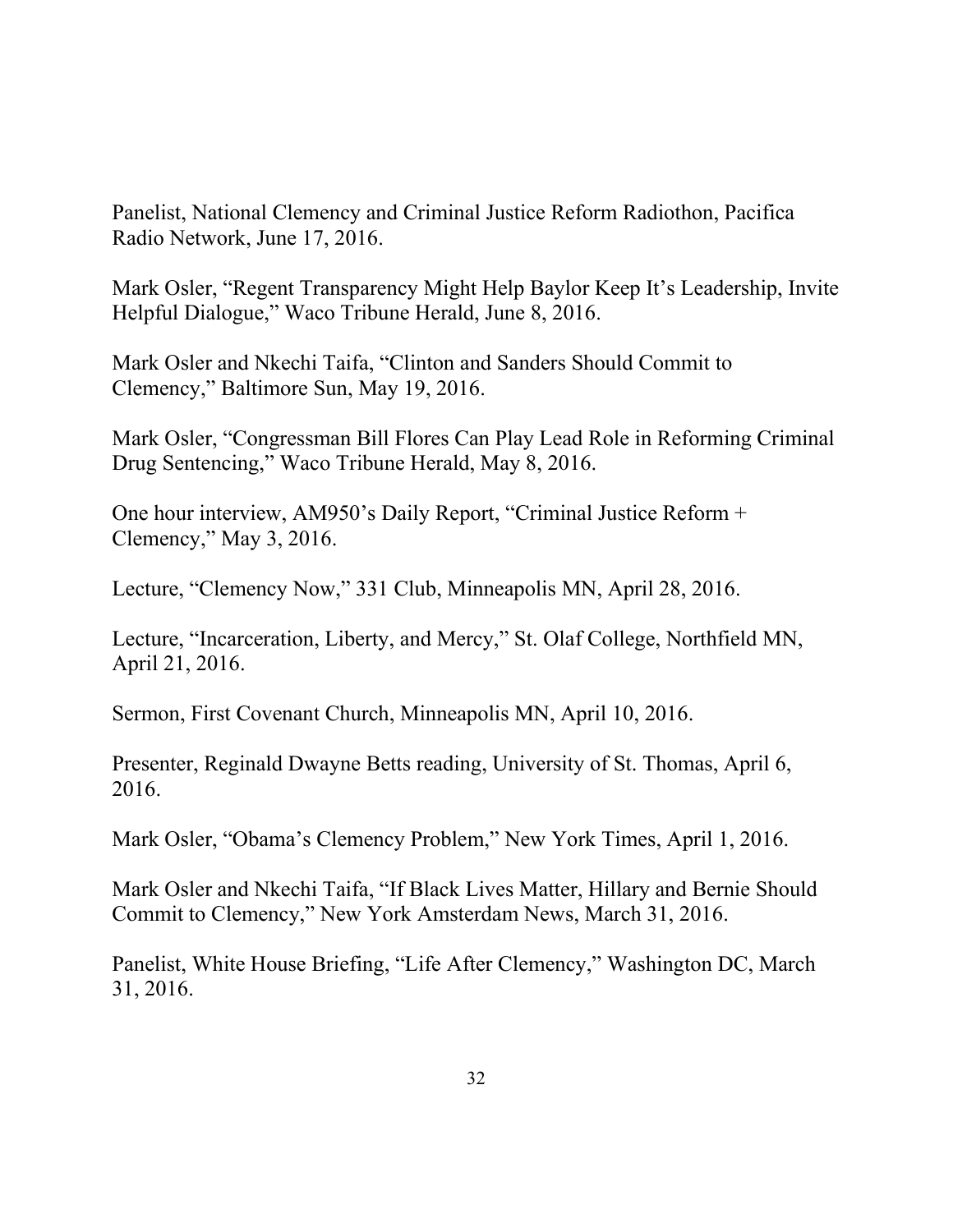Mark Osler, "Trump, Christians, and Authority: A Surprising Fit," Huffington Post March 14, 2016.

Trial of Jesus, Benhilde-St. Margaret School, St. Louis Park MN (with Hank Shea and Jeanne Bishop), February 25, 2016.

Mark Osler, "Faith, Schooling Inform Our Nation's Highest Court," Waco Tribune-Herald, February 19, 2016.

Mark Osler, "Supreme Court Needs a Broader Definition of Diversity," Minneapolis Star-Tribune, February 17, 2016.

Sermon, Colonial Church, Edina MN, February 14, 2016.

Public Debate, "Mid-Day Dialogue," (w/ Teresa Collett), University of St. Thomas, February 4, 2016.

Interview, NPR's All Things Considered, "New Pardon Chief in Obama Justice Department Inherits Huge Backlog," February 3, 2016.

Mark Osler, "Prophets, Kings, and Black Lives Matter," Huffington Post, January 27, 2016.

Lecture, "Clemency as an Act of Faith," Manna, Univ. of St. Thomas, January 20, 2016.

Lecture/Training, "Clemency Today," Harvard Law School's Criminal Justice Policy Program, January 15, 2016.

Quoted by New York Times Editorial Board, "Mr. Obama's Trickle of Mercy," December 31, 2015.

Mark Osler, "President Obama's Parsimony on Pardons," Minneapolis Star-Tribune, December 30, 2015.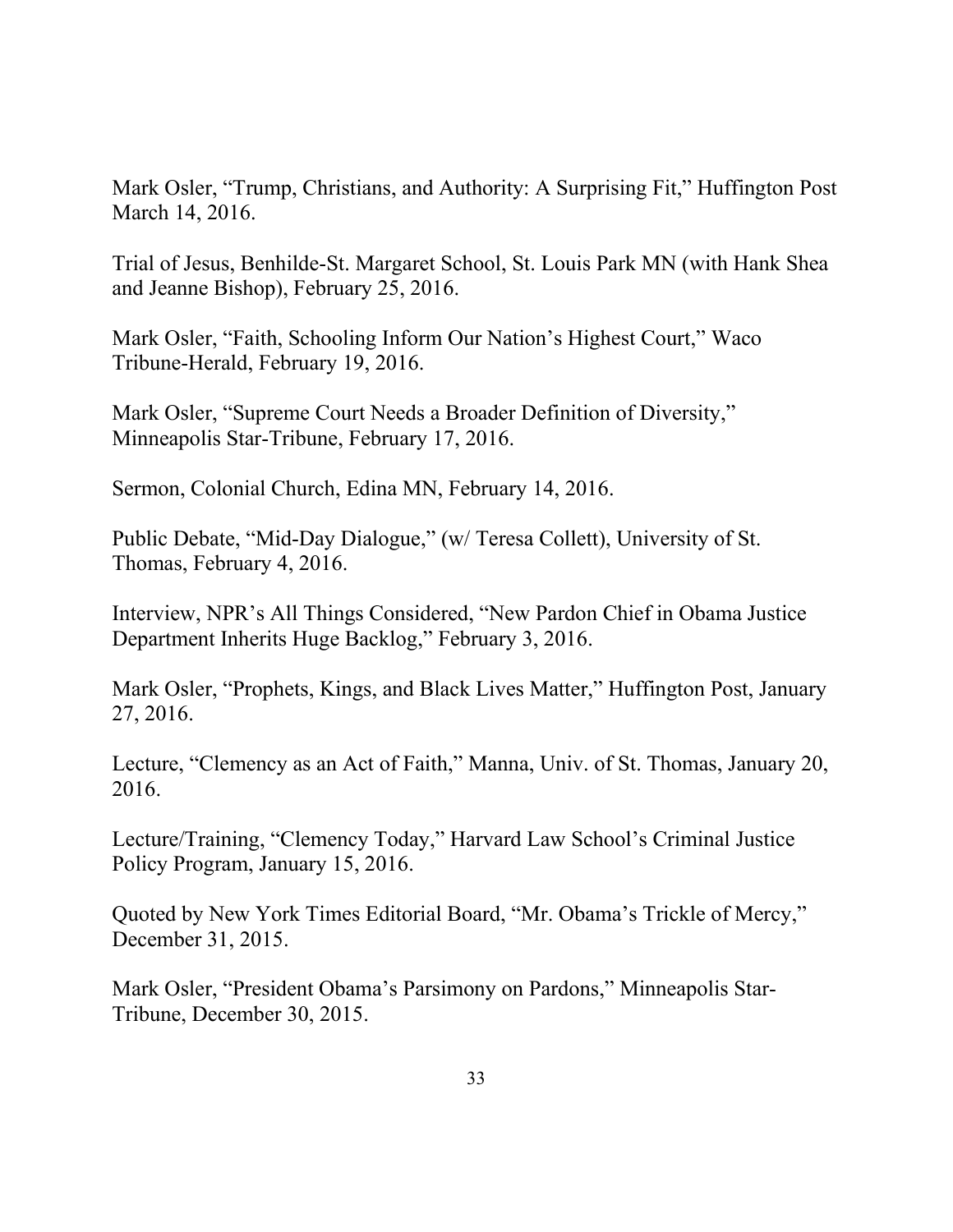Mark Osler, "Blessed Impatience at Advent," Huffington Post, December 9, 2015.

Q & A with Ron Fournier, National Journal, December 8, 2015.

Joshua London and Mark Osler, "To Honor Veterans, Stop Executing Them," Huffington Post, November 11, 2015.

Doug Berman, Mark Osler, Kate Stith, Open Letter to Attorney General Loretta Lynch re enhancements, November 9, 2015.

Lecture, "Jesus as Criminal Defendant," Yale Law School, November 4, 2015.

Mark Osler, "Prosecutors Face Uphill but not Impossible Fight in Complicated Twin Peaks Biker Cases," October 11, 2015.

Sermon, First Covenant Church, Minneapolis MN, October 11, 2015.

Responder to Randall Balmer, United Theological Seminary, New Brighton Minnesota, October 10, 2015.

Mark Osler, book jacket paragraph to Reginald Dwayne Betts' "Bastards of the Reagan Era," October 2015.

Mark Osler, "Two Crucial Quandaries for Mainstream Churches," Huffington Post, September 29, 2015.

Debate with Hon. Richard Sullivan, "Are Narcotics Sentences Too High?" University of St. Thomas, September 25, 2015.

Lecture, Nebraska Defense Bar Conference, Nebraska City, Nebraska, September 24, 2015.

Panelist, United States Sentencing Commission's Annual National Seminar, New Orleans LA, September 17, 2015.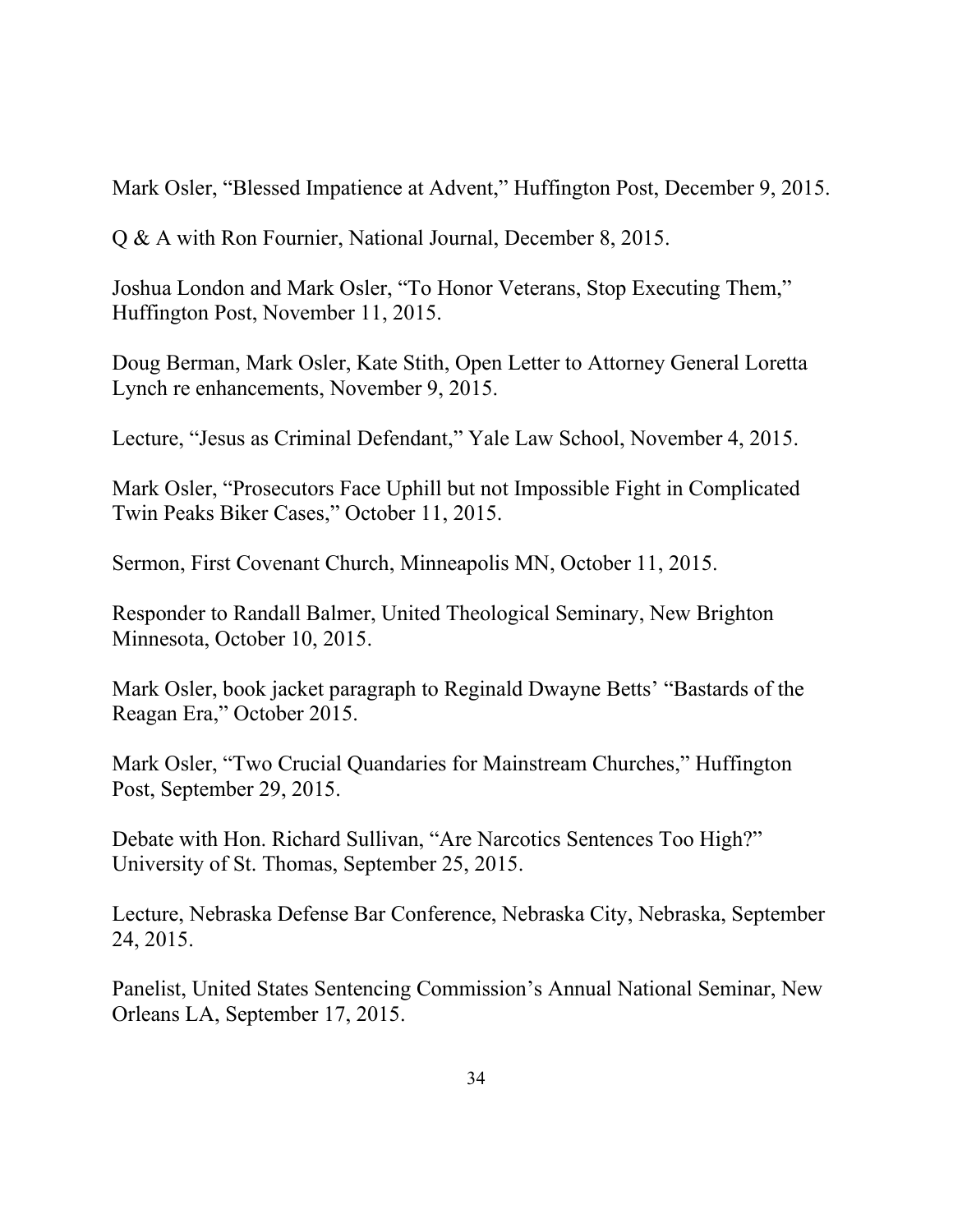Mark Osler and Nkechi Taifa, "How Obama Can Use His Clemency Power to Reverse Racism," MSNBC.com, September 12, 2015.

Lecture, "The Trial of Jesus and the Death Penalty," University of Kentucky Newman Center, September 8, 2015.

Mark Osler, "Outside Counsel for Future Investigations is One Solution for Baylor," Waco Tribune Herald, September 3, 2015.

Moderator, Opioid Summit, Minneapolis MN, August 25, 2015.

Mark Osler, "The Day Jimmy Carter Called Me Out," Huffington Post, August 25, 2015.

Rachel Barkow and Mark Osler, "Let's Hear from the Candidates on Clemency Reform," Cleveland Plain Dealer, August 2, 2015.

Mark Osler and Douglas Berman, "Obama's Categorical Reduction of Sentences Has Precedent," Minneapolis Star-Tribune, July 27, 2015.

Mark Osler, "God, or Not, on the F Train," Huffington Post, July 24, 2015.

Mark Osler, "In Success, Baylor Must Put It's Faith, Academics On the Field of Competitive Play," Waco Tribune-Herald, July 2, 2015.

Mark Osler, "The Case Against Killing Dylan Roof," Huffington Post, June 29, 2015.

Mark Osler, "What Makes Waco, Well, "Waco?" Minneapolis Star-Tribune, May 21, 2015.

Interview, "Former Prosecutor on Changing His View of Mandatory Sentencing," Stand Up With Pete Dominick, SiruisXM Radio, May 20, 2015.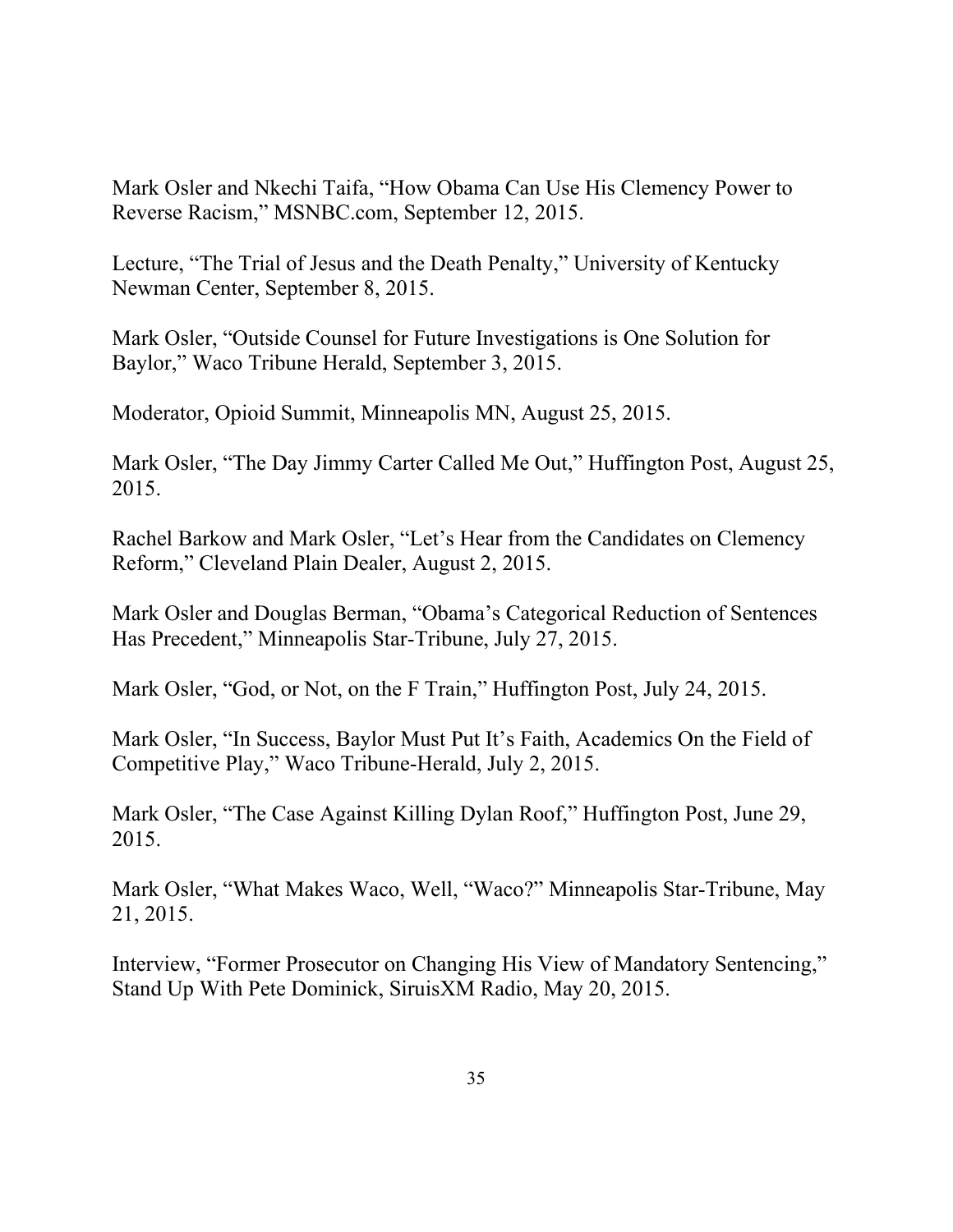Mark Osler, "Riots Past and Present Ultimately Reflect Our Failure to Fix Stubborn Racial Problems," Waco Tribune-Herald, May 12, 2015.

Public Lectures on Capital Punishment, Clemency, Ethics, and Incarceration Policy, Guangzhou University Law School, Guangzhou, China, May 5-8, 2015.

Interview, "Clemency in America," Morning Wave in Busan (radio), Busan, South Korea, May 7, 2015.

Interview, "Jesus on Death Row," Michael Shulder's Wavemaker, April 24, 2015.

Mark Osler, "Marijuana and Iron Bars," MSNBC.com, April 20, 2015.

Sermon, "Jesus Christ, Defendant," First Covenant Church, Minneapolis, Minnesota, April 19, 2015.

Debate with Margaret Colgate Love, Symposium, "Reviewing Clemency In a Time of Change," University of St. Thomas, April 10, 2015.

Mark Osler, "A Wormhole of Mercy at Easter," Huffington Post, April 3, 2015.

Mark Osler, "The Prison Door Creaks Open," MSNBC.com, March 31, 2015.

Mark Osler, "Holy Week's Prosecutor," Huffington Post, March 27, 2015.

WCCO-TV, "Good Question: How Effective are Lie Detector Tests?" March 25, 2015.

Mark Osler, "A Christian Nation?" Waco Tribune-Herald, March 8, 2015.

Trial of Jesus, San Miguel High School and Parish, Tucson, Arizona, March 5, 2015.

Faculty Colloquium presentation, "Clemency Now," University of Arizona Law School, March 4, 2015.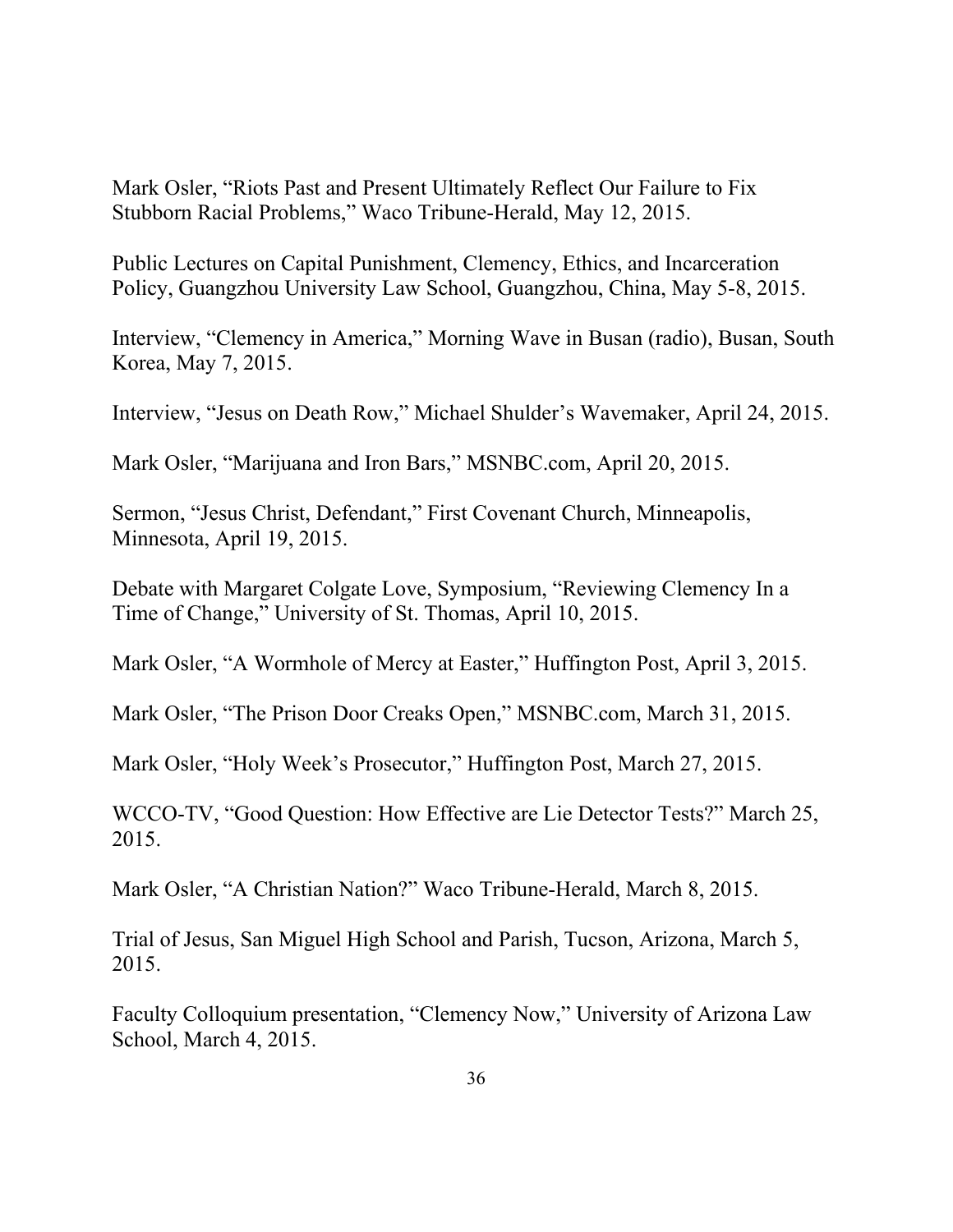Sermon, "Selflessness and God's Clemency," Holy Comforter Episcopal Church, Richmond, Virginia, March 1, 2015.

Patrick Beach, Austin American-Statesman, "Law Professor Continues Crusade on Death Penalty, Drug Law Reform," February 14, 2015 (profile).

Panelist, "The New Face of the Criminal Justice Movement," Generation Opportunity, Washington DC, February 12, 2015.

Debate with Judge Richard Sullivan (SDNY), "Narcotics Sentences: Too High?" University of Pennsylvania Law School, February 11, 2015.

Mark Osler, "The Withering of a Church Between Pastors," Huffington Post, January 22, 2015.

Mark Osler, "Mall of America Protest: A Large Assembly, a Prosecutorial Error," Minneapolis Star-Tribune, January 16, 2015.

Mark Osler, "Tumult and Advent," Huffington Post, December 14, 2014.

Lecture, "The Clemency Process Now," Meeting of Clemency Clinicians, Yale Law School, December 5, 2014.

Debate with Judge Richard Sullivan (SDNY), "Narcotics Sentences: Too High?" Yale Law School, December 4, 2014.

Lecture, "Clemency: A Christian Value in the Constitution?" Yale Law School, December 3, 2014.

Mark Osler, "Interview With a Henchman," Huffington Post, December 2, 2014.

Rachel Barkow & Mark Osler, "The President's Idle Executive Power: Pardoning," Washington Post, November 26, 2014.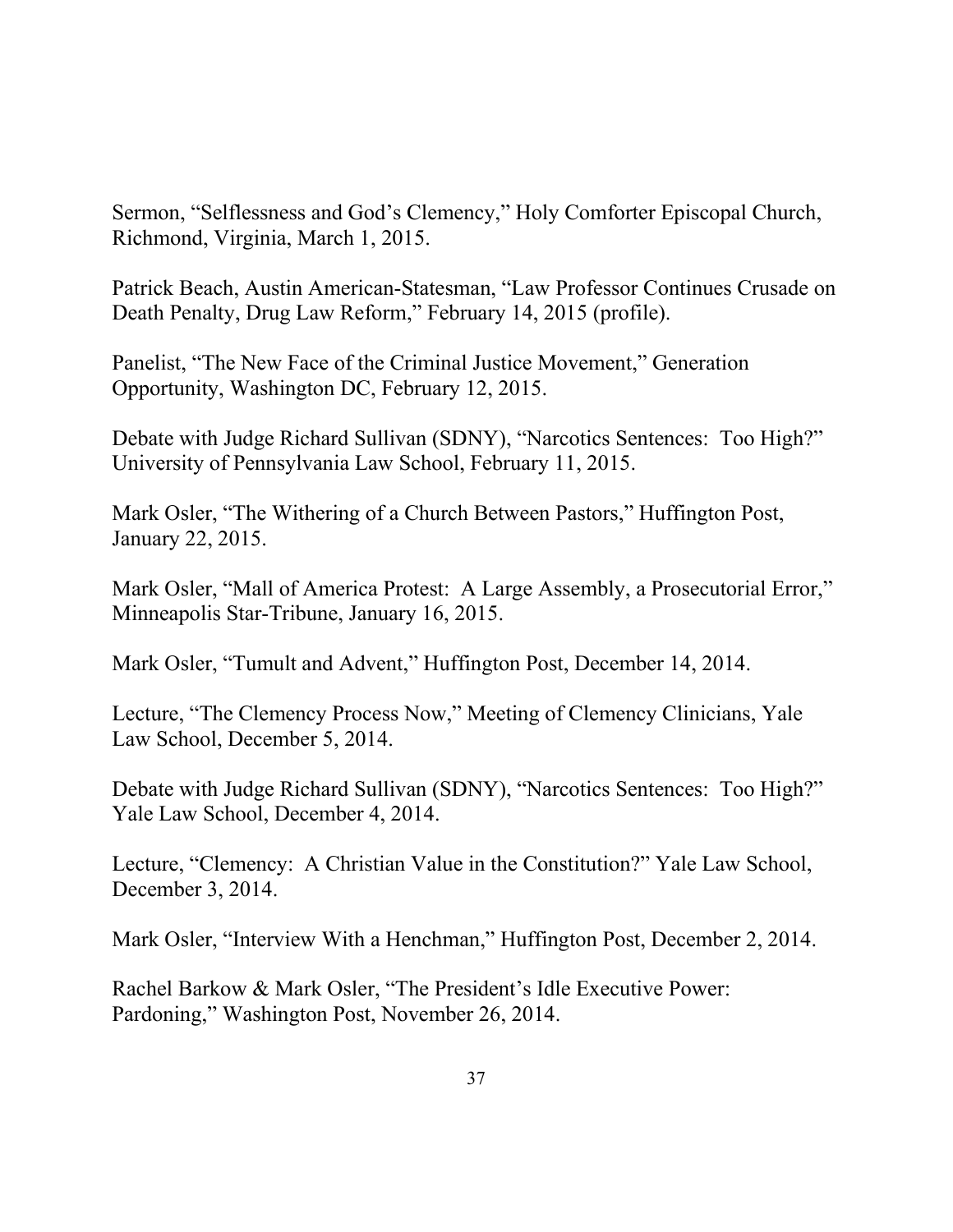Mark Osler, "One-Party Rule Anywhere Guarantees Mediocrity, Eventual Decay," Waco Tribune Herald, November 9, 2014.

Mark Osler, "The Five Scariest Teachings of Jesus," Huffington Post, October 30, 2014.

Andrea Jones, "The Nation's Shame: The Injustice of Mandatory Minimums," Rolling Stone, October 7, 2014 (profiling my work on clemency and drug policy).

Lecture, "Advocacy and Social Justice," NYU Law School, September 26, 2014.

Lecture, "Clemency Today," Columbia Law School (clinic), September 24, 2014.

Host, Conference of Religiously Affiliated Law Schools, University of St. Thomas, September 19, 2014.

Mid-Day Dialogue: Salvation and the Afterlife (with Susan Stabile), Univ. of St. Thomas, September 18, 2014.

Mark Osler, "Vick, Incognito, Rice, Peterson, and the Power of Symbols," Huffington Post, September 17, 2014.

Mark Osler, "Mentor's Reading List to Young Student Exemplifies the Very Best of Waco," Waco Tribune-Herald, September 7, 2014.

Mark Osler, "Faith for In-Between Times," Huffington Post, August 27, 2014.

Staff Editorial, "It's Time to Overhaul Clemency," New York Times, August 18, 2014 (expressly endorsing the Barkow-Osler reform plan and citing the Univ. of Chicago L. Rev. article).

Mark Osler, "Mixing Christian Compassion With The Law," Waco Tribune-Herald, July 13, 2014.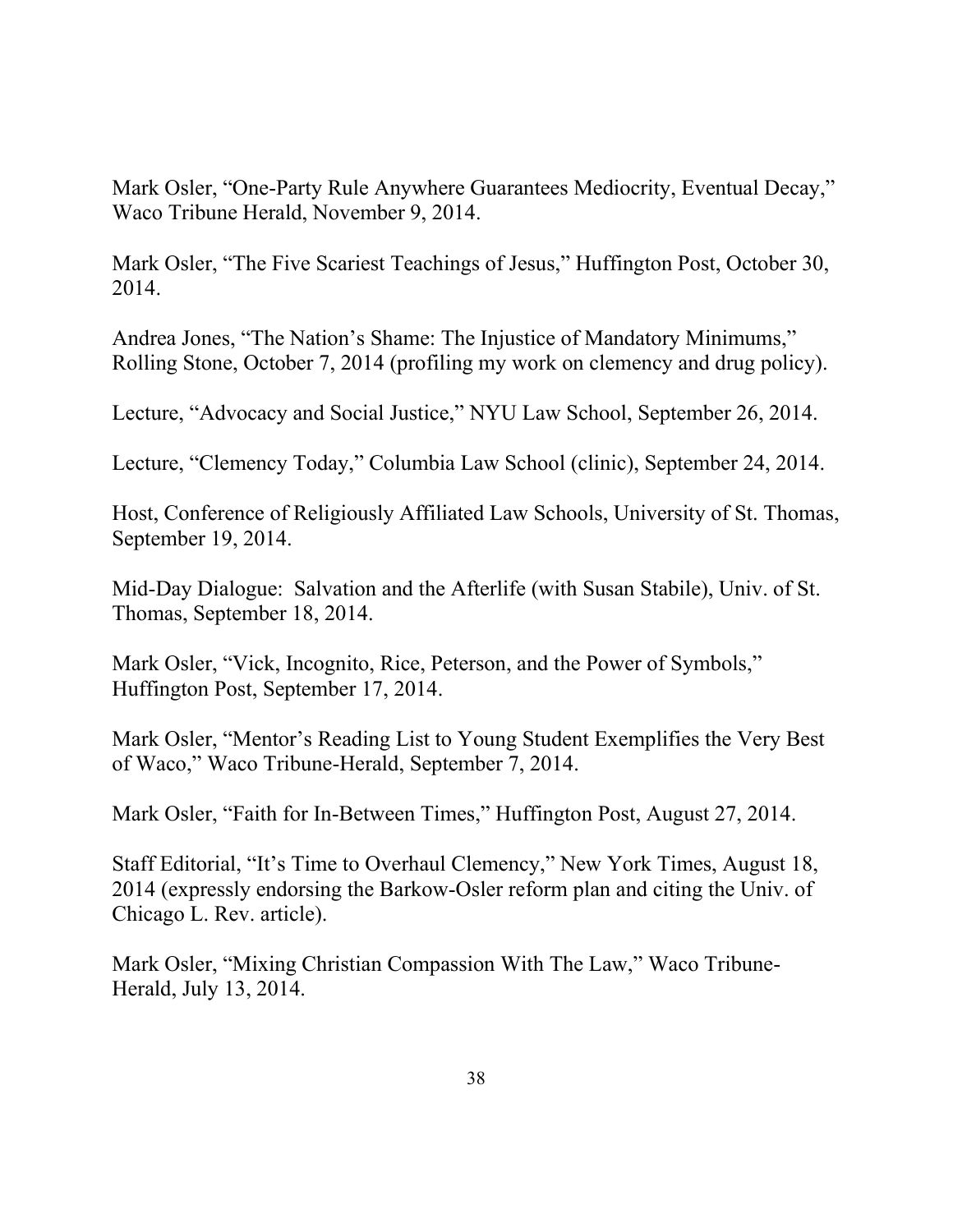Mark Osler, "… and The Will Know We Are Christians When We Sue." Huffington Post, July 10, 2014.

Mark Osler, "Mitt Romney for Drug Czar," Detroit News, July 3, 2014.

Mark Osler, "The Four Spiritual Opportunities of Facebook," Huffington Post, June 19, 2014.

Sermon, "And Then He Was Gone," St. Stephens Episcopal Church, Edina, Minnesota, June 1, 2014.

Mark Osler, "And Then He Was Gone (A Story Before Pentecost)," Huffington Post, May 30, 2014.

Panelist, "Criminal Procedure in the Spotlight: Theoretical, Constitutional, and Administrative Developments," University of Chicago Law School, May 30, 2014.

Panelist, "Prosecutorial Discretion: Ethics, Practice, and Study," Stanford Law School, May 16, 2014.

Mark Osler, "We Need Al Capone Drug Laws," New York Times, May 4, 2014.

Mark Osler, "Jesus Loves Me, But I'm Not Sure He Likes Me Very Much," Huffington Post, April 30, 2014.

Interview, "The Jesus Mysteries," National Geographic Channel, first aired Sunday, April 20, 2014.

Panelist, "Mercy in the Criminal Justice System," New York University Law School, April 15, 2014.

Trial of Jesus, Machaca United Methodist Church, Manchaca, Texas, April 13, 2014.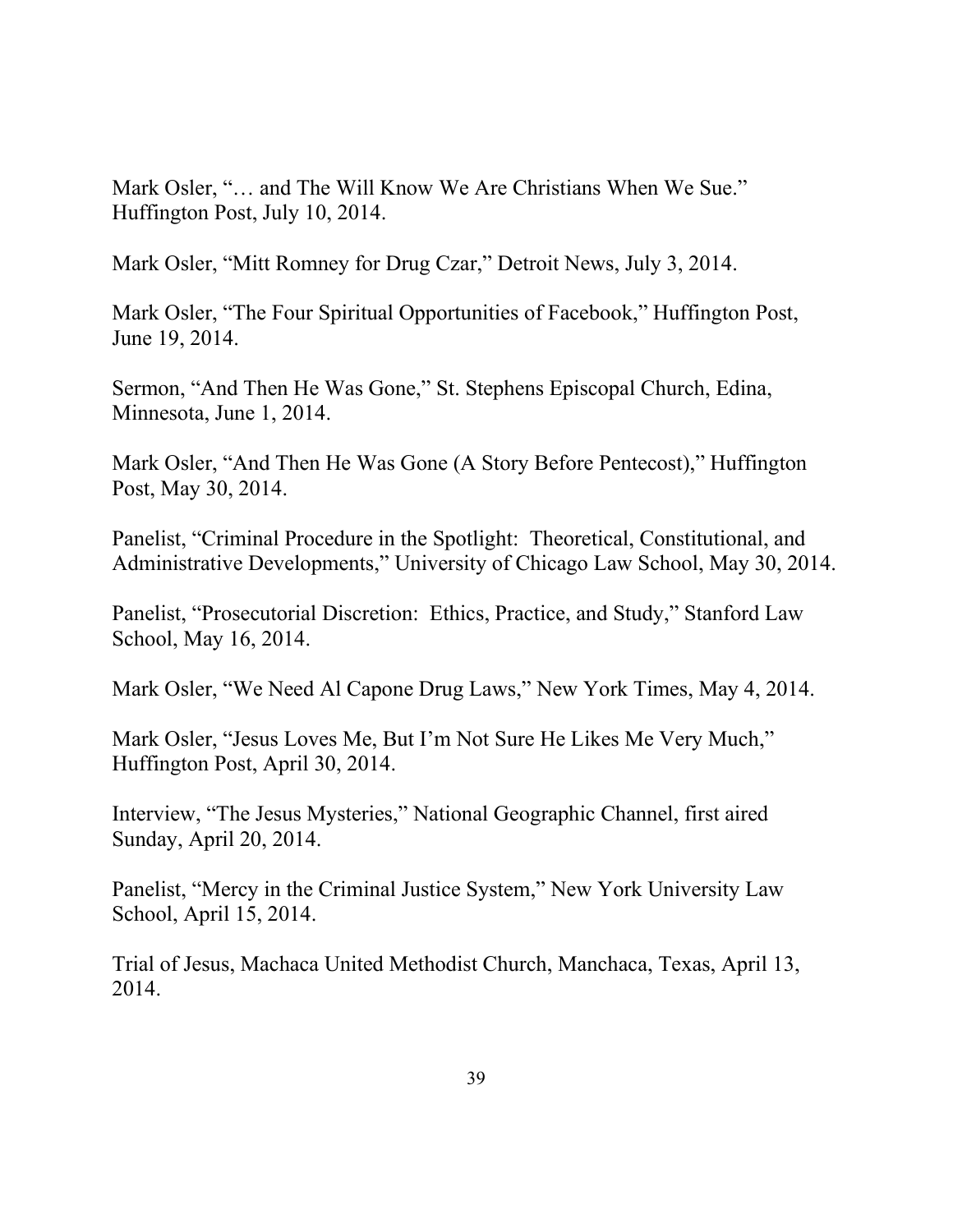Mark Osler, "Do Conservative Christians Apply Biblical Tests Equally?" Waco Tribune Herald, April 6, 2014.

Mark Osler, "Bigotry or Belief? A Test," Huffington Post, March 31, 2014.

Panelist, "Confronting the Mass Incarceration Crisis in the United States, Rutgers Law School, March 28, 2014.

Interview, "Packed Prisons and the Call for Sentencing Reform," On Point with Tom Ashbrook, National Public Radio, March 20, 2014.

Letter to the Editor, "Efficiency Shouldn't Trump Effectiveness in Drug Sentencing," Washington Post, March 17, 2014.

Mark Osler, Narcotic Sentencing's Long Arc and Obama's Year of Action, Huffington Post, February 26, 2014.

Trial of Jesus, Grace-St.Paul Episcopal Church, Tucson AZ, February 23, 2014.

Mark Osler, "Beating Drug Kingpins Means Putting Focus on the Traffickers," Waco Tribune Herald, February 23, 2014.

Introduction to film, "The House I Live In," (with Tom Ashbrook), Harvard Law School, February 11, 2014.

Panel Presentation, "Drug Policy: Reality and Reform," Harvard Law School, February 11, 2014

Sermon, First Covenant Church, Minneapolis MN, February 9, 2014.

Mid-Day Reflection, "Confession," (with Susan Stabile) University of St. Thomas Law School, February 3, 2014.

Mark Osler, "Only Half-Way There On Mercy," MSNBC.com, February 1, 2014.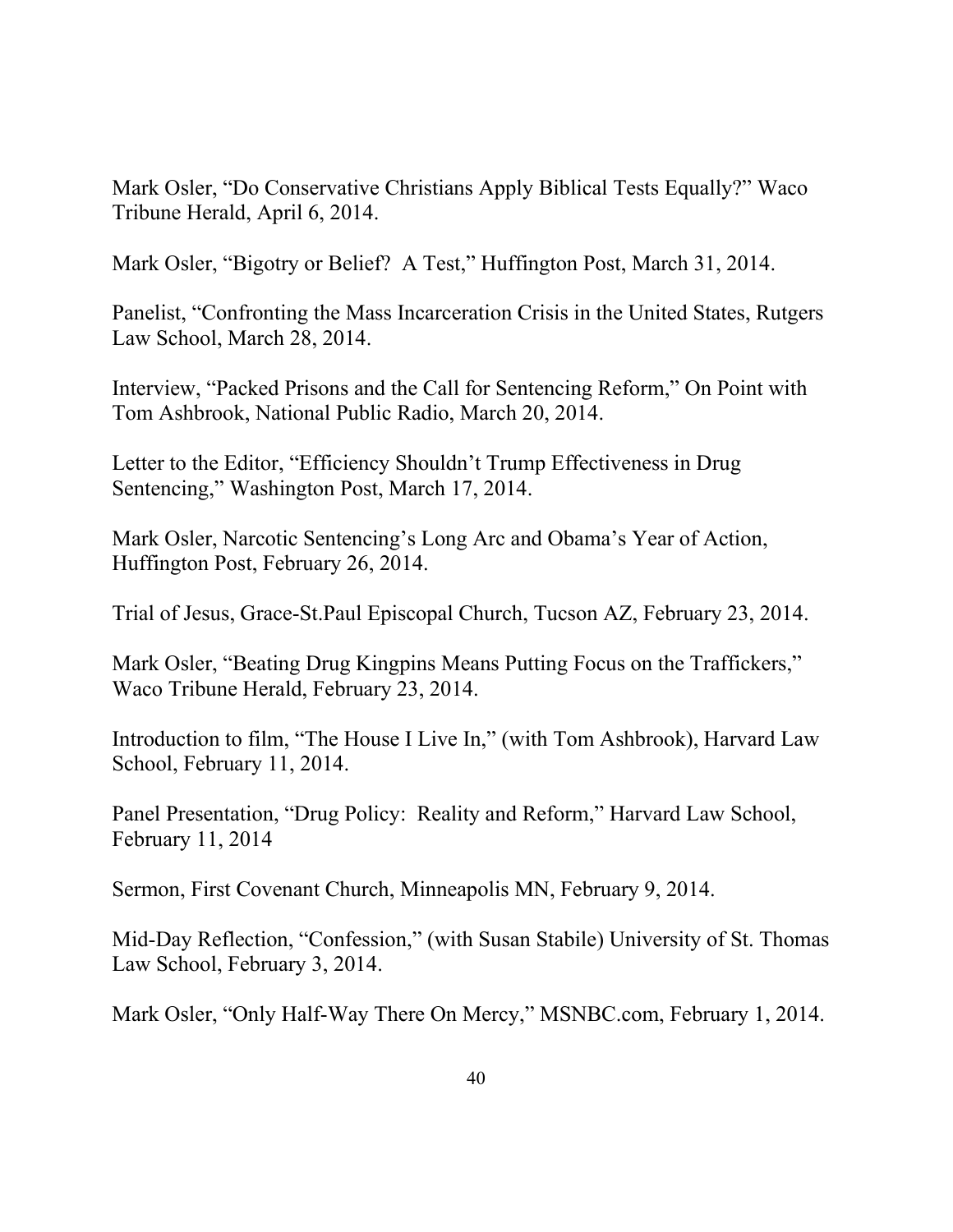Mark Osler, "Obama's Opening to Mercy," Huffington Post, January 29, 2014.

Mark Osler, "Obama's Pardons: A Good Start, but Not Enough," MSNBC.com, December 30, 2013.

Interview, "Obama Pardons Sentences of Eight Inmates," The Takeaway, National Public Radio, December 20, 2013.

Mark Osler, "The Two-Sphere Problem for (Some) Christian Republicans (and Some Democrats, Too)," Huffington Post, December 10, 2013.

Mark Osler and Hon. Mark W. Bennett, "The Wrong People Decide Who Goes to Prison," CNN.com, December 3, 2013.

Mark Osler, autobiographical chapter in Exemplars, published by the University of St. Thomas Grants and Research Office, Fall 2013.

Mark Osler, "Obama Would Do Well to Follow Gerald Ford's Example of Clemency," Waco Tribune Herald, November 26, 2013.

Panel Discussion, "Federal Sentencing," UST Law Civil Discourse Forum, November 20, 2013.

Mark Osler, Throwing Away the Key Isn't Always Just," Waco Tribune Herald, November 17, 2013.

"Trial of Jesus," St. George's Catholic Church, Baton Rouge LA, November 10, 2013.

Mark Osler, Minneapolis Star-Tribune, "Clemency is a Task for People and Institutions of Faith," November 9, 2013.

Mark Osler, Detroit News, "Drug Policy: Moral Crusade or Business Problem?" November 8, 2013.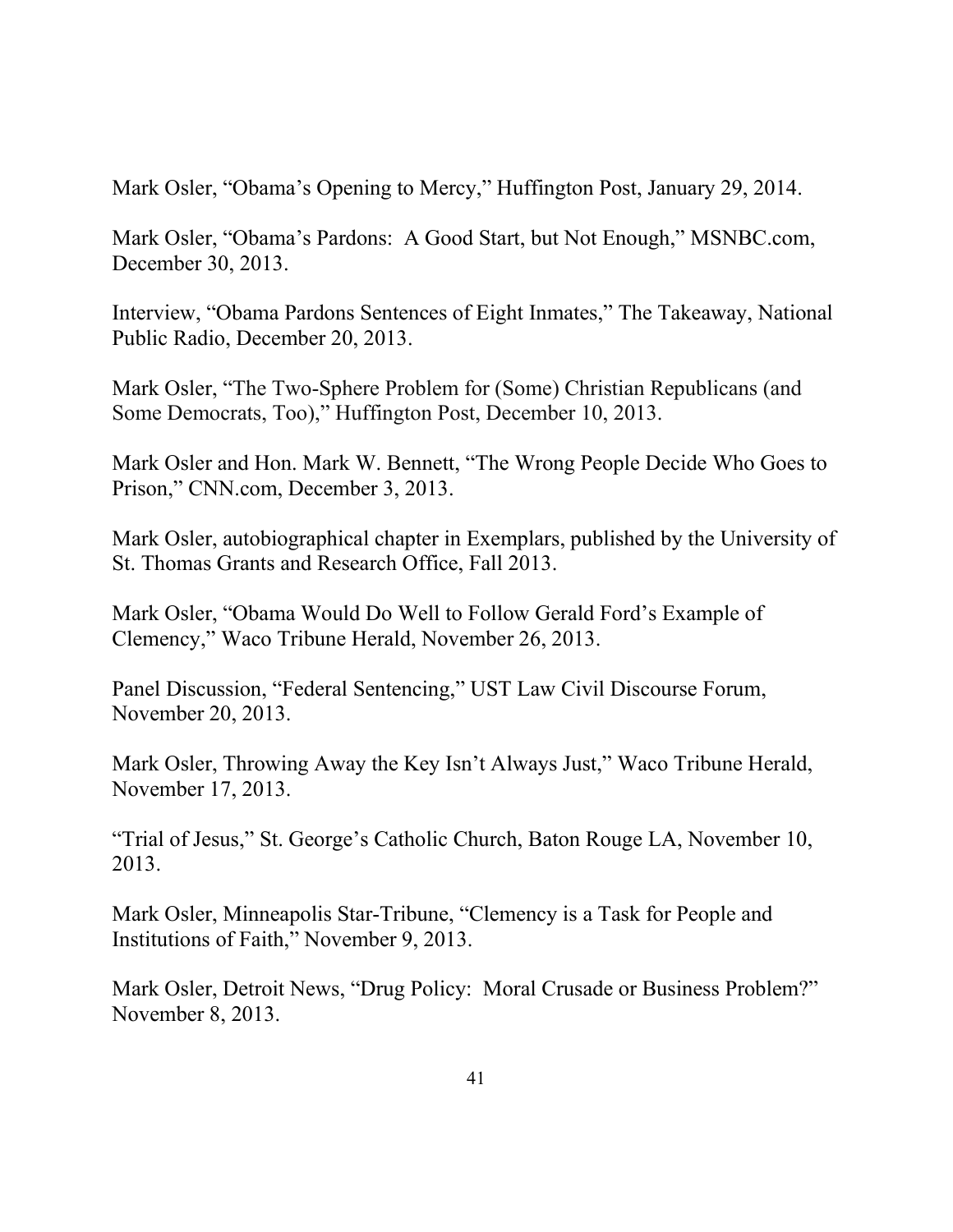"Trial of Jesus," Loyola University, New Orleans LA, November 8, 2013.

Mark Osler, Huffington Post, "The Christians by the Grocery Store," November 7, 2013.

Panel Discussion, "Doctrinal and Adjunct Professors in Clinics," 2013 Midwest Clinical Conference, November 3, 2013.

Lecture, "Generations Behind Bars," Harvard Law School, October 29, 2013.

Mark Osler, "Christians and Mass Incarceration," Huffington Post, October 25, 2013.

Panel Discussion, "Restorative Justice," Bellarmine Forum, Loyola Marymount Univ., Los Angeles CA, October 23, 2013.

Lecture, "Money, Markets, and Mistakes," UCLA Law School, October 16, 2013.

Interview, "Presumed Guilty," MSNBC, October 14, 2013.

Lecture, "Money, Markets, and Mistakes," Stanford Law School, October 14, 2013.

Sermon, St. Mary's Episcopal Church, Anchorage AK, October 13, 2013.

Social Justice Advocacy Workshop, St. Mary's Episcopal Church, Anchorage AK, October 12, 2013.

Caroline Penniman Wohlforth Lecture, "Jesus on Death Row," St. Elizabeth Ann Seton Church, Anchorage AK, October 11, 2013.

Mark Osler, "Time to Free Those Who've Been Jailed Too Long," MSNBC.com, October 7, 2013.

Sermon, Holy Comforter Episcopal Church, Richmond VA, October 6, 2013.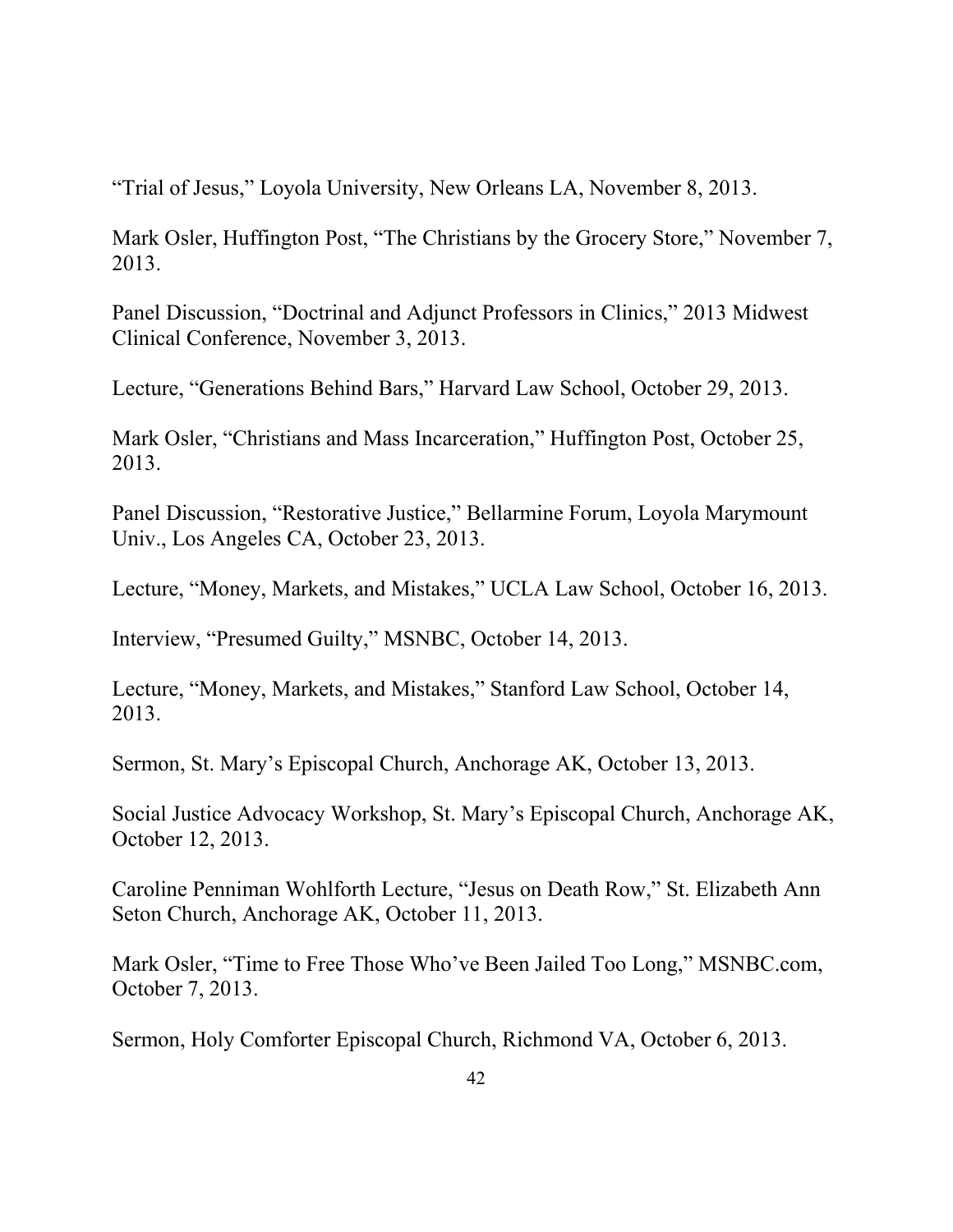Paper Presentation, "Appeal as Pilgrimage, Court as Temple," William & Mary Conference on Pilgrimage Studies, Williamsburg VA, October 5, 2013.

Carol W. Hunstein Lecture, Savannah Law School, Savannah GA, October 1, 2013.

Sermon, First Covenant Church, Minneapolis MN, September 22, 2013.

Interview (full hour), "Jesus on Death Row," Alaska Public Radio's "Talk of Alaska," September 17, 2013.

Mark Osler, "The New Drug War: Go After the Cash," Minneapolis Star Tribune, September 14, 2013.

Mark Osler, "Letters From Prison," Huffington Post, September 10, 2013.

Mark Osler, "An Act of Faith, Not a Promise of Wealth," Waco Tribune-Herald, September 8, 2013.

Interview, "Legalizing Marijuana," Al-Jazeera America, August 29, 2013.

Mark Osler, "Why Eric Holder's Drug Policy Changes Won't Work," Minneapolis Star Tribune, August 17, 2013.

Mark Osler, "Five Ways Jesus Was a Millenial," Huffington Post, August 15, 2013.

Mark Osler, "Use the Pardon Power to Realize Holder's Vision," MSNBC.com, August 14, 2013.

Mark Osler, "Unlike the Finns, Some Elements of our Society Take Pride in Criminality," Waco Tribune Herald, August 11, 2013.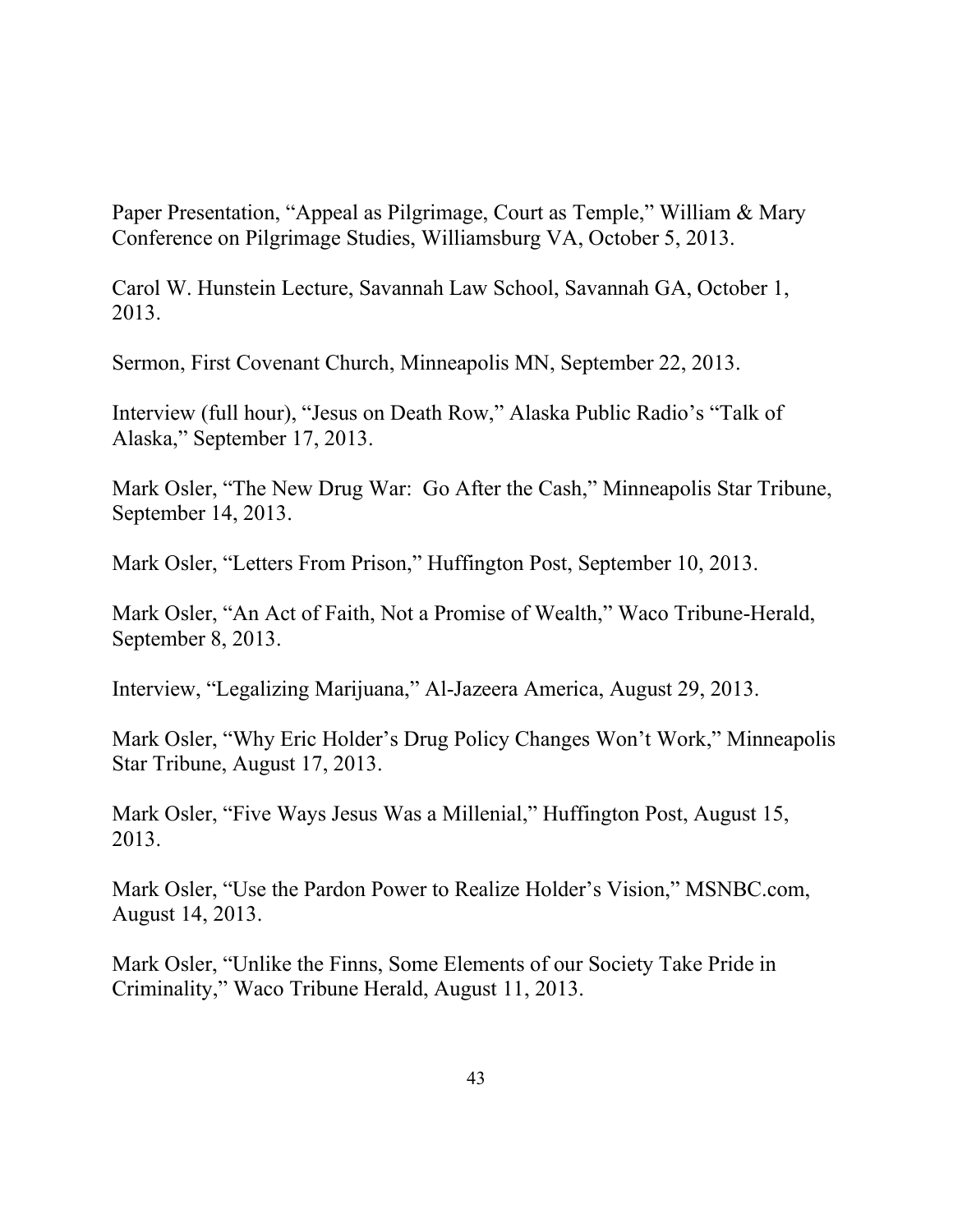Interview, Minnesota Public Radio's "Daily Circuit," July 23, 2013 (re Trayvon Martin case).

Mark Osler, "The Speck in Florida's Eye, and the Log in DOJ's," MSNBC.com, July 21, 2013.

Mark Osler, "Trayvon Martin and the Soul of a Prosecutor," Huffington Post, July 19, 2013.

Hon. Mark W. Bennett and Mark Osler, "America's Mass Incarceration: The Hidden Costs," Minneapolis Star Tribune, June 27, 2013.

Mark Osler, "The God of Summer," Huffington Post, June 21, 2013.

Panel Discussion, "The Era of Mass Incarceration," American Constitution Society convention, Washington DC, June 15, 2013 (with Nkechi Taifa, Hon. Mark W. Bennett, Matt Pillischer, Kemba Smith Pradia, and James E. Williams Jr.).

Mark Osler, "Of Politics, Money, and Innocent Lives," Waco Tribune Herald, June 9, 2013.

Mark Osler, "The Best Reason to Stop Using Drones, MSNBC.com, June 2, 2013.

Mark Osler, "Our Dangerously Safe Jesus," Huffington Post, May 25, 2013.

Mark Osler, "The End of Bully Christianity," Sojourners.net, May 22, 2013.

Lecture, "Advocacy with Government," Minnesota Peace Project, May 21, 2013.

Interview, "Griner and Baylor," ESPN's "Outside the Lines," May 20, 2013.

Mark Osler, "Had Chris Kluwe Worked at the University of St. Thomas…" Minneapolis Star Tribune, May 8, 2013.

Mark Osler, "What We Find on Higher Ground," Sojourner's.com, April 30, 2013.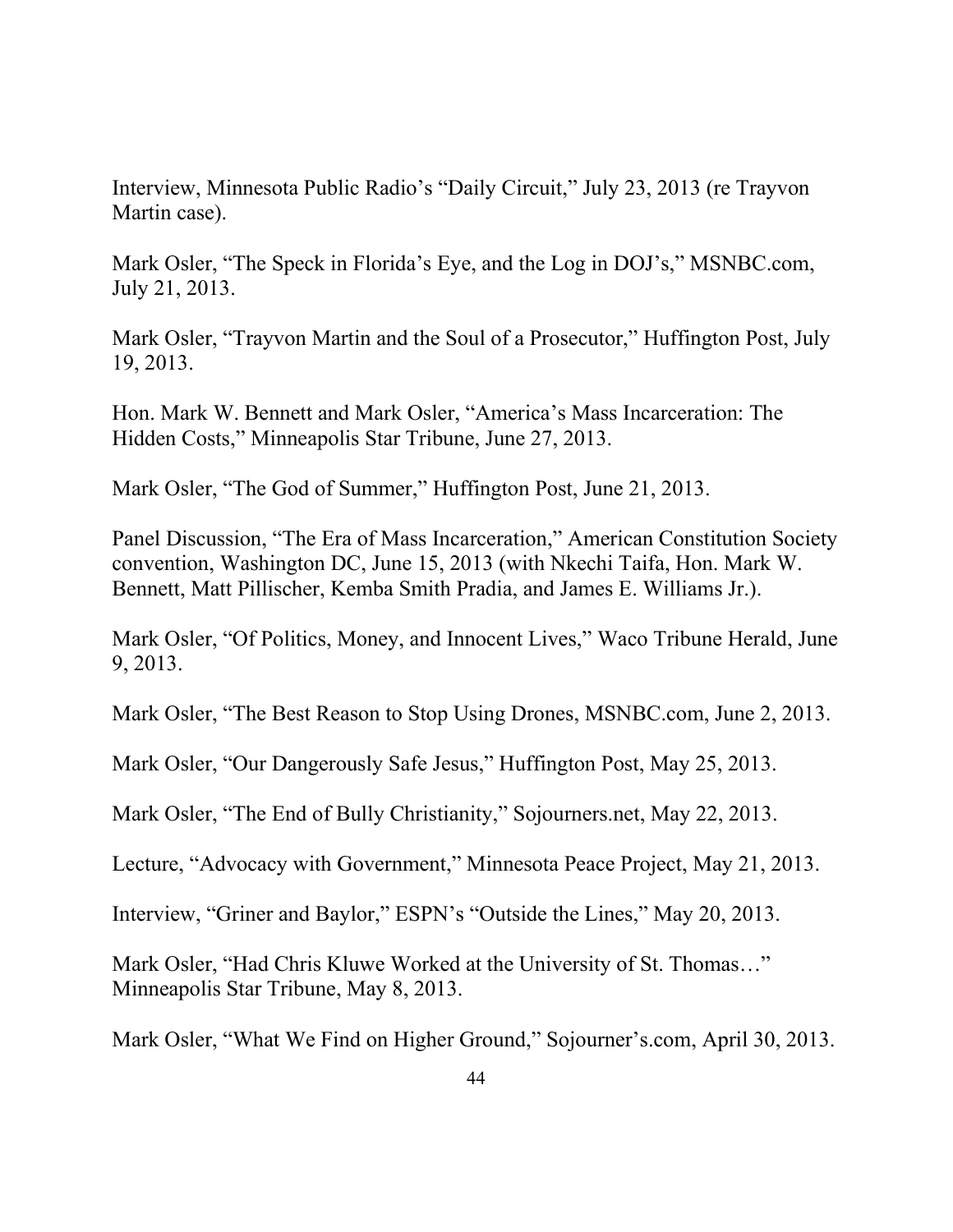Mark Osler, "Sentence the Boston Bomber to Meaninglessness," MSNBC.com, April 29, 2013.

Mark Osler, "Brittney Griner, Confetti Angels, and Baylor's Soul, Huffington Post," April 19, 2013.

Mark Osler, "The Myth of the Law Abiding Gun," Huffington Post, April 19,2013.

Lecture, "Oral Advocacy," Fourth Presbyterian Church, Chicago, Illinois, April 20, 2013 (with Hulitt Gloer and Randall O'Brien).

Panel Discussion, "Art in Prisons," Bloomington Art Center, April 16, 2013.

Interview, "Crack Cocaine," part of "The 80's," National Geographic TV, April 16, 2013.

Mark Osler, "Pop-Up Federal Agencies: Government Without Bureaucracy," MSNBC.com, April 14, 2013.

Mark Osler, "How to Awaken the Pardon Power," Huffington Post, April 11, 2013.

Interview, "Religion and Law," Washington Update (radio), April 5, 2013.

Interview, "The Death Penalty," The Daily Circuit, Minnesota Public Radio, April 4, 2013 (with Frank Zimring).

Mark Osler, "Breakfast as Miracle," Huffington Post, April 3, 2013.

Trial of Jesus, First Baptist Church, Austin, Texas, March 28, 2013.

Trial of Jesus, St. John's Episcopal Church, Boulder, Colorado, March 26, 2013.

Interview, "The death penalty in Colorado," KGNU-FM, March 26, 2013.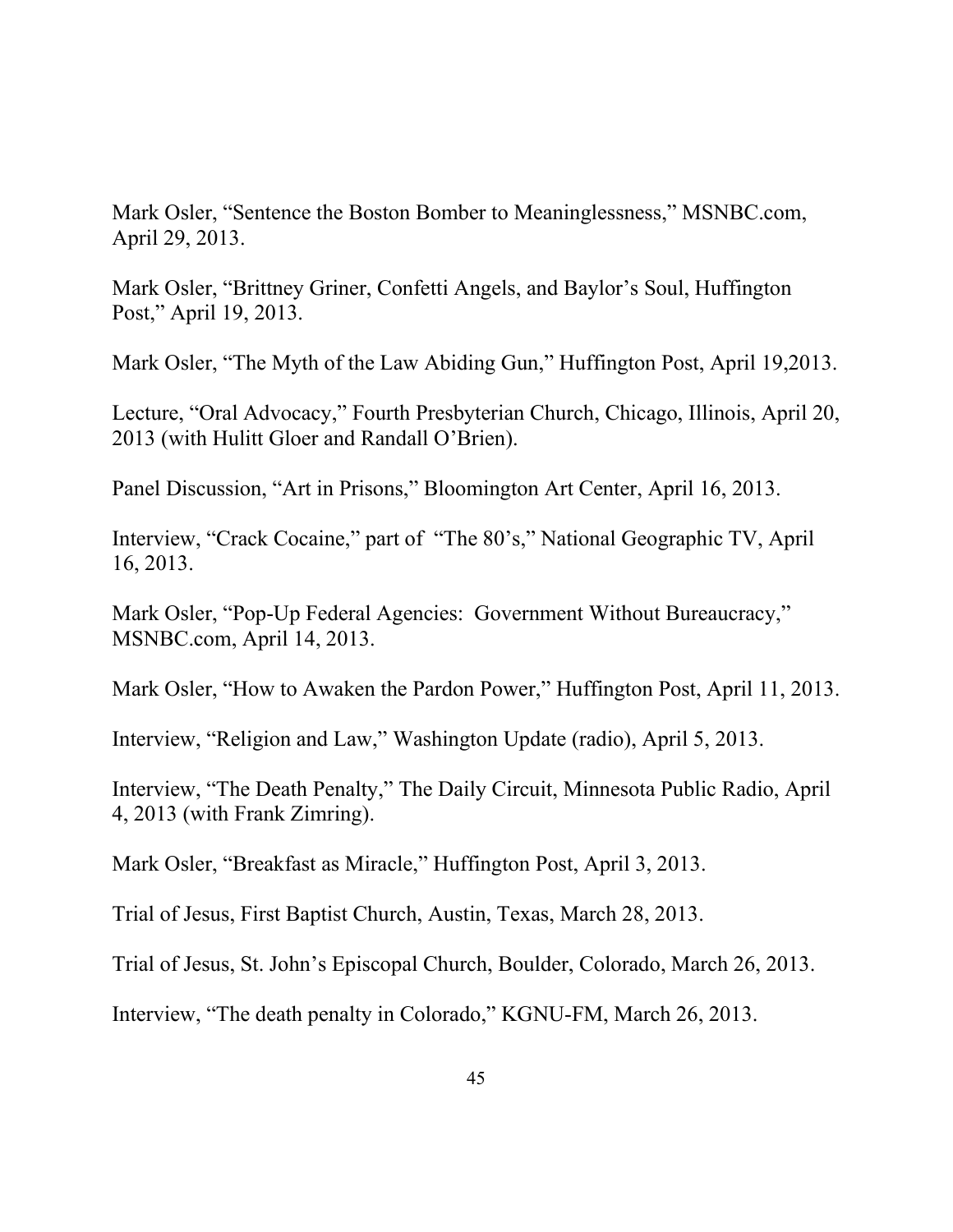Jeanne Bishop and Mark Osler, "Death and Christ," Boulder Daily Camera, March 24, 2013.

Mark Osler, "Trial of Jesus Raises Complex Questions," Waco Tribune Herald, March 17, 2013.

Sermon, "Chaos and Redemption," Wren Chapel, College of William and Mary, March 17, 2013.

Lecture to Admitted Students, University of St. Thomas, March 15, 2013 (also on April 12, 2013).

Interview, HuffPo Live, "How Does Mental Illness Affect Sexual Consent?" March 13, 2013.

Mark Osler, "Chaos and the Cheerleader," Huffington Post, March 7, 2013.

Lecture, "A Culture of Revenge," St. Stephens Episc. Church, Edina, MN, March 3, 2013.

Lecture, "Guns and Kittens," 331 Club, Minneapolis, February 28, 2013.

Mark Osler, "Guns and Kittens," Huffington Post, February 26, 2013.

Panel, "Roe at 40," Stanford Law School, February 16, 2013.

Lecture, "American Violet and Narcotics Policy," First Covenant Church, Minneapolis, February 10, 2013 (also on Feb. 13 at St. Thomas).

Panel, "The Role of Ritual," Univ. of St. Thomas Law School, February 6, 2013.

Lecture, "Civil Discourse and Social Justice," Grace St. Paul Episcopal Church, Tucson Arizona, February 2, 2013.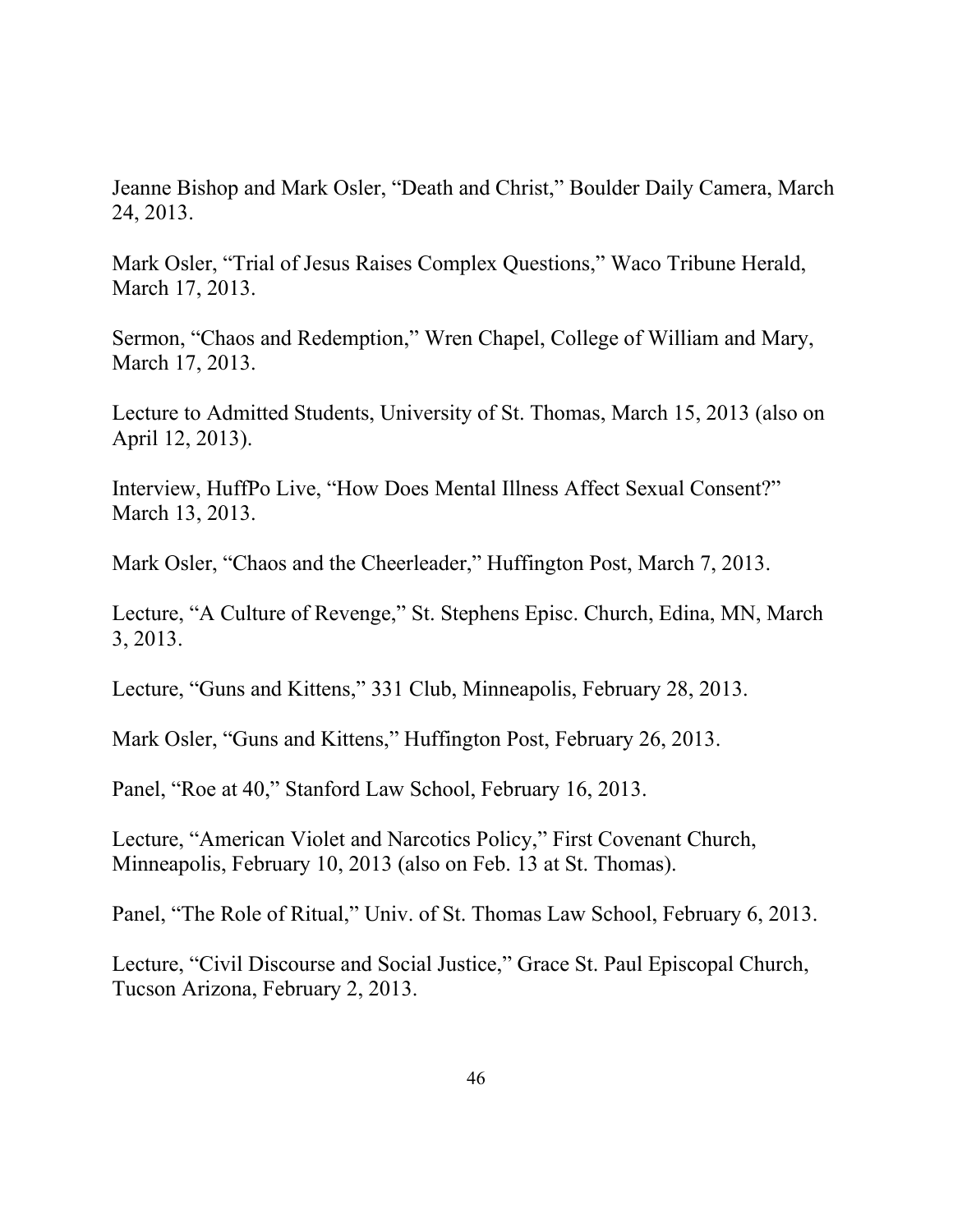Faculty Colloquium, "Learning from Crack," University of Arizona Law School, January 31, 2013.

Lecture, "Commutation in the 21<sup>st</sup> Century," University of Arizona Law School, January 30, 2013.

Mark Osler, "Christianity Without Arrogance," Huffington Post, January 23, 2013.

Lecture, "The Politics of Viability," Univ. of St. Thomas, January 22, 2013.

Interview, "When Can the President Make Law Without Congress?" WCCO-TV, January 15, 2013.

Mark Osler, "Evangelicals' Answer to Newtown Should be Evangelism," Sojourners.com, December 21, 2012.

Mark Osler, "Americans' Thirst for Revenge," Minneapolis Star Tribune, December 21, 2012.

Mark Osler, "Newtown: An Indictment of the Ethic of Revenge," Huffington Post, December 14, 2012.

Interview, "Federal Battle Over Legal Marijuana," CNN, December 7, 2012.

Mark Osler, "The Religious Roots of Our Political Gridlock," CNN.com, December 5, 2012.

Faculty Colloquium Presentation, "Learning from Crack," University of Tulsa Law School, November 30, 2012.

Mark Osler, "Our Leaders This Year Should Eat the Turkey, Free a Prisoner," Waco Tribune Herald, November 22, 2012.

Mark Osler, "Focus Clemency on People, Not Fowl," Dallas Morning News, November 21, 2012.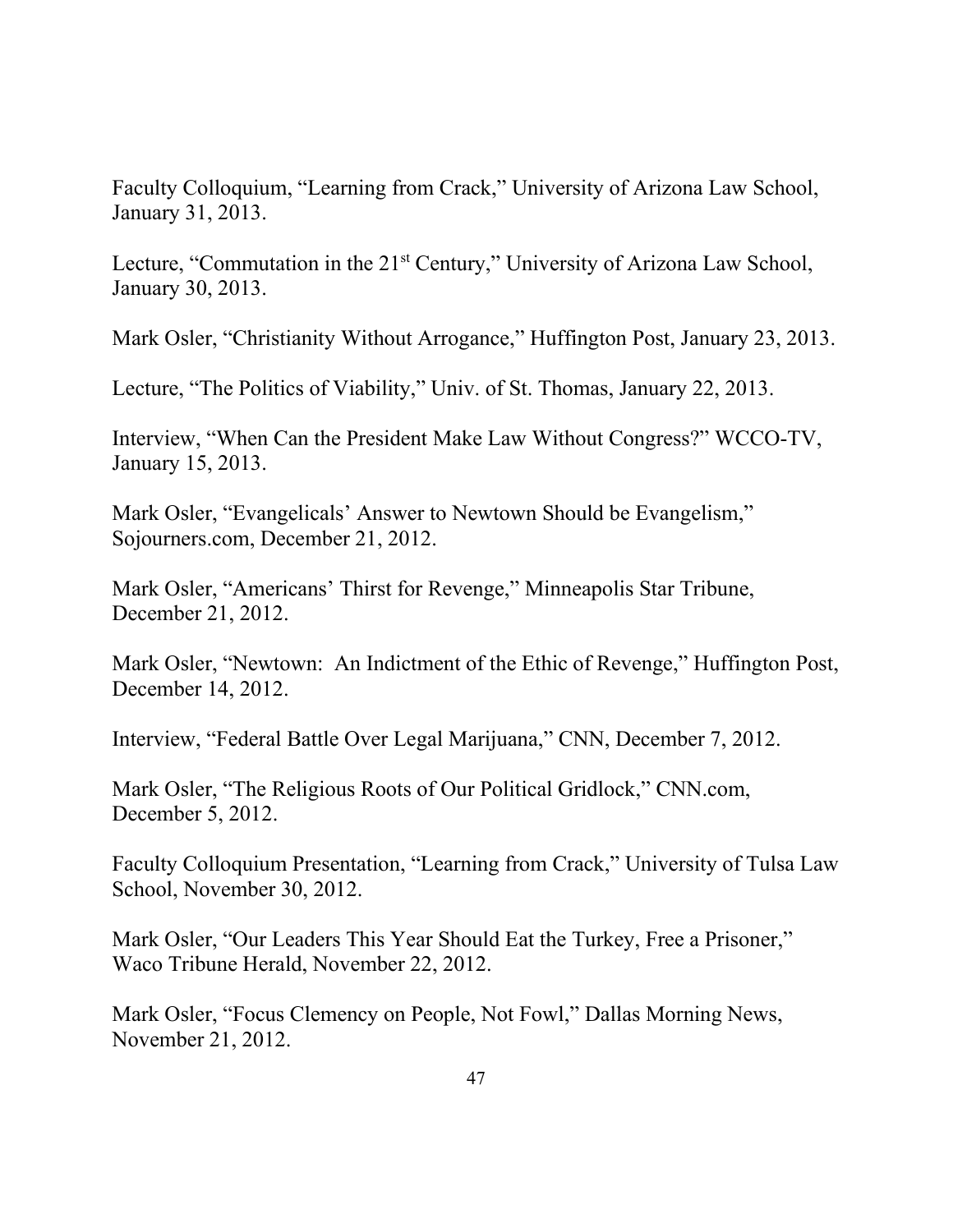Mark Osler, "Debating the Drug War: Crack Cocaine Sentences Should be Commuted," Washington Times, November 20, 2012.

Mark Osler, "Pardon People, Not Turkeys," Minneapolis Star Tribune, November 19, 2012.

Mark Osler, "U.S. Should Honor States' New Pot Laws," CNN.com, November 13, 2012.

Mark Osler, "Christians and Marriage After the Election," Sojourners.com, November 12, 2012.

Lecture, "Marriage and the Election," Club 331, Minneapolis MN, November 1, 2012 (with Rep. Keith Ellison).

Lunch speaker, "The Minnesota Marriage Amendment," Hamline Law School symposium, St. Paul, Minnesota, October 26, 2012.

Panel Discussion, "The Minnesota Marriage Amendment," Maplewood Community Center, Maplewood, Minnesota, October 23, 2012.

The Trial of Jesus, Azusa Pacific University, Azusa, California, October 18, 2012.

The Trial of Jesus, Fuller Theological Seminary, Pasadena, California, October 17, 2012.

Mark Osler, "Influence vs. Power: One of Them Endures, the Other Wilts," Waco Tribune-Herald, October 14, 2012.

Mark Osler, "Prosecuting Jesus in Pasadena," Huffington Post, October 11, 2012.

Mark Osler, "The Power of Pardon," St. Thomas Magazine, October 11, 2012.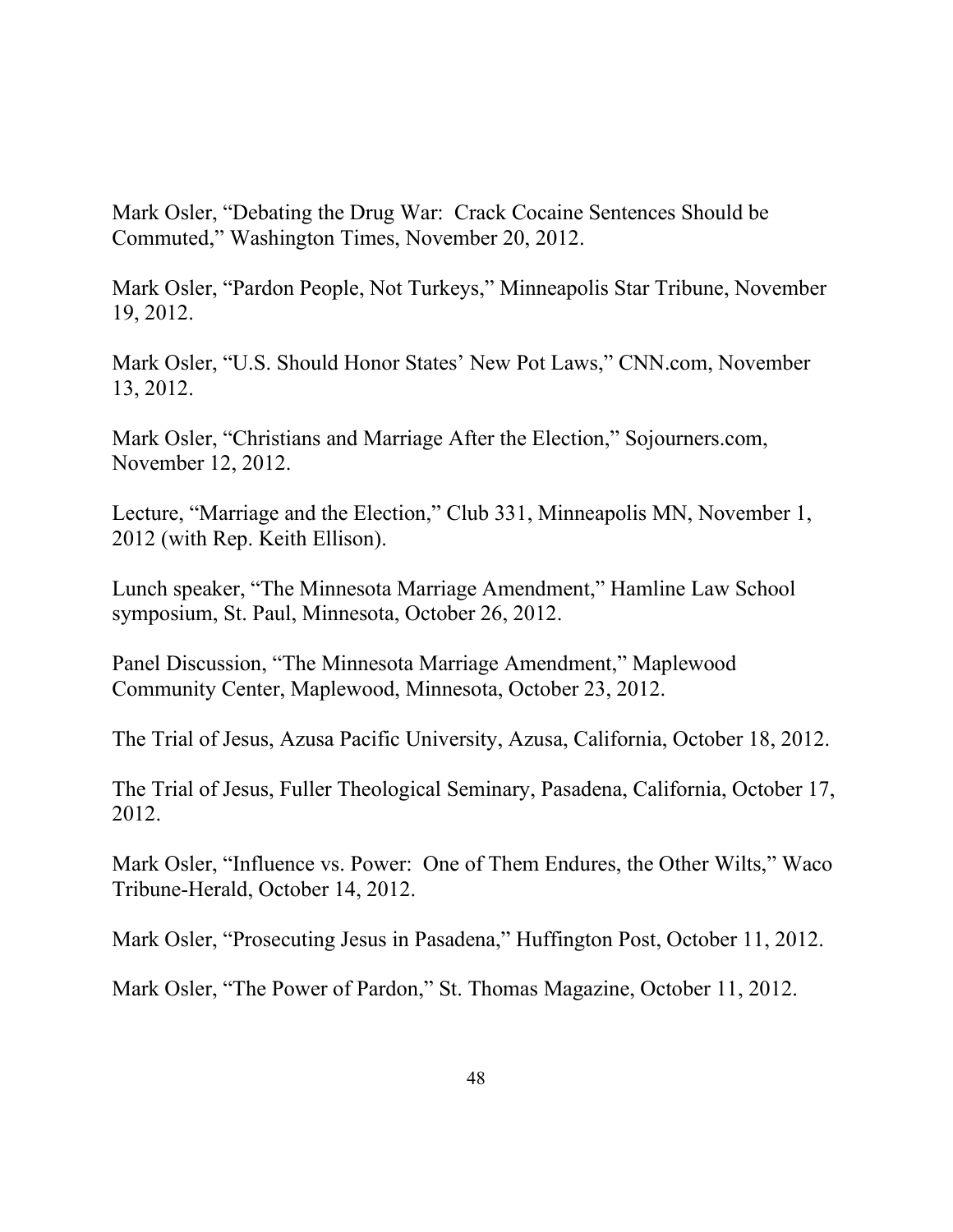Faculty Colloquium Presentation, "Commutation and Mercy," University of St. Thomas, October 11, 2012.

Mark Osler, "Voter's Choice: Less Death, More Love?" CNN.com, October 9, 2012.

The Trial of Jesus, Regent University, Virginia Beach, Virginia, October 9, 2012.

Sermon, Holy Comforter Episcopal Church, Richmond, Virginia, October 7, 2012.

Lecture, "The Death Penalty in Virginia," St. Marks Catholic Church, Virginia Beach, Virginia, October 7, 2012.

Mark Osler, "Remember the Dangerous Animals," Sojourners.com, October 3, 2012.

Lecture, "Power and Influence," University of St. Thomas Manna lunch, October 3, 2012.

Lecture, "Forgiveness in the Christian Tradition," Univ. of St. Thomas Reflection Series, October 2, 2012.

Lecture, "Faith and Works," Christ Church, Woodbury MN, September 30, 2012 (with Susan Stabile).

Mark Osler, "Cutting Off Cash Flow the Way to End Drug Trafficking," Washington Times, September 24, 2012.

Lecture, "Civil Discourse in Tumultuous Times," Nativity Episcopal Church, Burnsville MN, September 23, 2012.

Mark Osler, "Ask Now About the Pardon Power," Huffington Post, September 21, 2012.

Lecture, "The Marriage Amendment," Club 331, Minneapolis MN, September 20, 2012.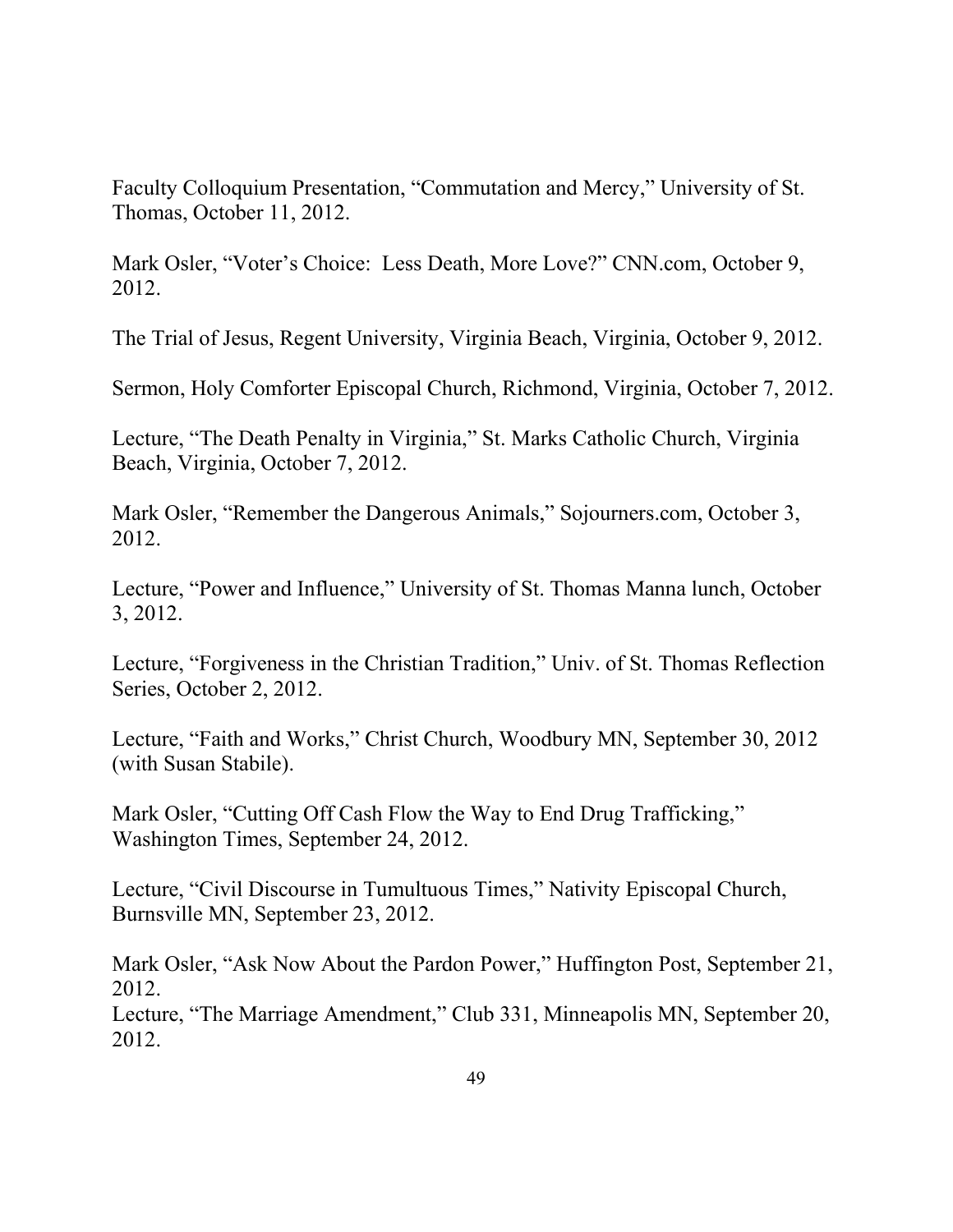Interview, "The Insanity Defense," Tru TV, September 19, 2012.

Lecture, "Civil Discourse in Tumultuous Times," St. John the Evangelist Episcopal Church, St. Paul MN, September 18, 2012.

Panel Discussion, Supreme Court Term Review (with Michael Stokes Paulsen, Robert Delahunty, and Thomas Berg), St. Thomas, September 17, 2012.

Sermon, "Power and Influence," Grace Episcopal Church, Menomonie WI, September 16, 2012.

Mark Osler, "Amendment is Wrong Way to Preserve Traditional Marriage," Minneapolis Star-Tribune, August 25, 2012.

Mark Osler, "The New Episcopalian," Huffington Post, August 22, 2012.

Trial of Jesus, Univ. of St. Thomas, August 22, 2012.

Mark Osler, "Kagan's Elegant Principle: Children are Different," Huffington Post, July 10, 2012.

Jeanne Bishop and Mark Osler, "Time to Deal on Life Sentences for Kids," CNN.com, July 6, 2012.

Interview by Daniel Fisher, Forbes, "Was the Clemens Jury a Hotbed of Tea Partiers?" June 18, 2012.

Mark Osler, "When the Atheists are Right," Huffington Post, June 6, 2012.

Lecture: "Productive Advocacy," Minnesota Peace Project, May 29, 2012.

Mark Osler, "My Take: The Christian Case for Gay Marriage," CNN.com, May 19, 2012.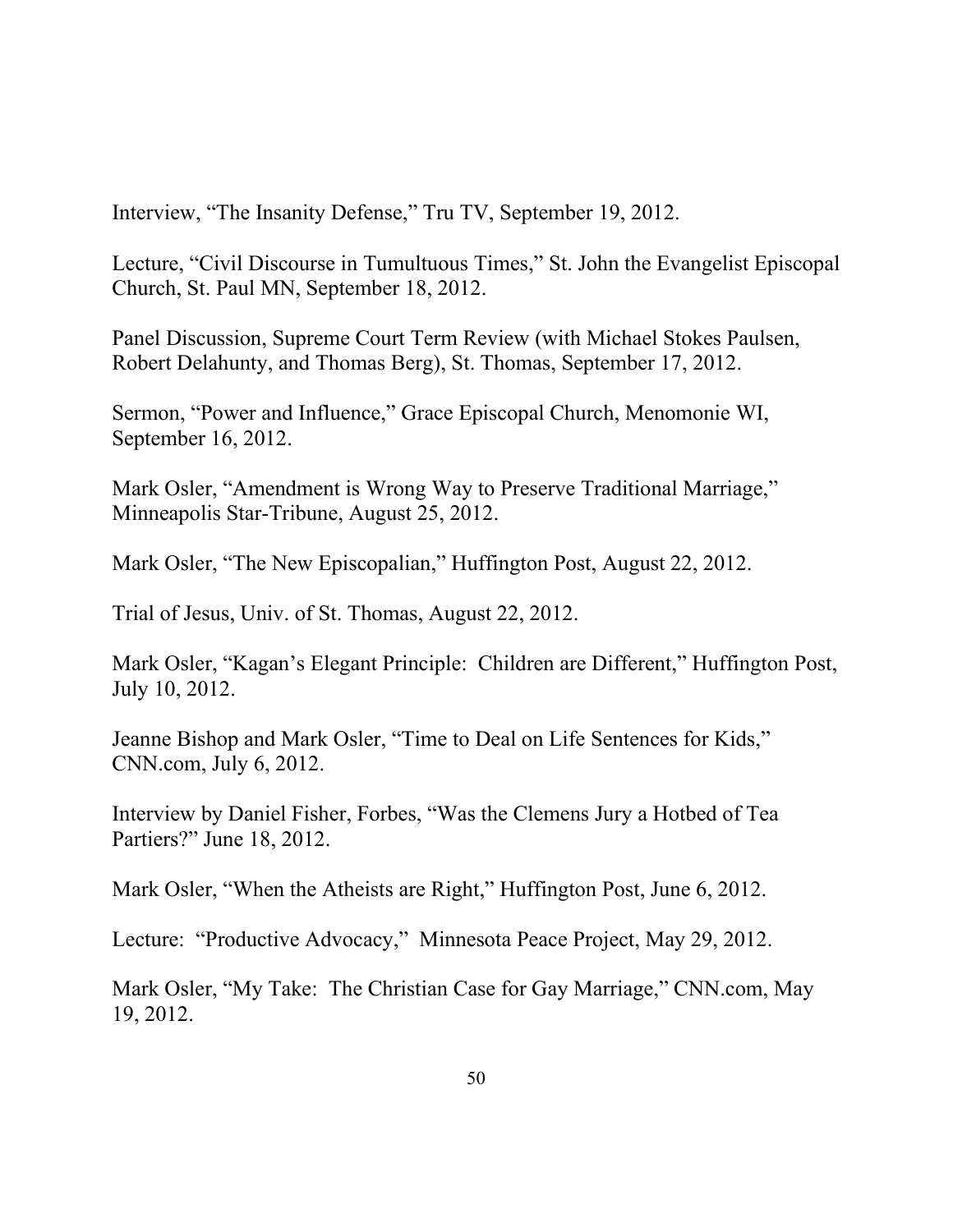Sermon, "Pebbles All," Episcopal Church of the Holy Comforter, Richmond VA, May 13, 2012.

Panel discussion, "Reimagining the Constitutional Pardon Power: Does the President Have a Role in Making Drug Sentences Fairer?" Rayburn House Office Bldg,, Washington DC, May 10, 2012.

Sermon, "Tumultuous Times," St.Martin's-by-the-Lake Episcopal Church, Minnetonka Beach MN, April 29, 2012.

Mark Osler, "God and Guns at Wal-Mart," Huffington Post, April 25, 2012.

Lecture, "Hard Questions, Loving Answers and Worthwhile Engagement on the Minnesota Marriage Amendment," Luann Dummer Center for Women, Univ. of St. Thomas, St. Paul MN, Wednesday, April 25.

Moderator, St. Thomas Law Journal Symposium on Commutations, April 20, 2012.

Mark Osler, "The Five Cardinal Sins of Progressive Activists," Huffington Post, April 17, 2012.

Jeanne Bishop and Mark Osler, "Trayvon Martin Case also About Guns," CNN.com, April 17, 2012.

Lecture, "Fruitful Discussion on the Marriage Amendment," St. Matthew's Episcopal Church, St. Paul MN, April 1, 2012.

Panel Discussion: "Three Perspectives on Gay Marriage," University of St. Thomas Law School, March 28, 2012 (With Rabbi Norman M. Cohen and Father Dan Griffith).

Mark Osler, "Who's to Blame for Pardon Abuse?" Huffington Post, March 19, 2012.

Trial of Christ, St. Henry's Catholic Church, Nashville TN, March 18, 2012.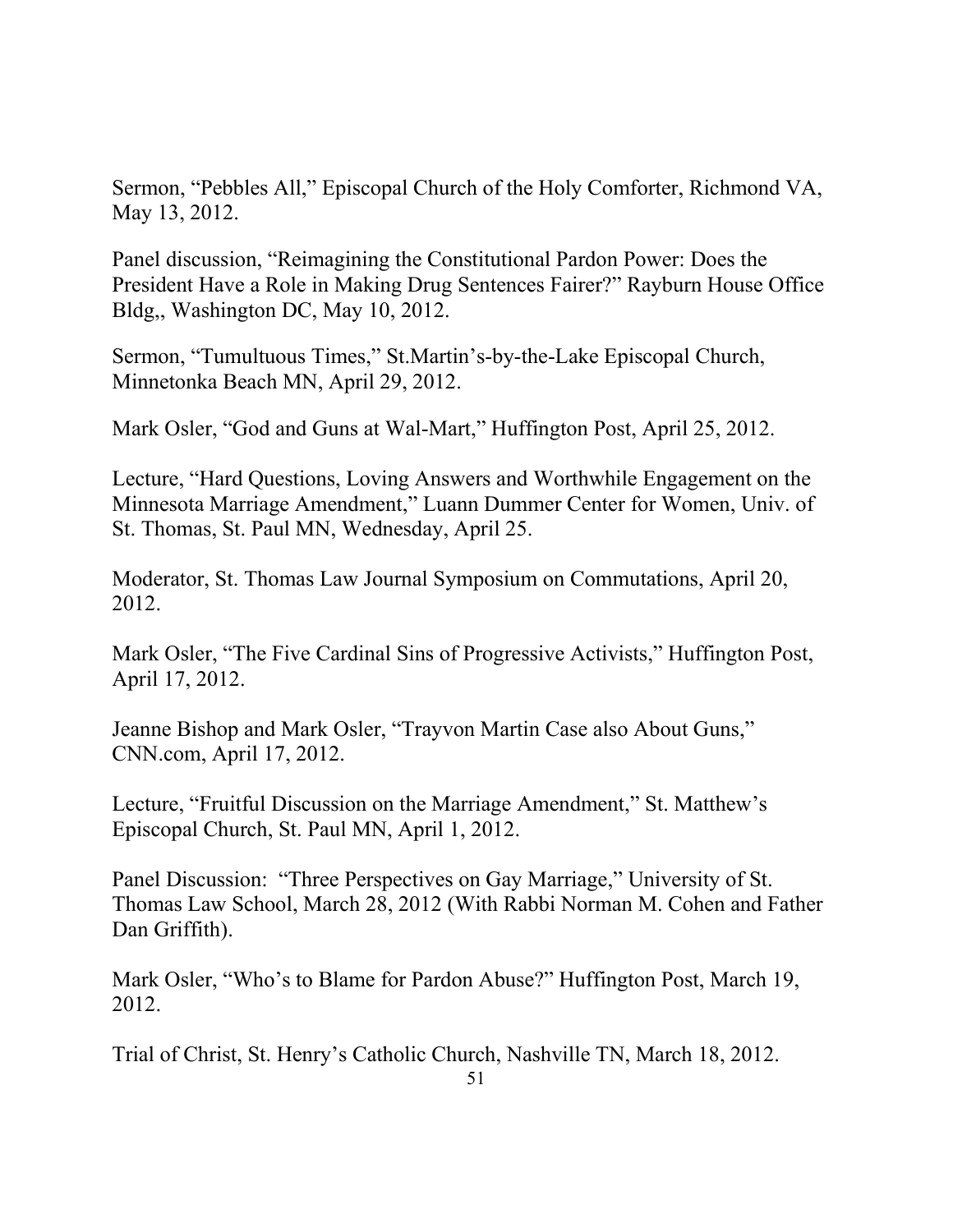Mark Osler, "Lent and the Hidden Cost of Capital Punishment," Huffington Post, March 13, 2012.

Mark Osler, "The Tyranny of False Proxies," St. Thomas Lawyer (Winter 2012).

Mission Lecture, Admitted Student Day, University of St. Thomas, March 9, 2012.

Interview, "Pardon Me! Please!" WETS-FM (Tennessee Public Radio), March 7, 2012.

Panel Discussion, "Violence and the Bible," University of St. Thomas, March 6, 2012.

Interview, "Why Vise-Throwing Suspect Was Released From Jail, Twice," KARE-TV, March 6, 2012.

Lecture, "Voices of Those At the Crucifixion," Lenten Retreat, University of St. Thomas, March 6, 2012.

Trial of Christ, Carson-Newman College, Jefferson City TN, February 27, 2012.

Lecture, "Jesus on Death Row," St. Henry's Catholic Church, Nashville TN, February 26, 2012.

Keynote Address, "Public Morality and the Death Penalty," TADP Conference, Middle Tennessee State University, Murfreesboro TN, February 25, 2012.

Lecture, "Jesus on Death Row," Belmont University, Nashville TN, February 24, 2012.

Mark Osler, "Faith in the Back Row," Huffington Post, February 21, 2012.

Interview, "Judging Justice," KSTP-TV, February 20, 2012.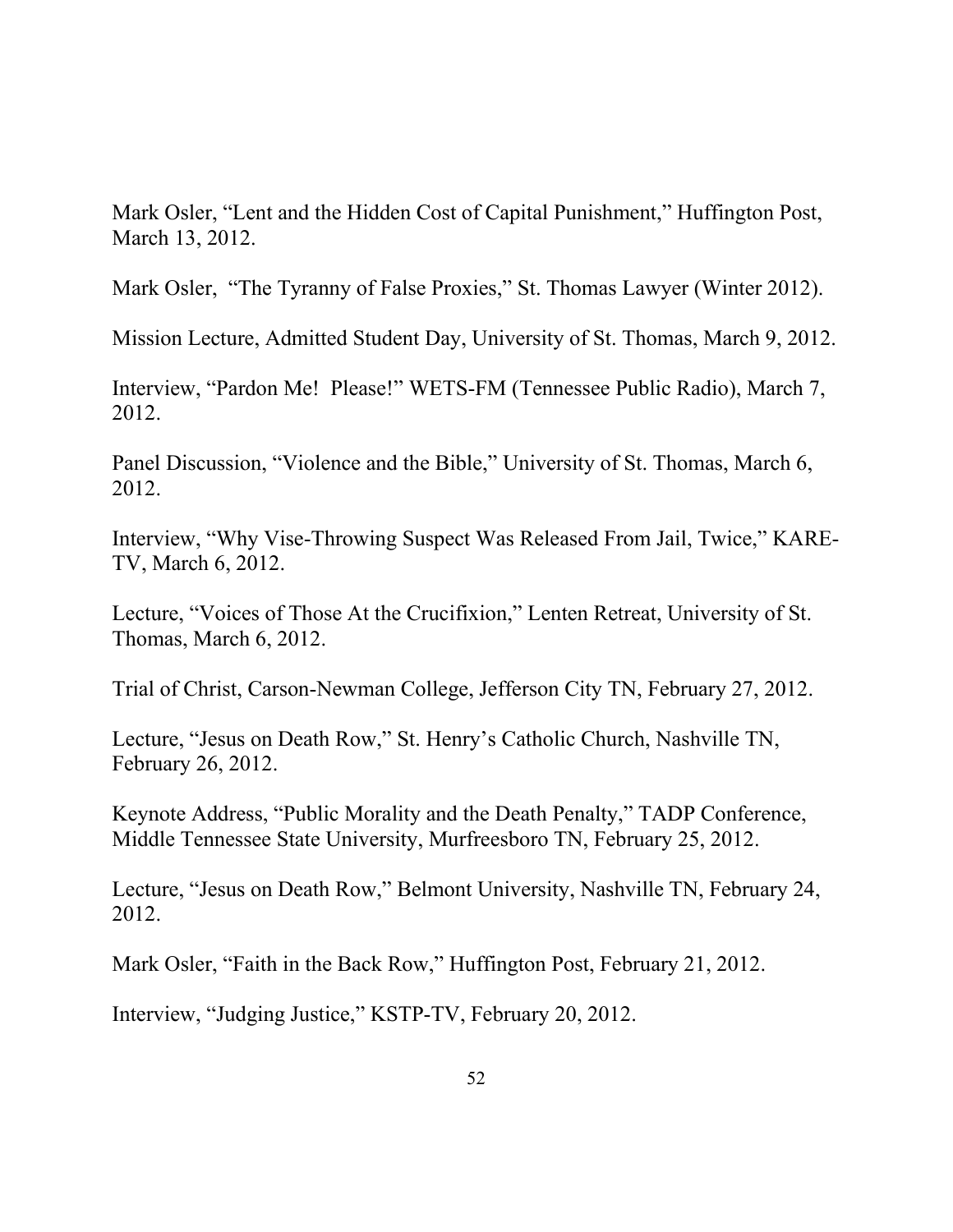Public Dialogue, "Faith and Works," University of St. Thomas, February 15, 2012 (with Susan Stabile).

Trial of Christ, Episcopal Divinity School, Cambridge, Massachusetts, February 7, 2012.

Mark Osler, "Changes in Medicine Should Prompt New Limits on Abortion," CNN.com, February 1, 2012.

Lecture, "A Dialogue on Creeds," Christ Episcopal Church, Woodbury, Minnesota, January 22, 2012 (with Susan Stabile).

Lecture, "Federal Criminal Practice From Both Sides of the Aisle," St. Thomas Federal Bar Association, January 19, 2012 (with Andrew Densemo).

Mark Osler, "Why Religion Should Matter When You Vote," Huffington Post, January 18, 2012.

Lecture, "Civil Discourse and Advocacy," St. Mary's Episcopal Church, St. Paul, Minnesota, January 18, 2012.

The Trial of Christ, Fourth Presbyterian Church, Chicago, January 15, 2012.

Interview, KMSP-TV (Fox 9, Minneapolis), "The Haley Barbour Pardons," January 12, 2012.

Mark Osler and Randy Roberts Potts, "There's Hope for Reconciliation Between Religious Right, Progressives," Dallas Morning News, December 24, 2011.

Mark Osler, "The Advent Challenge to Wealth," Huffington Post, December 19, 2011.

Advent Sermon, "Packin' Up," Holy Comforter Episcopal Church, Richmond, Virginia, December 4, 2011.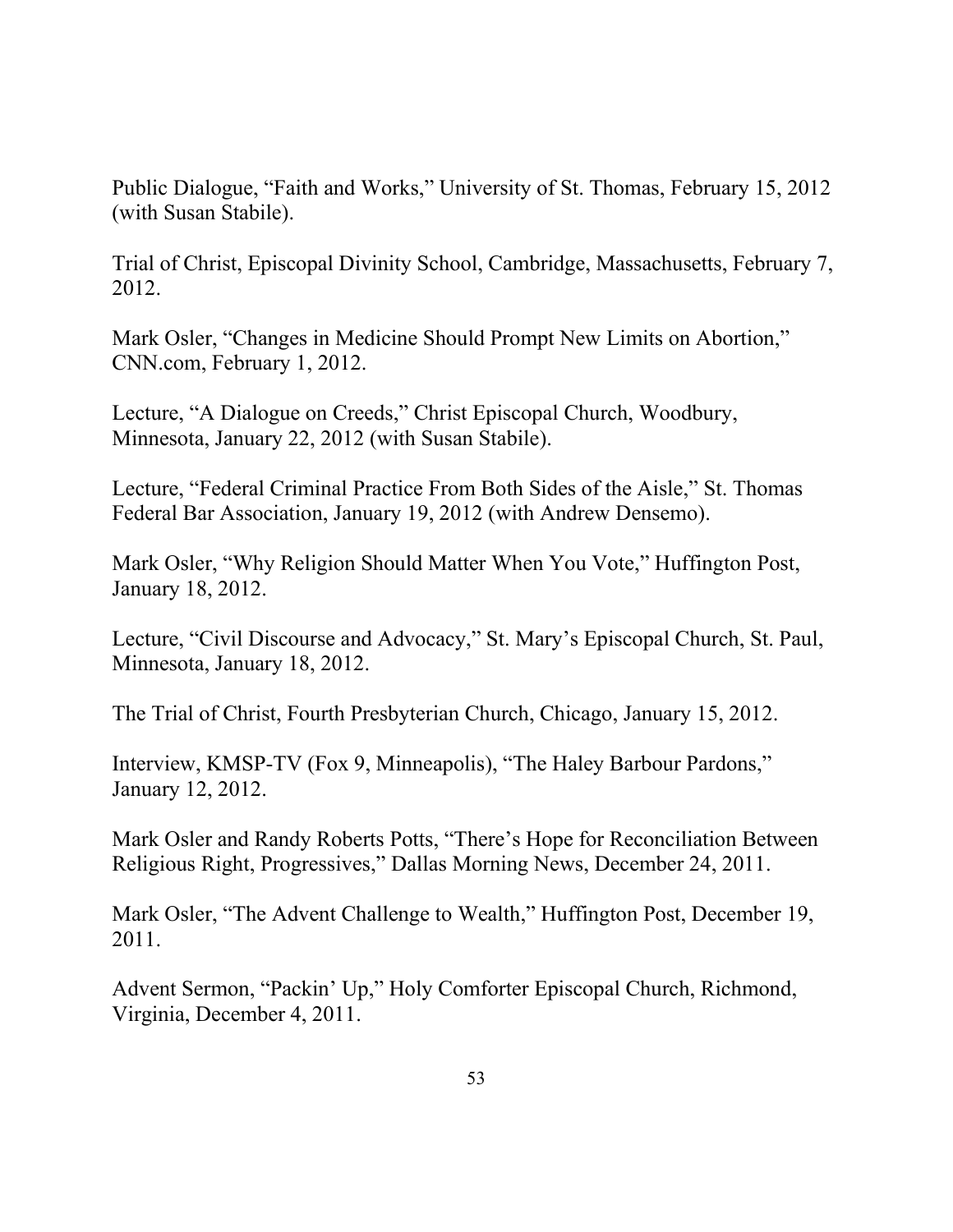Mark Osler, "The Conscience of John Kitzhaber," Huffington Post, November 30, 2011.

Mark Osler, "Oregon's Death Penalty Halt Merciful and Right," CNN.com, November 25, 2011.

Interview, WILS, Lansing, Michigan, "Juvenile Life Without Parole," November 22, 2011.

Mark Osler, "Juvenile Lifers and the Tragedy of Certainty," Muskegon Chronicle (November 18, 2011), the Grand Rapids Press (November 19, 2011), and the Kalamazoo Gazette, the Flint Journal, the Saginaw News, and the Bay City Times (November 20, 2011).

Lecture, "Jesus on Death Row," Colonial Church, Edina, Minnesota, November 13 & 20, 2011.

Public Dialogue, "Intercession," with Susan Stabile, Minneapolis, Minnesota, November 16, 2011.

Mark Osler, "Texas Prosecutors Won't Stop Rush to Execution," CNN.com, November 9, 2011.

Paper Presentation, "Wisdom Not My Own: Rules, Principles, and the Teaching of Law," as part of the Baylor University Institute of Faith and Learning's conference on "Educating for Wisdom," October 28, 2011.

Lecture, "Engagement Without Alienation," Lex Vitae, Minneapolis, Minnesota, October 25, 2011.

Lecture, "Legal Ethics and Public Discourse," Warren E. Burger American Inn of Court, St. Paul, Minnesota, October 19, 2011.

Mark Osler, "May Our Debate About Gay Marriage Be Constructive," Minneapolis Star Tribune, October 16, 2011.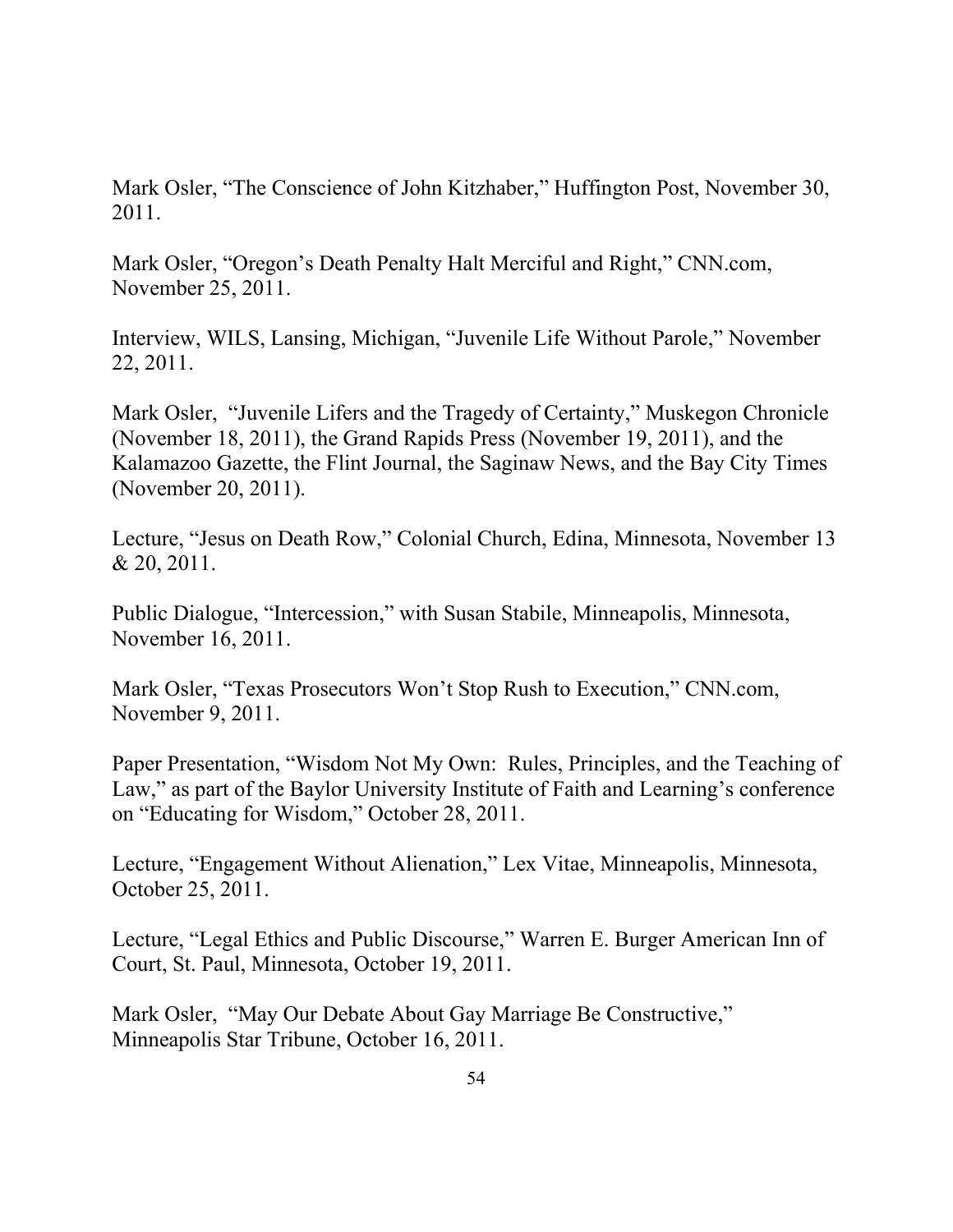Mark Osler, "Football, Pizza, and Power," Huffington Post, October 5, 2011.

Lecture, "Civil Discourse in Criminal Law," Episcopal Bishop's Conference, Buffalo MN, September 26, 2011.

Solo interview, "The Troy Davis Execution," Newsroom with Brooke Baldwin, CNN, September 23, 2011.

Mark Osler, "Troy Davis and Constitutional Virtues," CNN.com, September 22, 2011 (front page).

Panel discussion, "Developments in Criminal Law," Federalist Society, St. Thomas Law School, September 15, 2011.

Lecture, "Sexual Orientation and Faith," Manna, St. Thomas Law School, September 14, 2011.

Lecture, "Sexual Orientation, Faith, and Baylor," Sexual Identity Forum, Waco TX, September 1, 2011.

Lecture, "Sexual Orientation, Faith, and Baylor," Baylor Democrats, Waco TX, August 31, 2011.

Mark Osler, "Gay at Baylor: A Christian Challenge," Huffington Post, August 29, 2011.

Mark Osler, "Diversity, Faith, and the Supreme Court," Huffington Post, August 28, 2011.

Debate, "Searching for Social Justice: Juvenile Life Without Parole," Halloran Center for Ethical Leadership in the Professions, Minneapolis, Minnesota, August 23, 2011.

Mark Osler, "Prayer Breakfast Heresies," Huffington Post, July 11, 2011.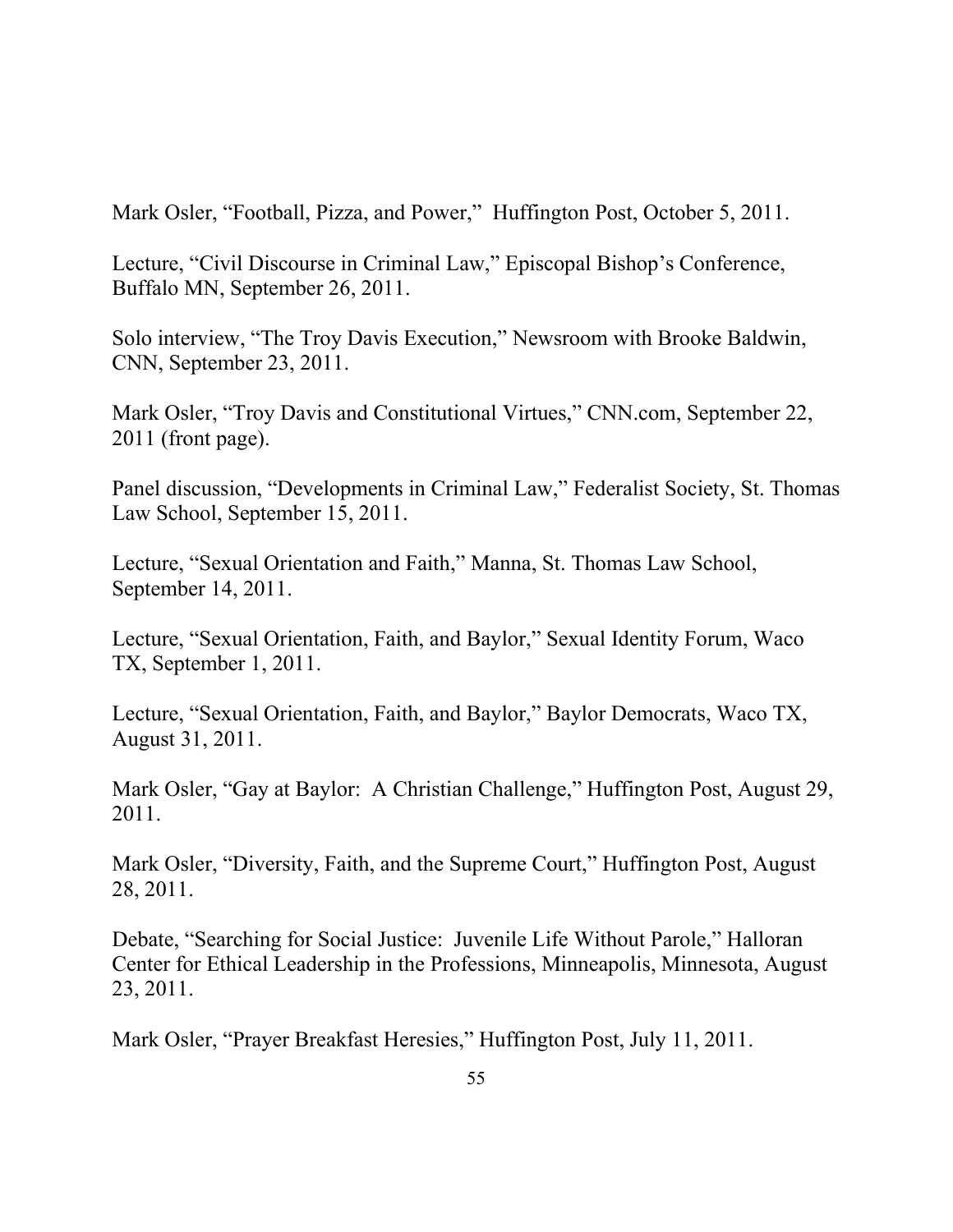Mark Osler, "The Power of Futile Speeches," Huffington Post, June 17, 2011.

Mark Osler, "Worshipping the Irrational Jesus," Huffington Post, June 8, 2011.

Interview, "Law Professor Offers New Look at Fighting Drugs," KWBU-FM, May 31, 2011.

Mark Osler, "Michigan's Juvenile Crime Laws Need to Be Revisited," Detroit News, May 17, 2011.

Panel Lecture, "What Role Should Law Play in Infusing the City of Man with the City of God?" 6<sup>th</sup> Annual Conference on Legal Thought, Norman, Oklahoma, May 18, 2011.

Mark Osler, "Narcotics: Attack Capital, Not People," Huffington Post, May 10, 2011.

Lecture, "Two Views on Creeds," St. Stephen's Episcopal Church, Edina MN, May 1, 2011 (with Susan Stabile).

Mark Osler, "Ripping My Clothes At Easter," Huffington Post, April 22, 2011.

"The Trial of Christ under Virginia Law" (dramatic simulation), Holy Comforter Episcopal Church, Richmond, VA, April 16, 2011 (with Jeanne Bishop and William Broaddus).

"The Trial of Christ under Virginia Law" (dramatic simulation), University of St. Thomas, April 14, 2011 (with Jeanne Bishop and Henry Shea).

Panel Lecture, "Attacking Narcotics Capital, Not Labor," Univ. of District of Columbia, Symposium on "Life After the War on Drugs," March 24, 2011.

Mark Osler, "Governor Quinn Sets the Right Tone With Abolition of Illinois Death Penalty," Huffington Post, March 10, 2011.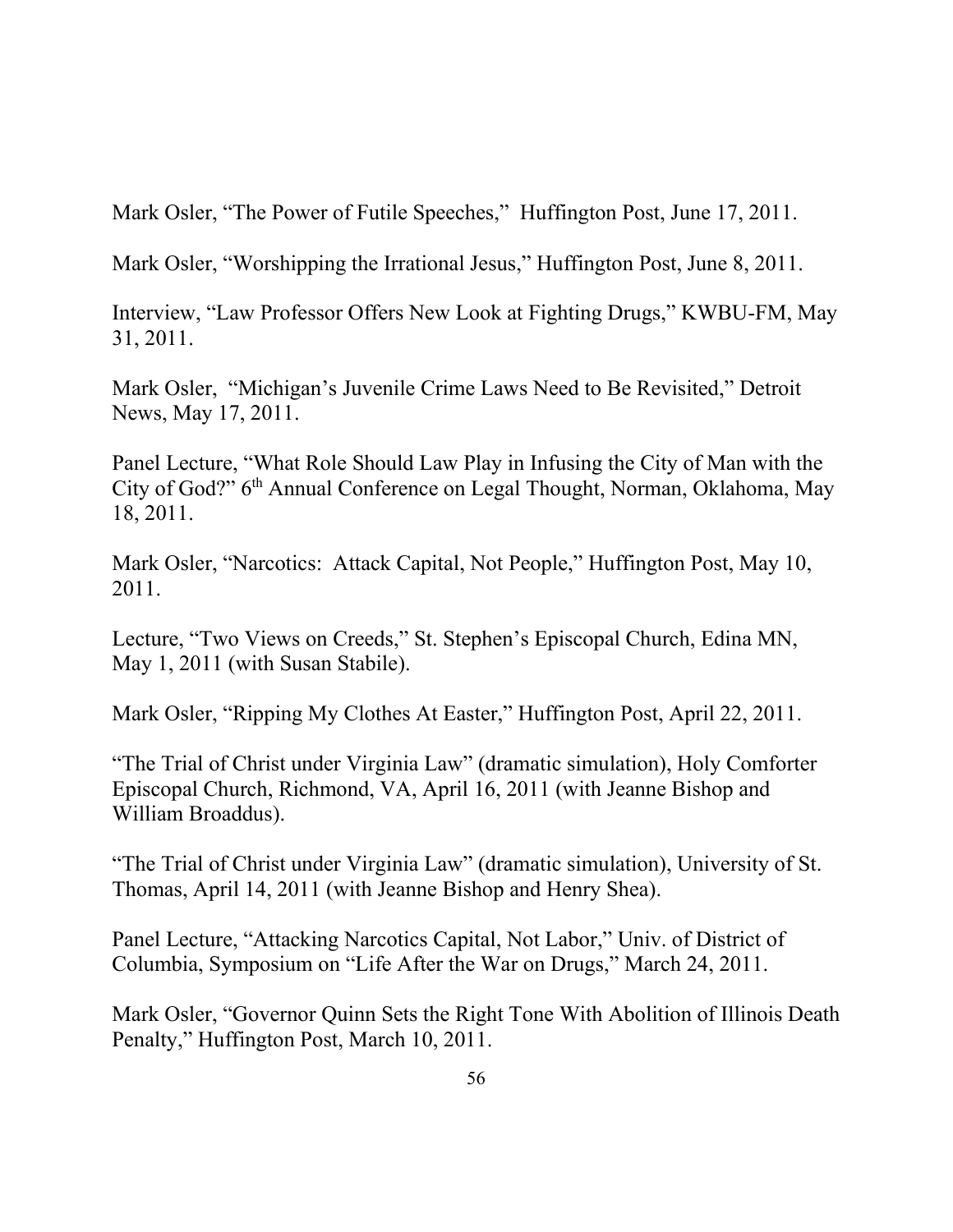Sermon, "Transfiguration at the Mountaintop and the Kitchen Table," Holy Comforter Episcopal Church, Richmond, VA, March 6, 2011.

Lecture, "Two Arguments Against the Death Penalty," Holy Comforter Episcopal Church, Richmond, VA, March 5, 2011 (with Jeanne Bishop).

Lecture, "The Conservative Argument Against the Death Penalty," Lex Vitae, Minneapolis, MN, March 15, 2011.

Mark Osler, "Why the Legislature is Right and Lisa Madigan is Wrong About the Death Penalty," Huffington Post, February 24, 2011.

Lecture, "The Power of Creeds," St. Thomas Law School, February 28, 2011 (with Susan Stabile).

Mark Osler, "The Christian Social Mission of Loving Your Heckler," Huffington Post, February 22, 2011.

Rector's Forum Lecture, "Blood in the Desert," St. Stephens Church, Edina MN, February 6, 2011.

Faculty Colloquium Lecture, "Senators, Crackheads, Money, and Power," Villanova Law School, January 28, 2011.

Lecture, "Talking to the Family Members of Murder Victims," National Conference of the National Coalition to Abolish the Death Penalty, Chicago IL, January 13, 2011 (with Jeanne Bishop).

Mark Osler, "The Death Penalty and Why the Arizona Murders Should Trouble Christians," Huffington Post, January 10, 2011.

Mark Osler, "A Watkins Supporter Laments Leadership Shortcomings," Dallas Morning News, January 5, 2010.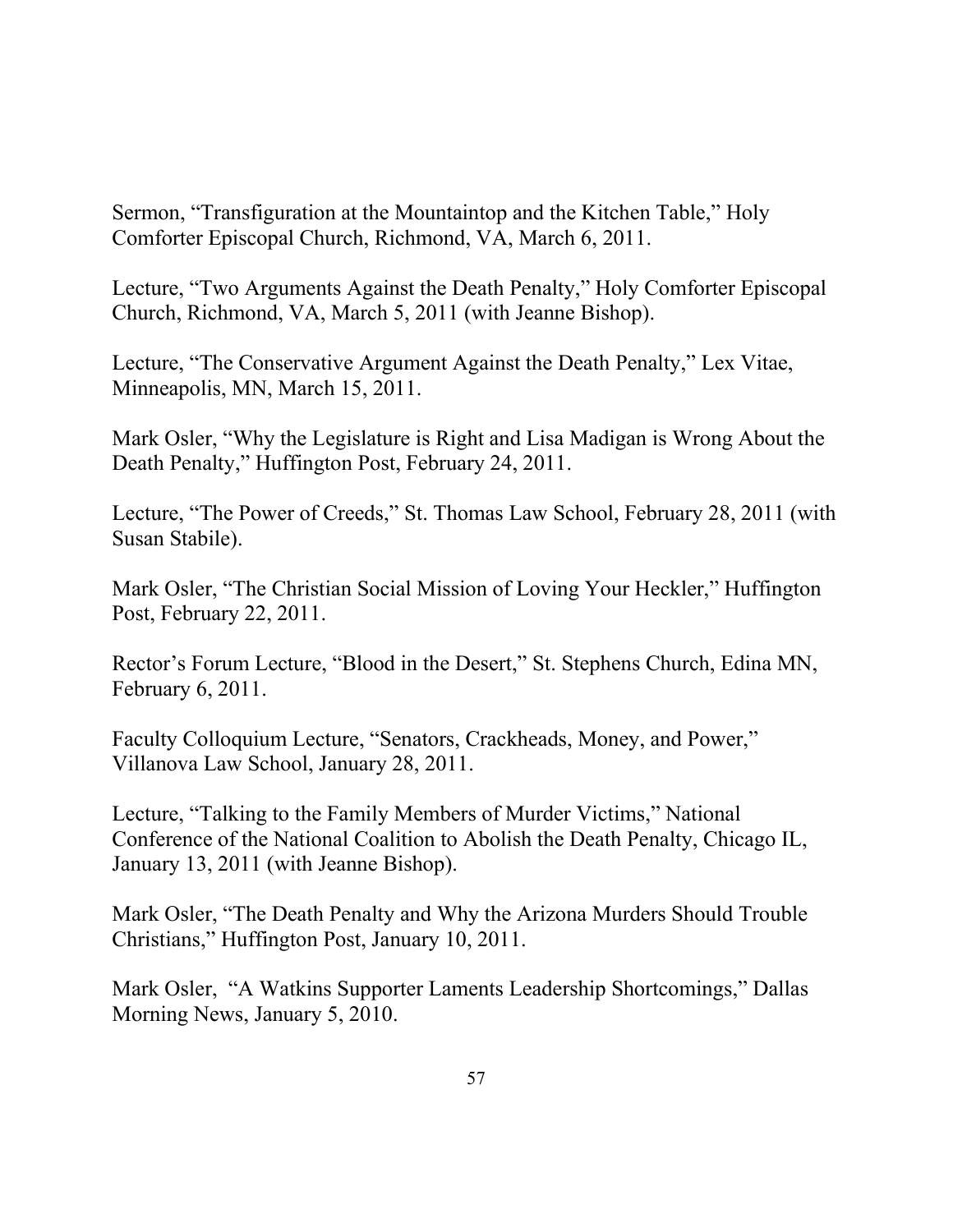Mark Osler, "The Advent Spirit in a Detroit Courtroom," Huffington Post, December 13, 2010.

Mark Osler, "Political Dysfunction as Spiritual Failing," Huffington Post, November 27, 2010.

Mark Osler, "Jesus on Death Row," Kairos Death Penalty Conference, Atlanta, Georgia, November 16, 2010.

Mark Osler, "Obama's Mercy Dearth," Dallas Morning News, November 7, 2010.

Mark Osler, "Repentance of an Anti-Gay Bigot," Huffington Post, October 25, 2010 (front page).

Washington Legal Foundation Legal Opinion Letter Vol. 19, No. 21, "Federal Sentencing for Fraud, DOJ, and the Role of Natural Law," October 15, 2010.

Mark Osler, "While Attention is Elsewhere, Drug Use Grows," Minneapolis Star Tribune, October 12, 2010.

Panel, "The Morality of Sentencing: Beyond the Federal Guidelines," (with Hon. Ralph Erickson and Hon. Patrick Schiltz), Minneapolis MN, October 8, 2010.

Mark Osler, "Bill Clinton, Ken Starr, and Grace Through a Shared Faith," Huffington Post, September 20, 2010.

Panel, "Supreme Court Review," St. Thomas Law School, panel sponsored by American Constitution Society and Federalist Society, September 16, 2010.

Mark Osler, "Jesus on Trial in Texas," 16 Christian Ethics Today, p. 18 (Summer 2010).

Mark Osler, "Q & A With Baylor President Ken Starr," Wacoan Magazine, August 1, 2010.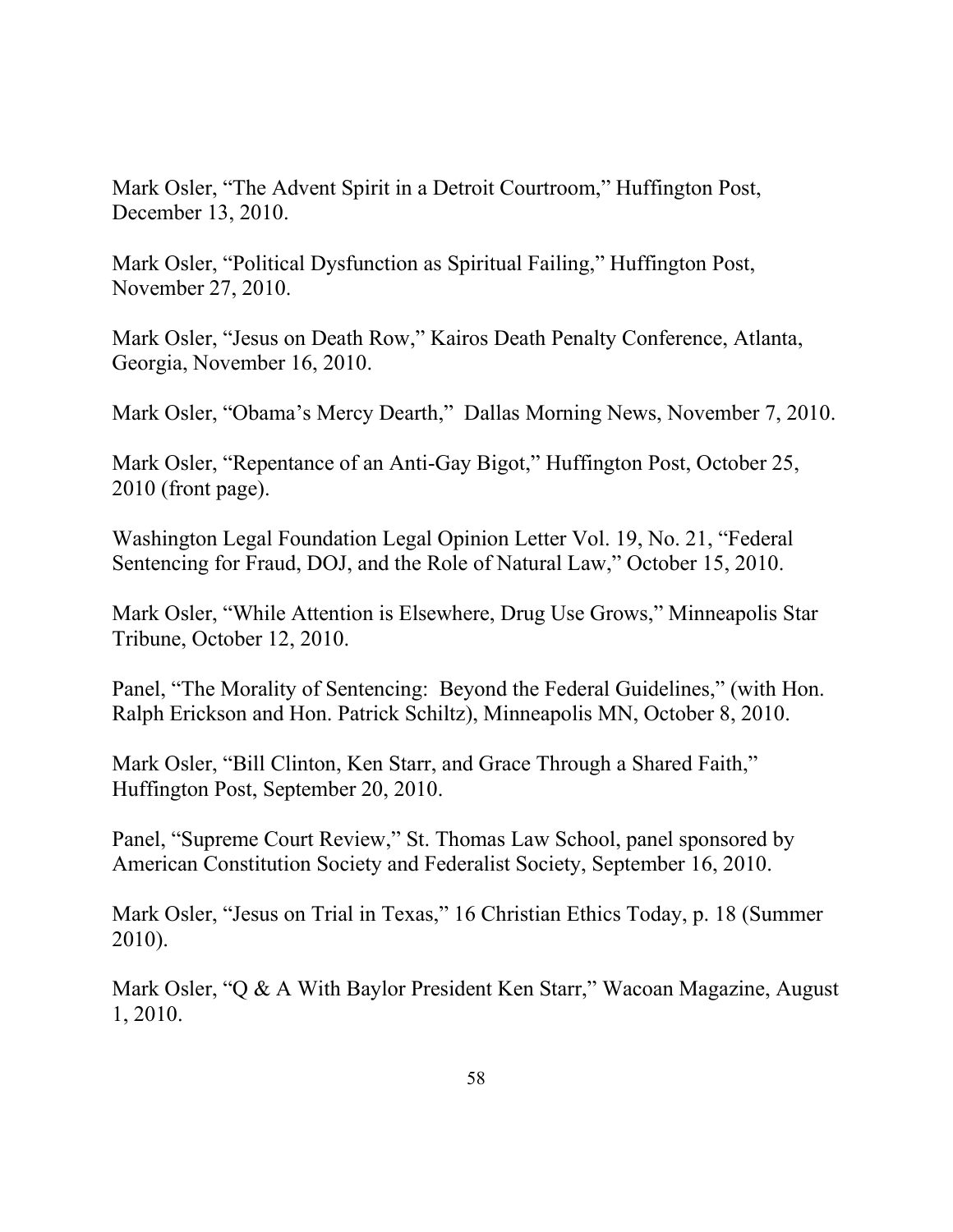Mark Osler, "The Slow Fade of Len Bias' Ghost," Dallas Morning News, July 30, 2010.

Lecture, "Senators, Crackheads, Money, and Power," Greater Dallas Republicans, July 29, 2010.

Criminal Practice Seminar, "Federal Sentencing Update," Alpine, Texas, July 23, 2010.

Lecture, "Ethical Practice," Social Worker Training (sole speaker), Methodist Children's Home, Waco, Texas, July 14, 2010.

Mark Osler, "Knowing the Students Right Down to Their Pencils," Waco Tribune-Herald, July 9, 2010.

Lecture, "Exit Interview," Seventh and James Baptist Church, Waco, Texas, June 30, 2010.

Interview, KWBU-FM, "The Kagan Hearings," June 29, 2010.

Mark Osler, "High Court's *Dillon* Ruling: Institutionalizing Injustice in Institutions of Complexity and Centralization," in The Legal Pulse (Blog of the Washington Legal Foundation), June 18, 2010.

Lecture, "Religion and the Capital Jury," Arizona Public Defender Association, Tempe, Arizona, June 12, 2010.

Mark Osler, "Prayer, Confession, and the Police," Huffington Post, June 11, 2010.

Lecture, "Federal Sentencing Update," Arizona Public Defender Association, Tempe, Arizona, June 11, 2010.

Commencement Speaker, Vanguard High School, Waco, Texas, May 28, 2010.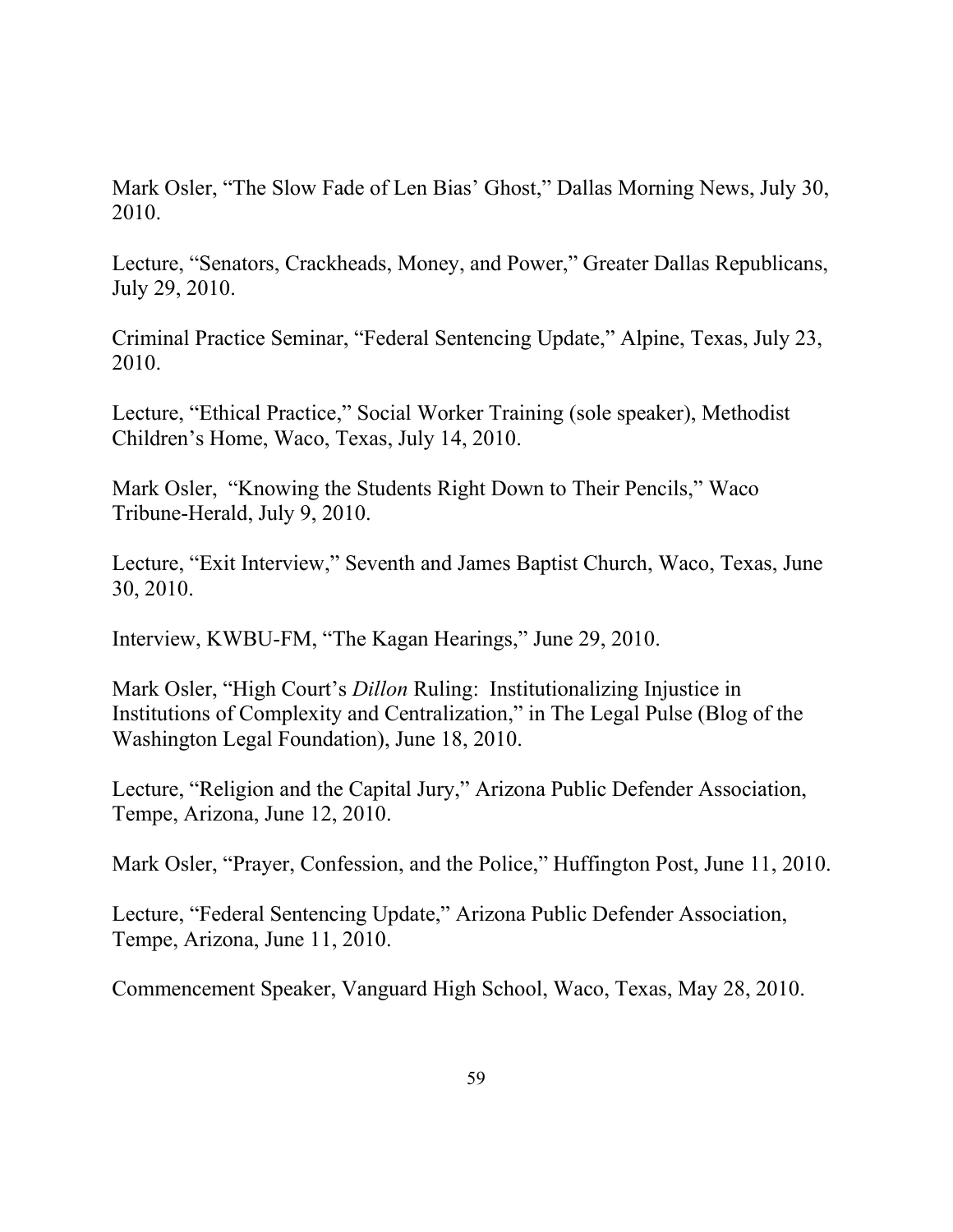Commencement Speaker, St. Paul's Episcopal School, Waco, Texas, May 28, 2010.

2-Part Interview, "A Wrong Made Right," KWTX-TV (CBS), May 25 & 26, 2010.

Mark Osler, "Jesus Christ, Capital Defendant," Huffington Post, May 25, 2010.

Lecture, "Jesus on Death Row," New York Ave. Presbyterian Church, Washington, DC, May 23, 2010.

Mark Osler, "The Supreme Court Needs a Protestant Voice," Dallas Morning News, May 17, 2010.

Interview, "The Kagan Nomination," WNUR-FM, Chicago/Evanston, Illinois, May 16, 2010.

Lecture, "A Brief History of Federal Sentencing," McLennan County Bar Association, May 14, 2010.

Interview, KWBU-FM, "The Kagan Hearings," May 11, 2010. CNN Interview, "The Kagan Nomination" (with Jeffrey Toobin and Linda Greenhouse), May 10, 2010.

Lecture, "Ethical Practice," Social Worker Training (sole speaker), Waco Advocacy Center for Crime Victims, April 22, 2010.

Lecture, "The Last Lecture," Sponsored by Baylor Student Bar, April 19, 2010.

Panel Discussion sponsored by NAACP & Federalist Society, Harvard Law School, "Crack Sentencing," April 6, 2010.

Lecture, "Trials, Raids, and Becoming a Lawyer," Baylor University Pre-Law Society, March 31, 2010.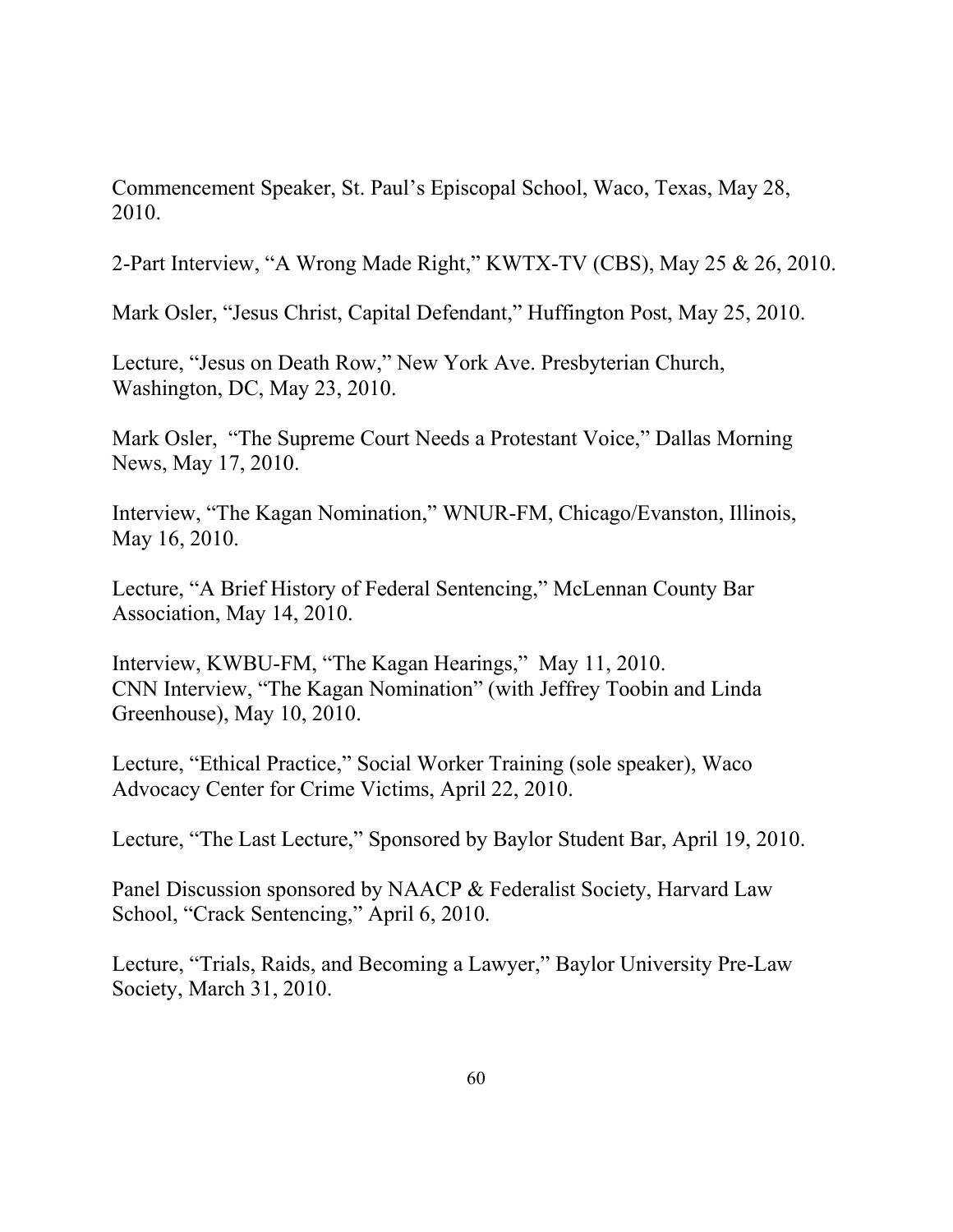Mark Osler, "What if Jesus Had Been Tried Under Texas Law?" Q and A on editorial page of Dallas Morning News, March 28, 2010.

Panel, "The Death Penalty in a Texas Context," Baylor University, March 24, 2010.

CNN Interview, "Growing Up Behind Bars," March 16, 2010.

Lecture, "Dead Men Walking," University of Texas at Arlington, March 4, 2010.

Interview, "Pardon Power" Blog, March 3, 2010.

Panel Discussion, "Faith and the Death Penalty," State Convention of the Texas Coalition for Abolition of the Death Penalty, February 20, 2010.

Criminal Practice Seminar, "Immigration Sentencing," El Paso, Texas, February 18, 2010.

Panel Discussion on "American Violet," Waco Community Race Relations Coalition, February 16, 2010.

Faculty Tea, "The Dance of Law and Legislation," Brooks College (Baylor), January 19, 2010.

Faculty Colloquia, "The Odd World of Crack Sentencing," Univ. of St. Thomas, Minneapolis, January 15, 2010.

Lecture sponsored by NAACP and Federalist Society, "Crackheads, Senators, Money, and Power," Baylor University, December 7, 2009.

Criminal Practice Seminar, "Prosecutorial Misconduct," San Antonio, Texas, November 19, 2009.

Lecture, "Jesus Christ, Defendant," Travis County Women Lawyer's Association, Austin, Texas, November 18, 2009.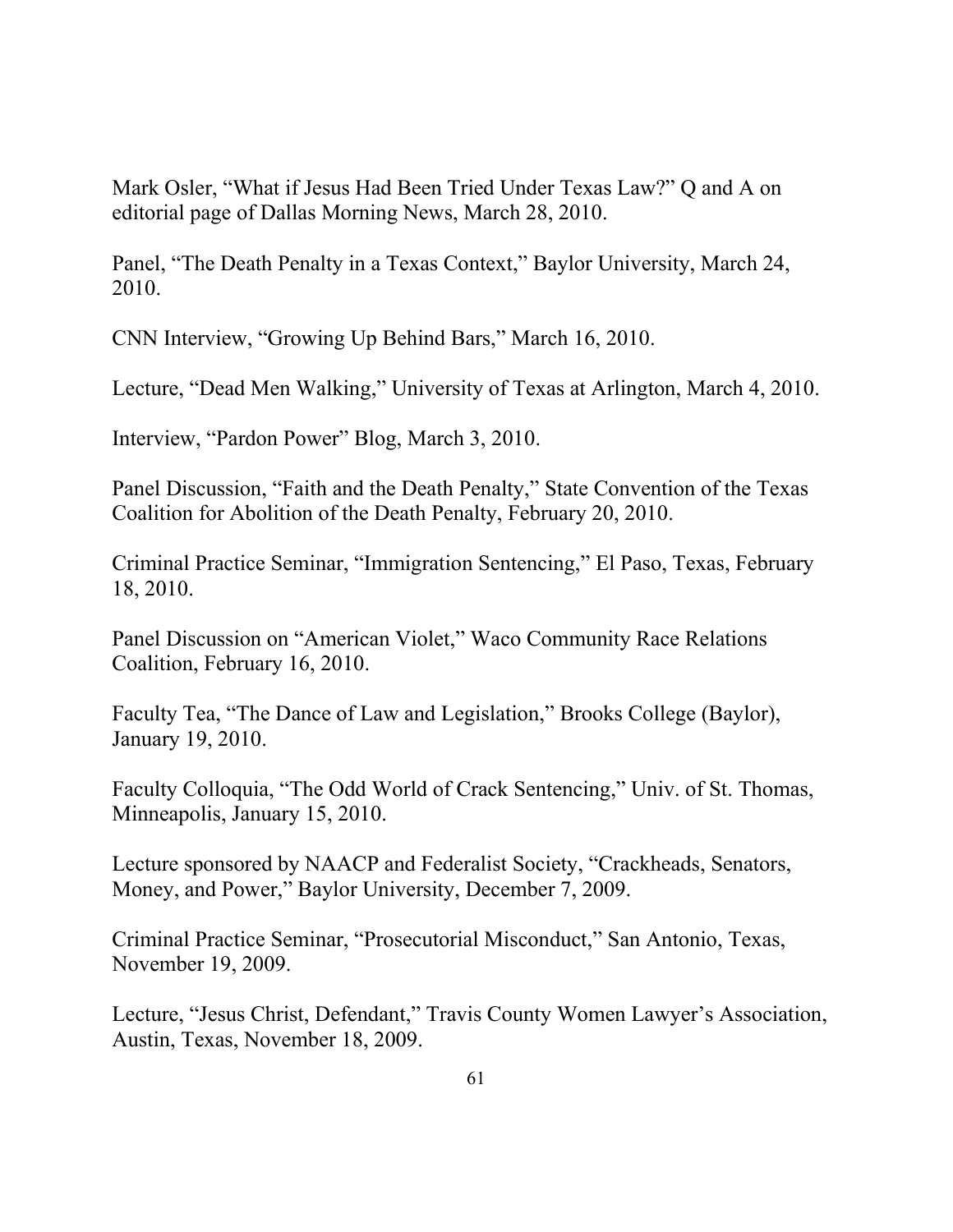Solo Lecture sponsored by NAACP, "Crackheads, Senators, Money, and Power," Harvard Law School, November 16, 2009.

Criminal Practice Seminar, "Prosecutorial Misconduct," Austin, Texas, November 5, 2009.

Dramatic Reading, role of Trenchard in David Mamet's "The Voysey Inheritance," Hankamer School of Business's Dale P. Jones Business Ethics Forum, November 3, 2009.

Lecture, "Jesus Christ, Defendant," First Presbyterian Church, Waco, Texas, October 18, 2009.

Sole Presenter, Dyer Ethics Workshop, Baylor School of Social Work, September 29, 2009.

Panel discussion, "Professionalism," Dallas Bar Association, September 1, 2009.

Interview, "The Sotomayer Nomination," KWBU-FM, July 15, 2009.

Reading and Lecture, "Jesus on Death Row," Bookpeople, Austin, Texas, June 16, 2009.

Lecture, "Jesus on Death Row," First United Methodist Church, Austin, Texas, June 14, 2009.

Congressional Testimony, "Juvenile Life Without Parole," House Judiciary Subcommittee on Crime, Terrorism, and Homeland Security, June 12, 2009.

Lecture, "Jesus on Death Row," Lakeshore Baptist Church, Waco, Texas, May 27, 2009.

Criminal Practice Seminar, "Sentencing Update" and "Prosecutorial Misconduct," Waco, Texas, May 22, 2009.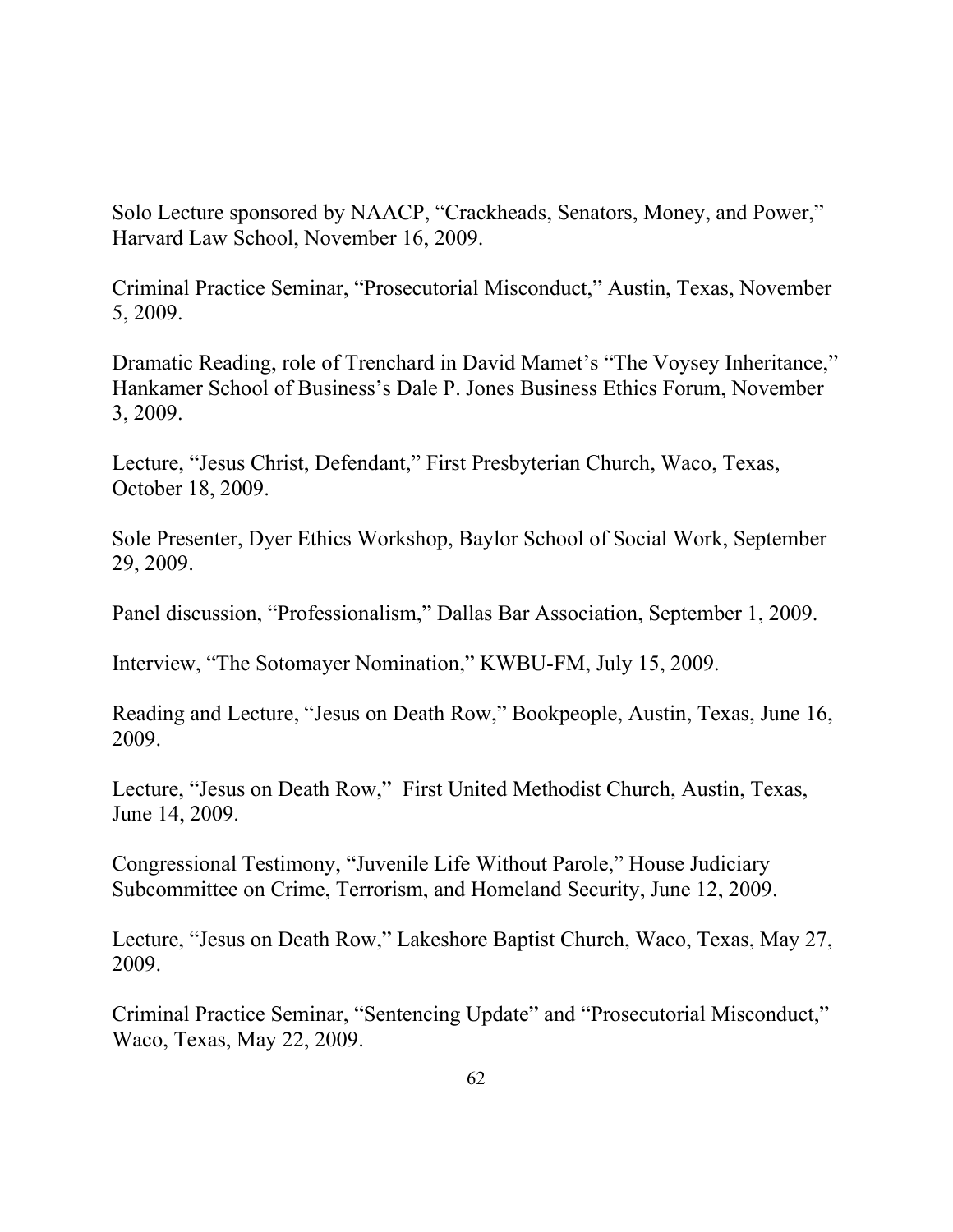Lecture, "Religion and the Death Penalty," Center for American and International Law, Plano, Texas, May 12, 2009.

On-air interview, CBS Affilliate KWTX-TV News, Jesus on Death Row, April 13, 2009.

On-air interview, CBS Affiliate KWTX-TV News, *The Stanford Investigation*, March 1, 2009.

Criminal Practice Lecture, "*Spears* and Beyond," McLennan County Bar Association, February 20, 2009.

Criminal Practice Seminar, "Criminal Practice in Federal Court," El Paso, Texas, February 12, 2009.

Mark Osler, *Carried by a Loving Mob*, Waco Tribune-Herald, January 24, 2009.

Criminal Practice Lecture, "Data-driven Plea Negotiation," McLennan County Bar Association, December 20, 2008 (with Dr. Blaine McCormick).

Federalist Society Debate (v. Prof. Brian Serr), "Is Guantanamo Defensible?" Waco, Texas, November 19, 2008.

Criminal Practice Seminar, "Sentencing Post-Booker, Gall and Kimbrough," San Antonio, Texas, November 19, 2008.

Panelist, Alpha Phi Alpha political forum: The Obama presidency, Waco, Texas, November 12, 2008.

Mark Osler, "An American Moment," Waco Tribune-Herald, November 8, 2008.

On-air interview, CBS Affiliate KWTX-TV News, *Sentencing of Margaret Mills*, November 2, 2008.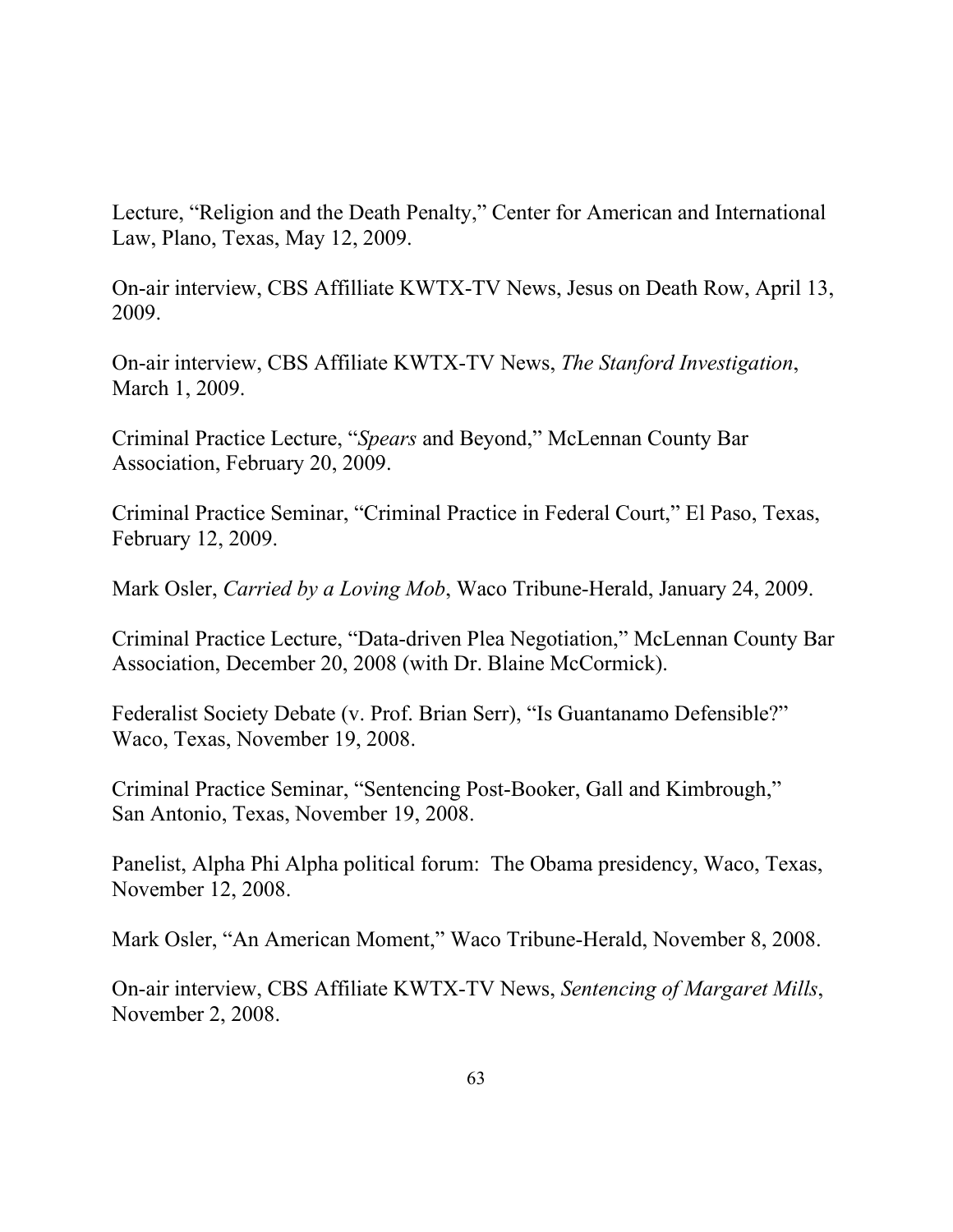Criminal Practice Seminar, "Defending Criminal Cases," Midland, Texas, October 23, 2008

Annual Professionalism Lecture, Campbell University Law School, October 15, 2008.

Student/Faculty Lecture, *Art and Ethics*, Regent University School of Law, October 14, 2008.

Live on-air interview, CBS Affiliate KWTX-TV News, *Congress Challenges DC Law*, September 17, 2008.

Annual Constitution Day Lecture, McLennan Community College, September, 2008.

Criminal Practice Seminar, "Defending 1325 & 1326 Cases," Del Rio, Texas, July, 2008.

Criminal Practice Seminar, "Sentencing Update," Austin, Texas, April, 2008.

Criminal Practice Seminar, "Crack Retroactivity," Waco, Texas, April, 2008 On-air interview, CBS Affiliate KWTX-TV News, *Second Amendment and Guns*, March 18, 2008.

Guest Editorial, *Crack Cocaine Sentencing Injustice*, Waco Tribune Herald, March 16, 2008 (with counterpoint from Attorney General Michael Mukasey).

Chapman School of Law Prosecutorial LLM Program, "A Death Penalty Perspective," March, 2008.

Higher Law conference, Pepperdine University School of Law, February, 2008 (moderated panel including Dallas Willard, David Novak, and Connie Rosari).

Faculty Workshop, Northern Kentucky University Chase School of Law, "Ethics, Art, and Principles," February, 2008.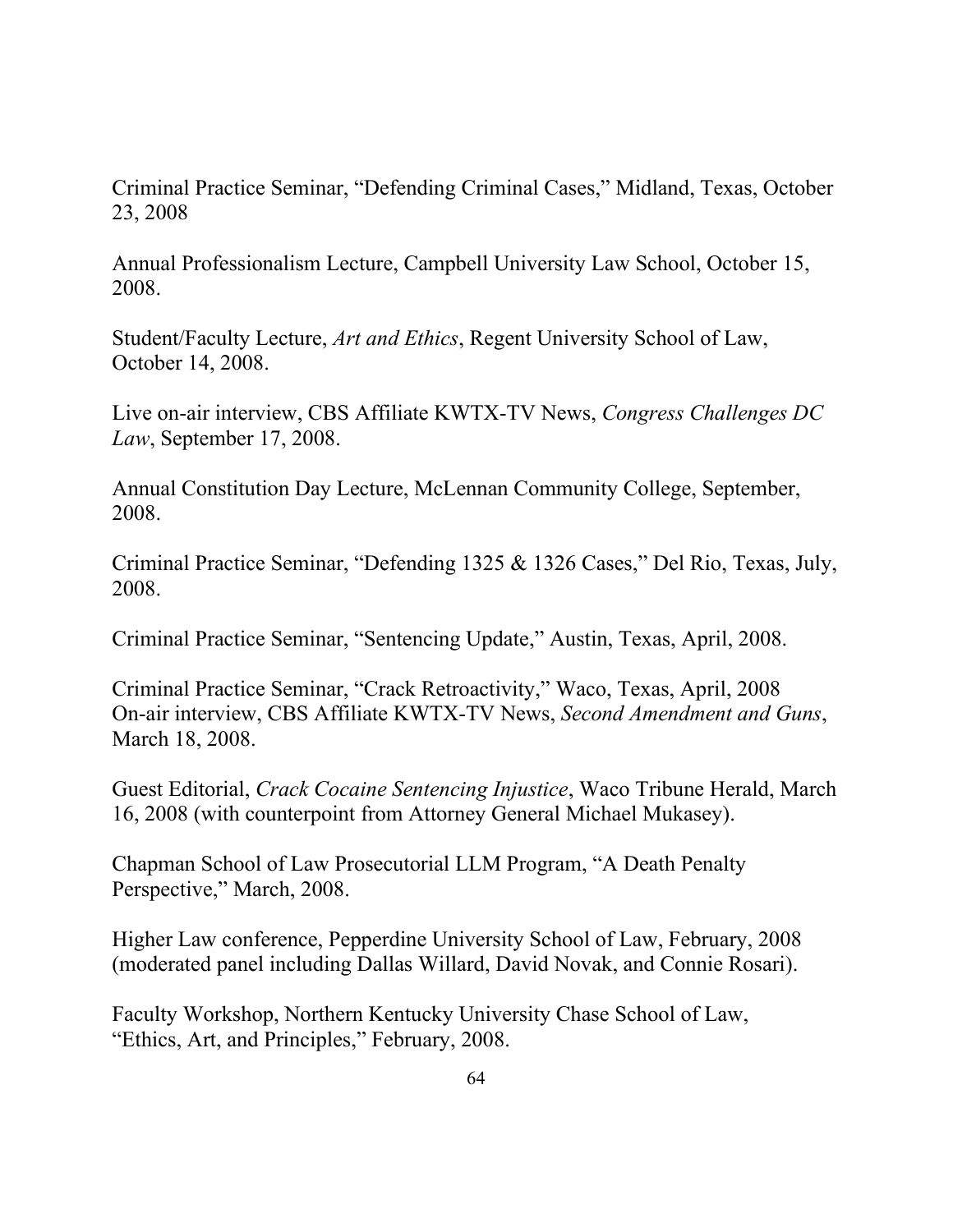Celebration of a New Baptist Covenant, "Engaging the Criminal Justice System," January, 2008.

Criminal Practice Seminar, "Sex, Drugs, and Guns," El Paso, Texas, January, 2008.

Criminal Practice Seminar, "Sentencing Update," Austin, Texas, November, 2007.

Criminal Practice Seminar, "Sentencing Update," El Paso, Texas, October, 2007.

On-air interview, CBS Affiliate KWTX-TV News, *Lethal Injection Controversy*, October 3, 2007.

National Federal Defender Sentencing Workshop, "Issues in *Kimbrough*," Los Angeles, California, September, 2007 (with Frank Bowman, Michael O'Hear, and Hon. Nancy Gertner).

Criminal Practice Seminar, "Ethical Withdrawal," San Antonio, Texas, May, 2007.

ABC Television's "Good Morning America," interviewed for *Roberson Indictment*, April 1, 2007.

Criminal Practice Seminar, "Ethical Withdrawal," Midland, Texas, March, 2007.

Criminal Practice Seminar, "Ethical Withdrawal," Del Rio, Texas, February, 2007.

League of Women Voters, "Habeas Corpus Today," Waco, Texas, November 2006.

National Public Radio's "Morning Edition," interviewed for *Crack Cocaine Sentencing Rules Hit 20*, October 27, 2006.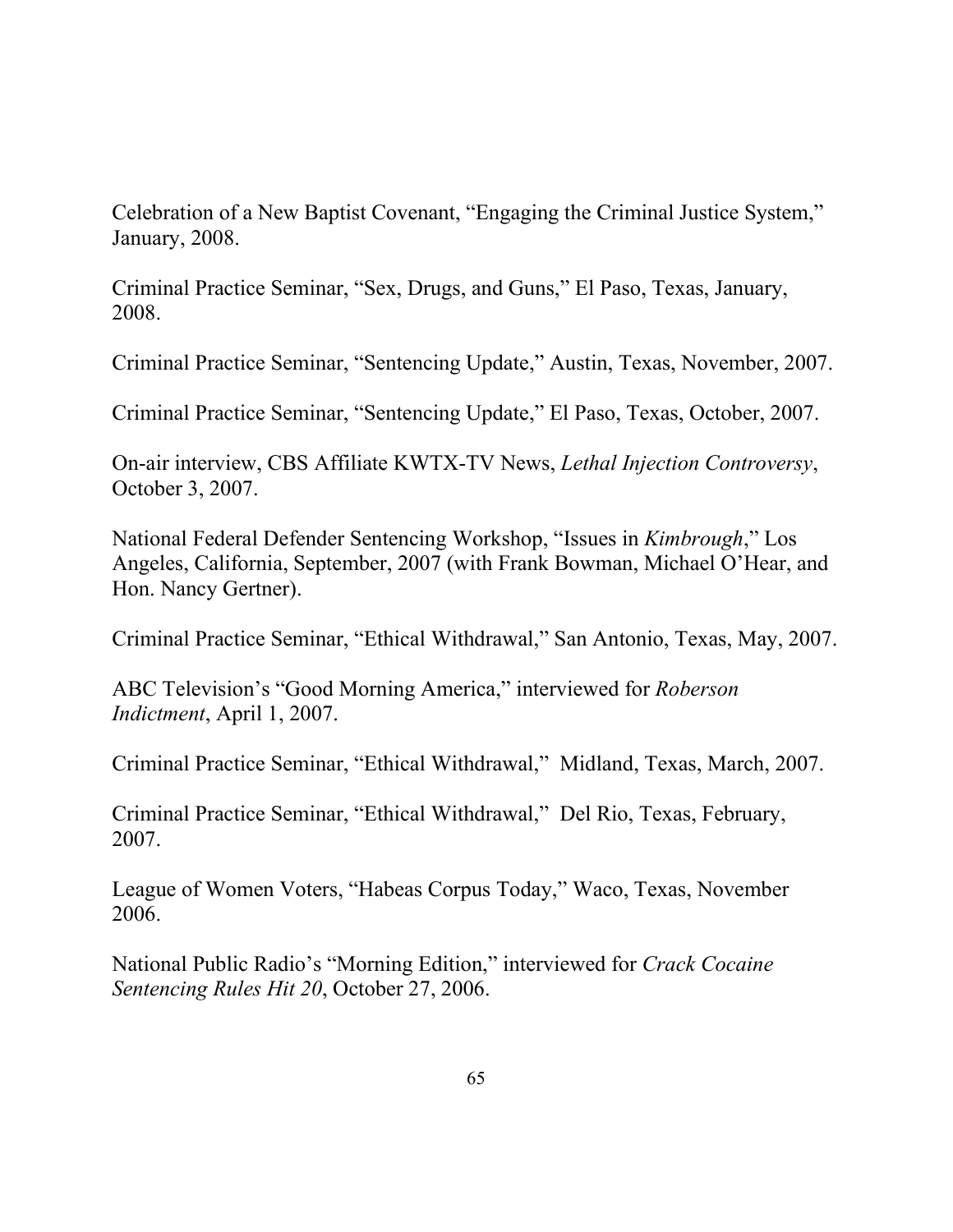Criminal Practice Seminar, "Detention Hearing Issues," Alpine, Texas, October 2006.

Bi-Annual Meeting, Association of Religiously Affiliated Law Schools (organizer), March, 2006.

El Paso Federal Training Seminar, Legislative Challenges, El Paso, Texas, January, 2006.

Federal Panel Project, Avoiding Detention Hearing Debacles, Waco & San Antonio, November, 2005.

West Texas Fall Seminar, Federal Sentencing After Booker, Odessa, Texas, October, 2005.

Baylor Regent's Retreat, Perspectives on Faith and Learning, July, 2005.

Guerra on the Frontero Conference, Post-Blakely Trainwrecks, Del Rio, Texas, June 2005.

Texas Center For the Judiciary Criminal Judges Conference, Real-Time Search and Seizure, Plano, Texas, May 2005.

Texas General Practice Institute, Federal Sentencing After U.S. v. Booker, April, 2005.

Wiley Lecture, Issues in Presidential Appointments, Texas A & M, February, 2005.

Valparaiso Law School Symposium, Shifting Powers in the Federal Courts (With Erwin Chemerinsky and Hon. Tim A. Baker), February, 2005. Expert Testimony Before U.S. Sentencing Commission, Blakely and the Federal Sentencing Guidelines, (With Frank Bowman, David Yellen, and James Felman), November, 2004.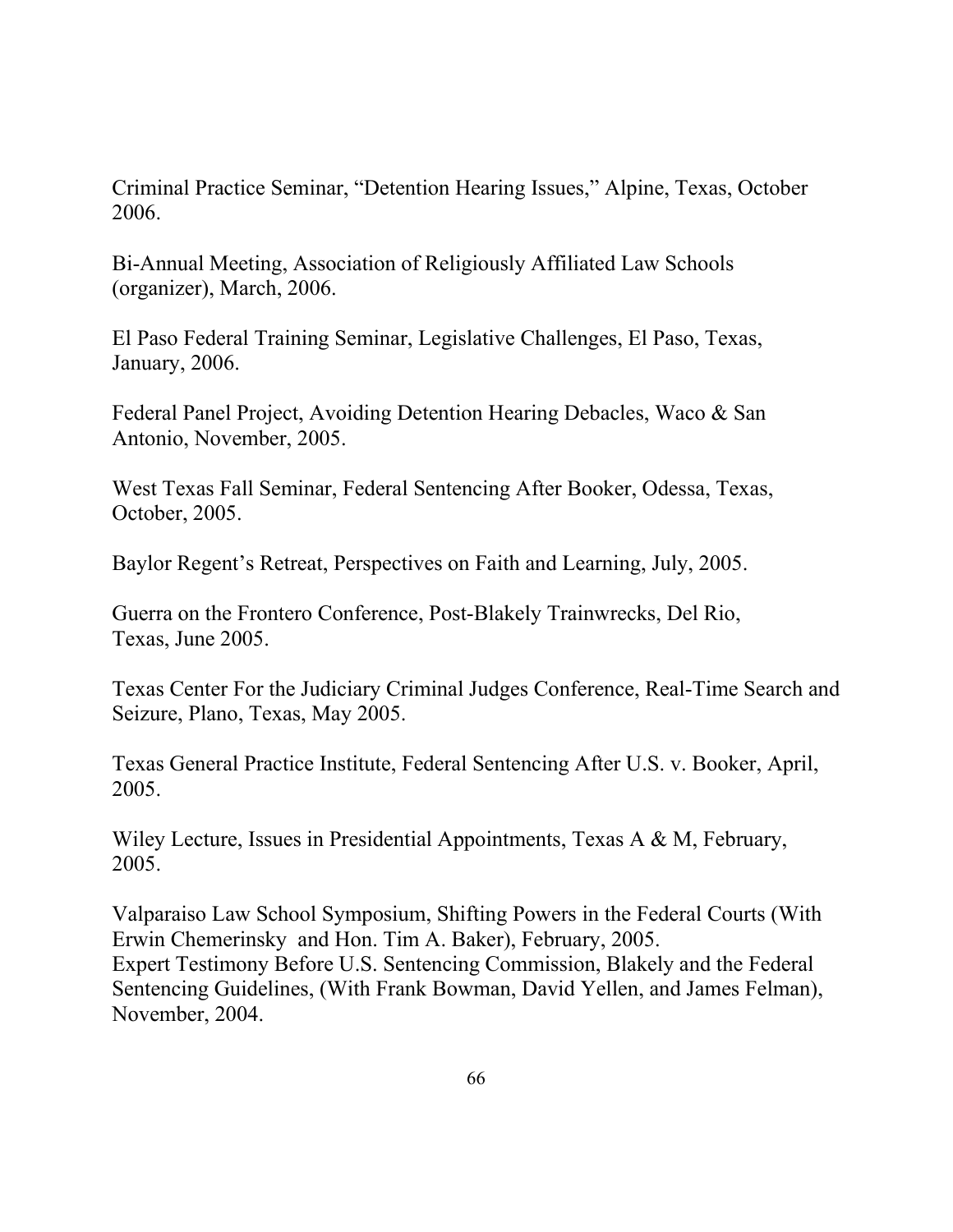J.W. Dawson Institute for Church-State Studies, Nine Moralities: The Furman Opinions and the Remaking of the Death Penalty, March, 2004.

Pepperdine Institute on Law, Religion and Ethics Inaugural Conference, Can the Ordinary Practice of Law be a Religious Calling? (With Ken Starr, Mark Heipler, and Tracy Dalton), February, 2004.

Greater Waco Chamber of Commerce, From Al Capone to Arthur Anderson: The Essential Nature of Criminal Organizations, September, 2003.

Quoted as expert in over 500 media sources, including the Washington Post, the New York Times, the International Herald-Tribune, The Guardian (U.K.), the Dallas Morning News, the Los Angeles Times, USA Today, and the Chicago Tribune.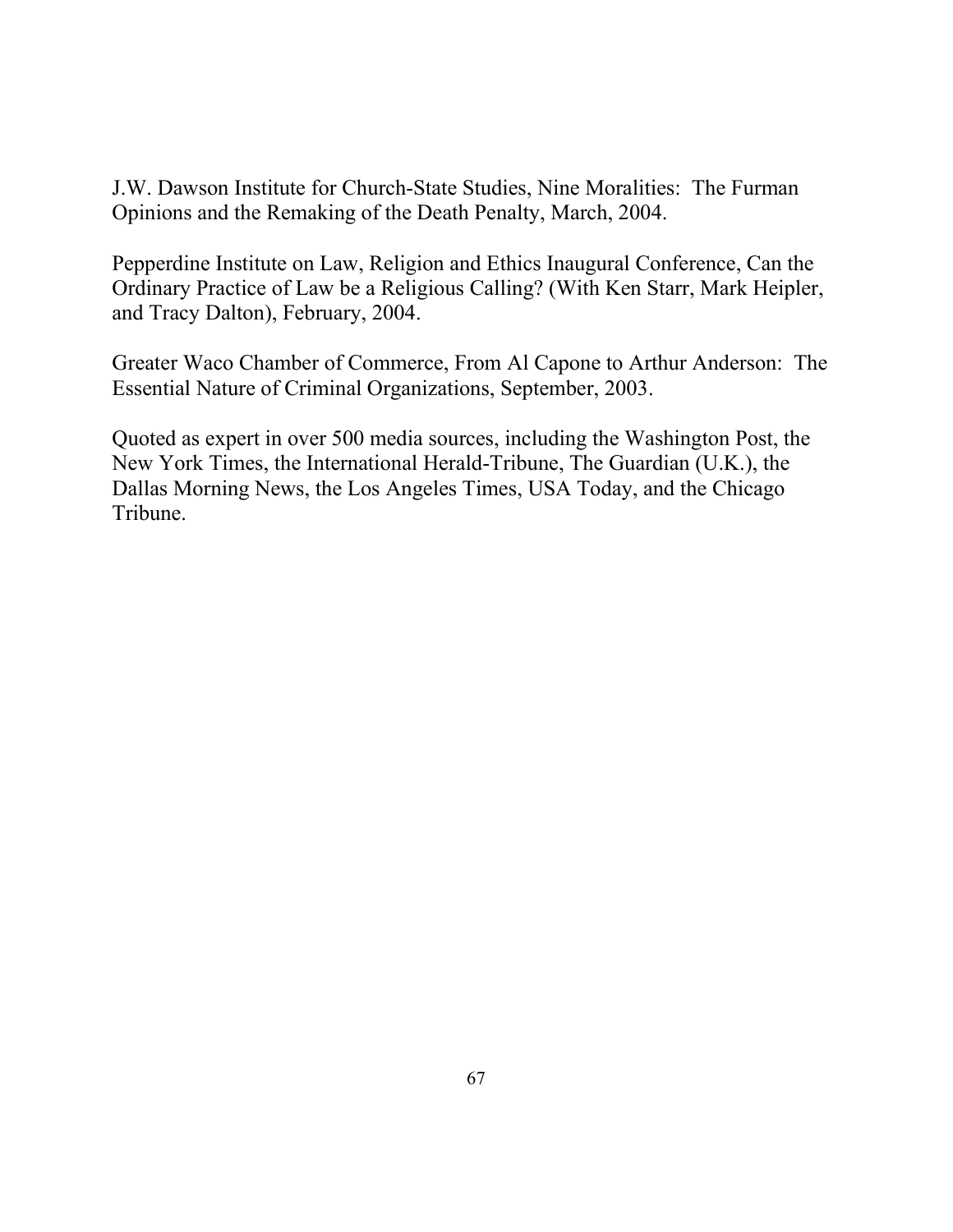#### **Professional Activities**

Vice-President, The Joanne Braxton Institute for Sustainability, Resilience, and Joy (2015-2022) Named Robert and Marion Short Distinguished Professor of Law, University of St. Thomas Law School (2015) Chair of the Mission Committee, member of Appointments Committee, Univ. of St. Thomas Law School (2021-2022) Co-Founder, Clemency Resource Center (2015)(with Rachel Barkow) Trainer (webcast), Clemency Project 2014 Member of the Executive Committee, UST Law School (2013-2014) Founder and Director, Commutation Clinic at St. Thomas Convener, Association of Religiously Affiliated Law Schools Awarded St. Thomas 2015 Dean's Award for Outstanding Scholarship Awarded St. Thomas 2013 Dean's Award for Outstanding Teaching Awarded St. Thomas 2011 Mission Award for Scholarly Engagement and Social Reform. St. Thomas Faculty Partnership Grant (2011). 2009 Wacoan of the Year Coached 2003 NACDL national champion mock trial team. Coached 2006 SMU Mock Trial Tournament champion. Elected by students as commencement speaker. Chairman, Baylor University Civil Rights Committee Yale Law School Sentencing Project, 2000 and 2001. Panel Attorney, U.S. Dist. Court for the Western District of Texas (2001-3). Member, Baylor Law School hiring, admissions and curriculum committees.

Member: State Bar of Michigan Supreme Court of the United States Bar of the Western District of Texas Bar of the U.S. First Circuit Court of Appeals Bar of the U.S. Second Circuit Court of Appeals Bar of the U.S. Third Circuit Court of Appeals Bar of the U.S. Fifth Circuit Court of Appeals